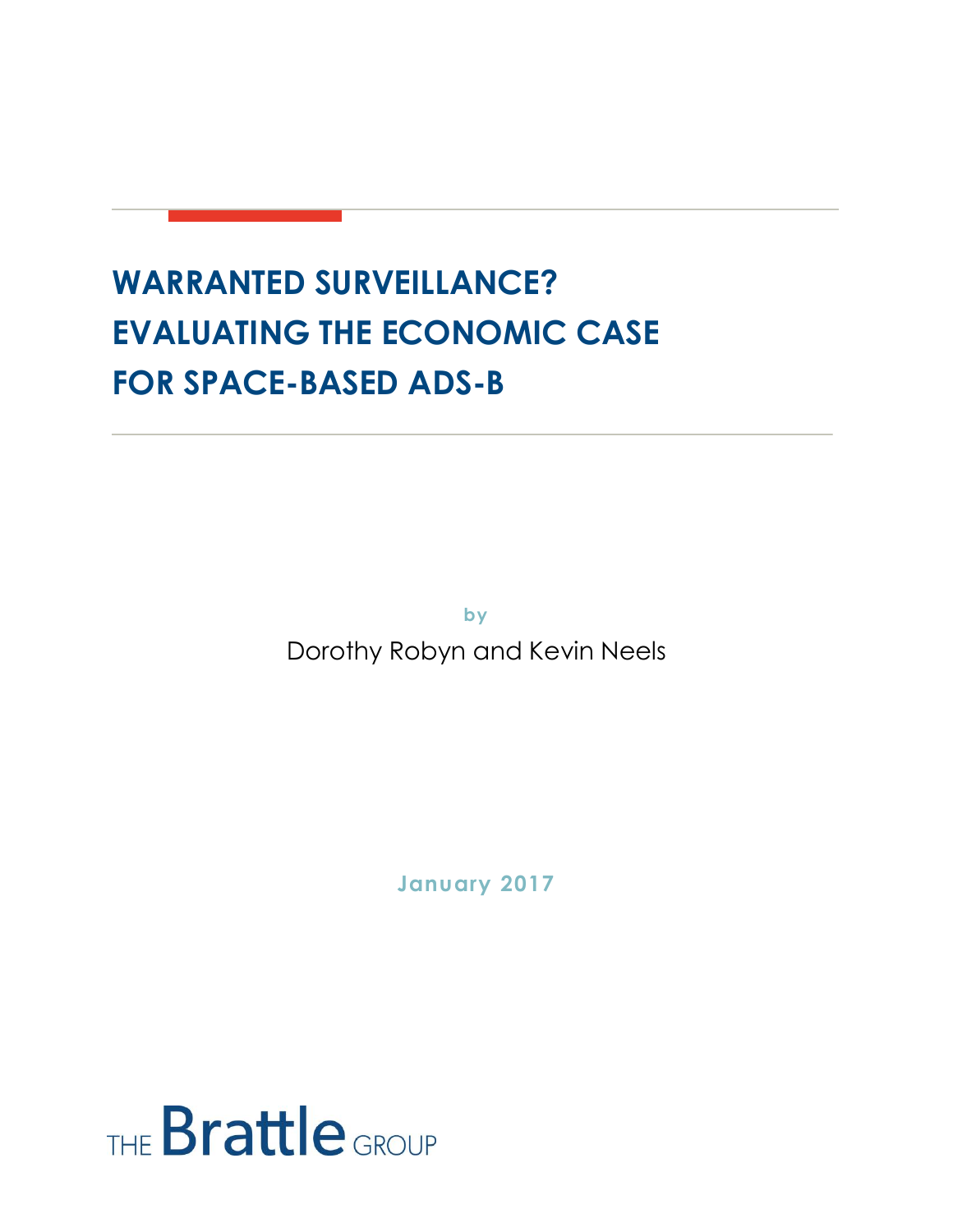The authors prepared this report as an independent, self-funded research endeavor. (The research grew out of discussions with Aireon but we ultimately chose to pursue it independently.) We want to acknowledge the many individuals who agreed to be interviewed as part of our research and who reviewed the report in draft. We specifically want to thank Aireon for its cooperation, including its willingness to share the results of the ISA analysis described in Section IV. All results and any errors are the responsibility of the authors.

Copyright © 2017 The Brattle Group, Inc.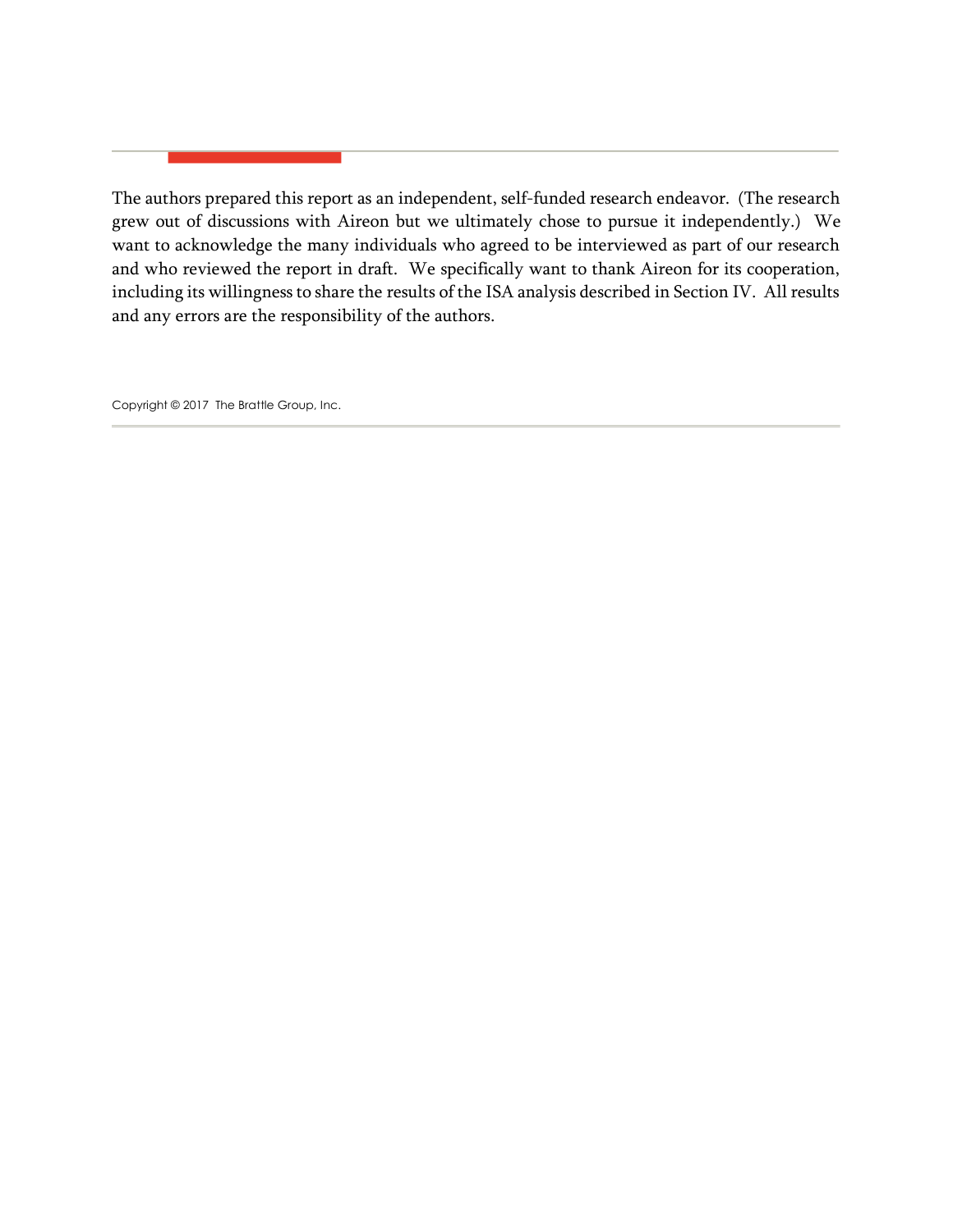# **Table of Contents**

| Ι.   |           |                                                                                     |  |  |  |
|------|-----------|-------------------------------------------------------------------------------------|--|--|--|
| II.  |           |                                                                                     |  |  |  |
|      | A.        |                                                                                     |  |  |  |
|      | <b>B.</b> |                                                                                     |  |  |  |
|      |           | 1.                                                                                  |  |  |  |
|      |           | 2.                                                                                  |  |  |  |
|      | C.        |                                                                                     |  |  |  |
| III. |           |                                                                                     |  |  |  |
|      | A.        | Large Separation Minima Limit Capacity in Oceanic/Remote Airspace 12                |  |  |  |
|      |           | 1.                                                                                  |  |  |  |
|      |           | 2.                                                                                  |  |  |  |
|      |           | 3.<br>Longer-Term Improvements in Efficiency and System Performance  15             |  |  |  |
|      |           | Implications of Long-Haul, Direct Routing for Airline Competition 15<br>4.          |  |  |  |
|      |           | 5.                                                                                  |  |  |  |
|      | <b>B.</b> | Transition between Different Separation Standards: Bottlenecks and<br>The           |  |  |  |
|      |           | 1.                                                                                  |  |  |  |
|      |           | 2.                                                                                  |  |  |  |
|      |           | 3.                                                                                  |  |  |  |
|      | C.        | Missed Opportunities: Failure to Use Oceanic Airspace to Relieve Terrestrial Delays |  |  |  |
|      |           |                                                                                     |  |  |  |
|      | D.        |                                                                                     |  |  |  |
|      | Ε.        | Search and Rescue in Oceanic/Remote Areas: Costly and Often Unsuccessful  20        |  |  |  |
|      | F.        |                                                                                     |  |  |  |
|      | G.        |                                                                                     |  |  |  |
|      | Η.        |                                                                                     |  |  |  |
| IV.  |           |                                                                                     |  |  |  |
|      | A.        |                                                                                     |  |  |  |
|      | <b>B.</b> |                                                                                     |  |  |  |
|      |           | 1.                                                                                  |  |  |  |
|      |           | 2.                                                                                  |  |  |  |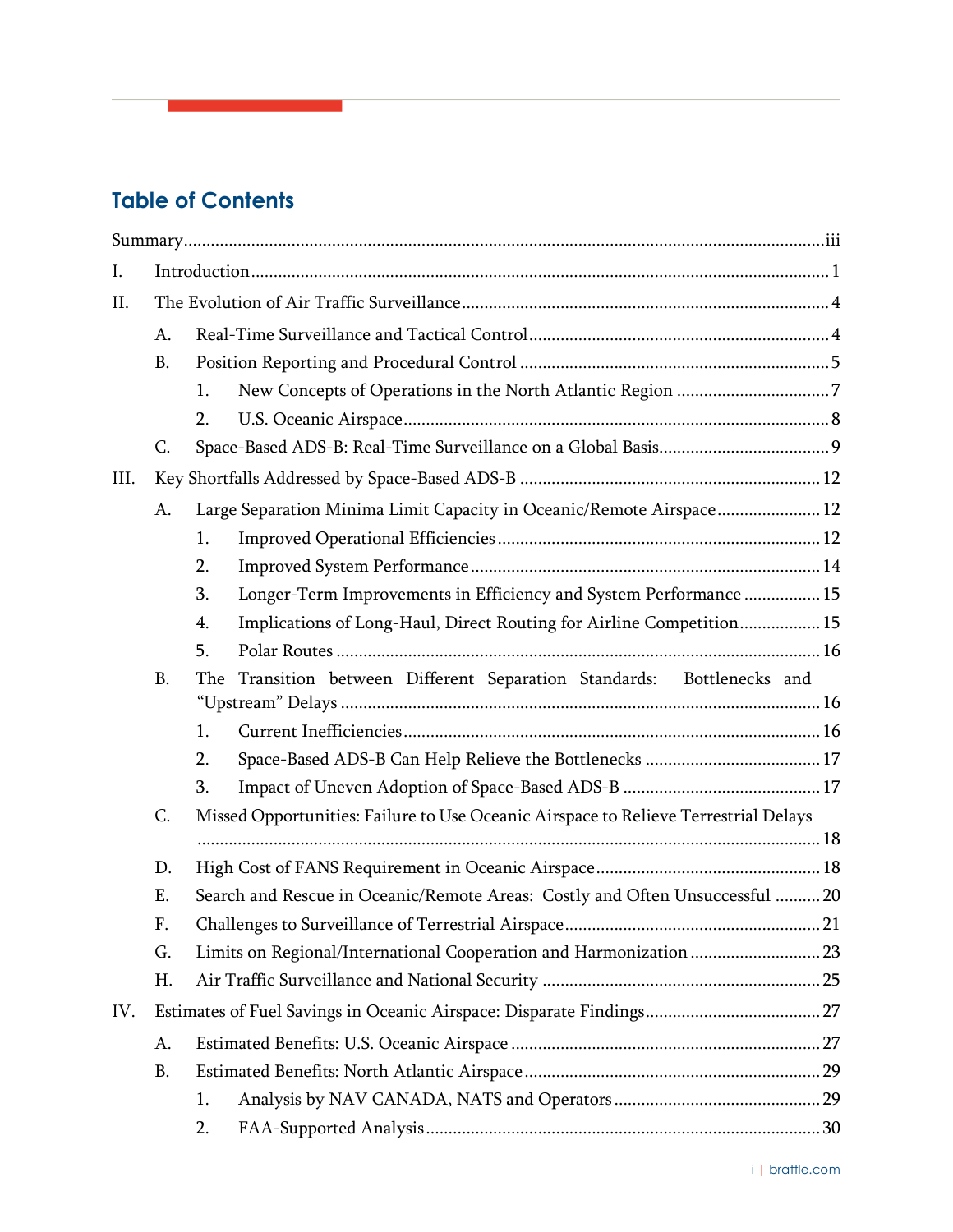| V.  |           |                                                                     |                                                                          |  |
|-----|-----------|---------------------------------------------------------------------|--------------------------------------------------------------------------|--|
|     | A.        |                                                                     |                                                                          |  |
|     | <b>B.</b> |                                                                     |                                                                          |  |
|     |           | 1.                                                                  | Incorporate Reductions in Bottleneck-Related Delays in Adjacent and Non- |  |
|     |           | 2.                                                                  | Take into Account Opportunities to Use Oceanic Airspace to Relieve       |  |
|     |           | 3.                                                                  |                                                                          |  |
|     | C.        |                                                                     |                                                                          |  |
|     | D.        |                                                                     |                                                                          |  |
|     |           | 1.                                                                  | Consider the Relative Costs of ADS-C and Space-Based ADS-B 36            |  |
|     |           | 2.                                                                  | Put the Absolute Costs of Space-Based ADS-B in Perspective37             |  |
|     | Ε.        | Focus on the Magnitude, not the Incidence, of Costs and Benefits 37 |                                                                          |  |
|     | F.        |                                                                     |                                                                          |  |
| VI. |           |                                                                     |                                                                          |  |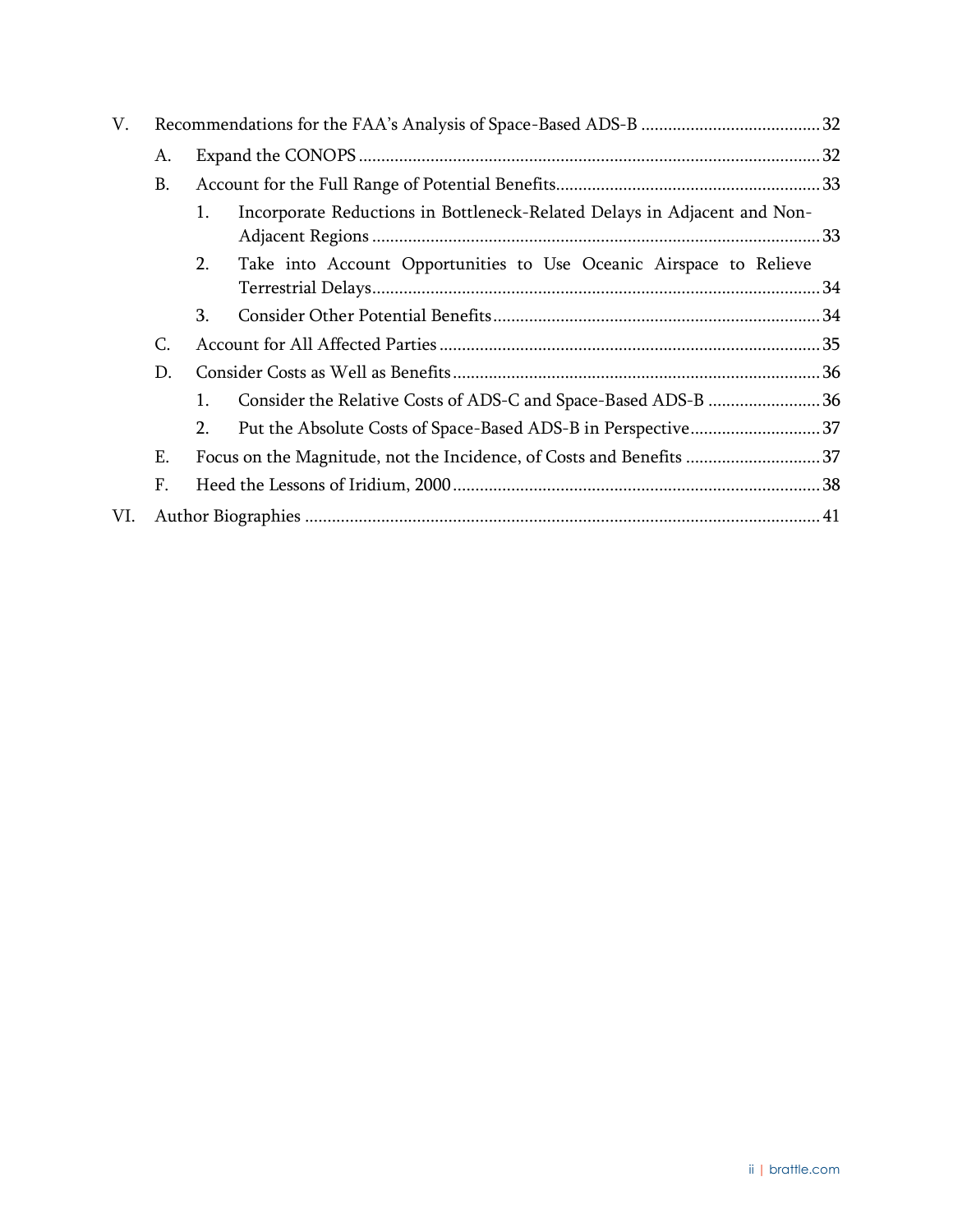# <span id="page-4-0"></span>**Summary**

The Federal Aviation Administration (FAA) is considering whether to adopt space-based Automatic Dependent Surveillance-Broadcast (ADS-B) to supplement the existing surveillance capability provided by terrestrial radar and ADS-B networks. Radar and ADS-B provide a realtime, electronic "picture" of aircraft positions, allowing air navigation service providers (ANSPs) to separate airplanes by only 3-5 nautical miles (NM). However, because surveillance technology requires a direct line of sight to the aircraft, radar and ADS-B coverage is limited to the airspace over land. For the airspace over oceans and remote land areas that cover 70 percent of the earth, ANSPs must rely on periodic position reports from the aircraft, and the infrequency of those reports requires that aircraft be separated by 30-120 NM. With space-based ADS-B, low-earthorbit satellites equipped with ADS-B receivers will take the place of ground-based infrastructure, making it possible to track airplanes in real time anywhere above the earth's surface.

This report seeks to help inform the FAA's decision as to whether space-based ADS-B represents a wise investment. Although the report is not a cost-benefit analysis, we look at three issues through an economic lens. First, after tracing the evolution of aircraft surveillance, we identify shortfalls in the current system that space-based ADS-B will address and we describe the benefits that may result. As economists, we focus on the operational efficiencies, as opposed to the safety benefits, of space-based ADS-B, recognizing that both have economic value. Second, we try to reconcile the widely varying estimates of fuel savings in oceanic airspace that competing analyses of spacebased ADS-B have generated. Third, we offer recommendations on how the FAA should carry out a comprehensive cost-benefit analysis of space-based ADS-B.

#### **Background**

The two prospective providers of space-based ADS-B are Aireon, a joint venture between Iridium Communications, NAV CANADA (Canada's ANSP) and three other ANSPs; and Globalstar, through its partnership with ADS-B Technologies of Alaska. Our analysis focuses largely on the Aireon system, whose capabilities are better suited to the FAA and other ANSPs. Aireon plans to offer space-based ADS-B as a commercial service to ANSPs beginning in 2018, with NAV CANADA and the United Kingdom ANSP (NATS) scheduled to introduce the service in the North Atlantic Region in that year. Operators that are equipped for ADS-B, the de facto global standard for ground-based surveillance, will need no additional equipment to access (Aireon's) space-based ADS-B.

#### **Shortfalls Addressed by Space-Based ADS-B**

By providing radar-like surveillance on a global basis, space-based ADS-B will allow for reduced aircraft separation in oceanic and other airspace that lacks coverage by radar or ADS-B (also known as procedural airspace). In this way among others, space-based ADS-B addresses shortfalls in the current approach to air traffic tracking and surveillance, yielding a range of benefits.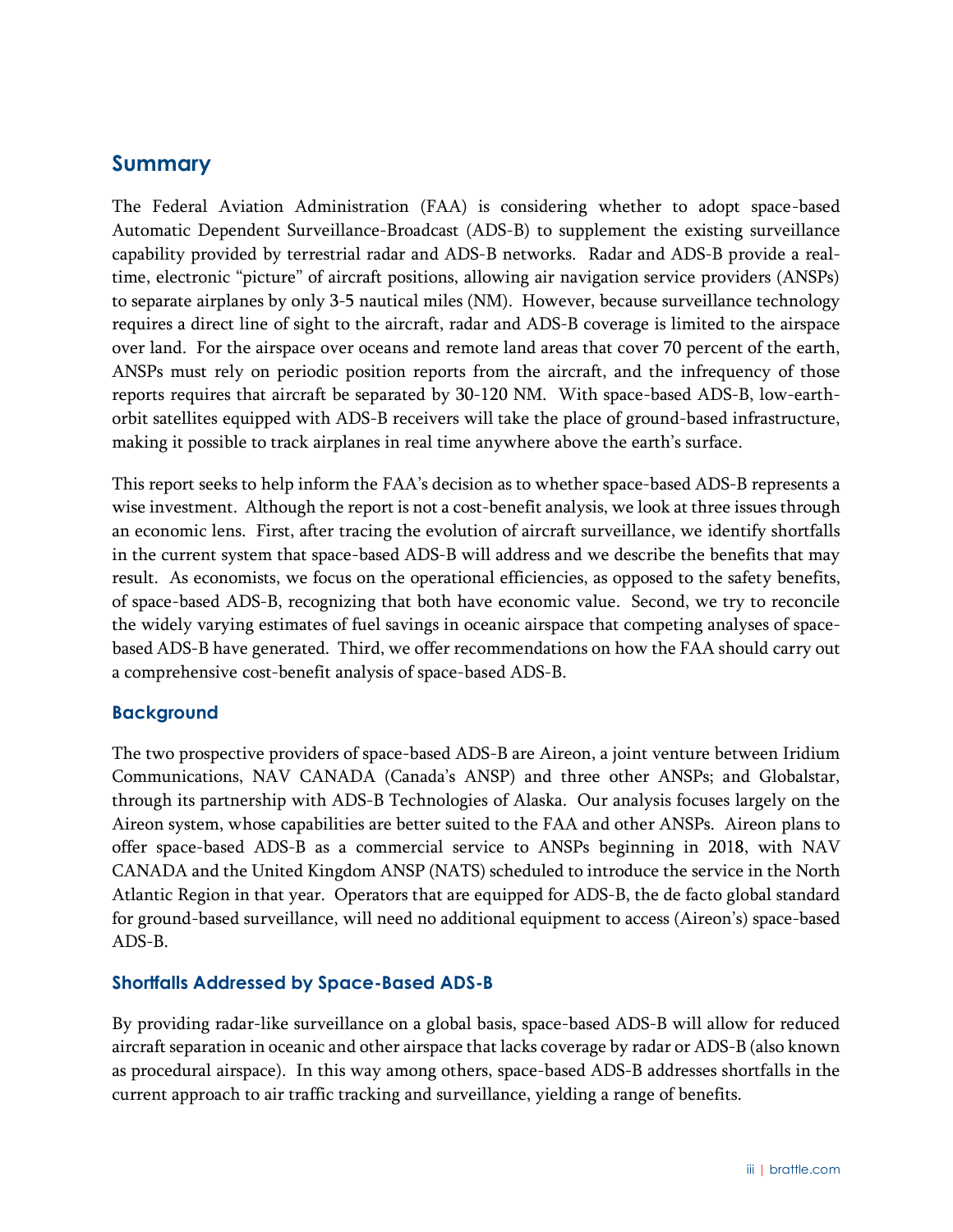*Capacity Limits:* The need for large separation minima in areas not covered by radar or ADS-B limits available airspace capacity, which reduces operators' ability to obtain their preferred profile (altitude, speed and lateral track) at the start of the flight and their flexibility to make enroute adjustments. By allowing for reduced separation minima, space-based ADS-B can increase airspace capacity in areas not covered by radar or ADS-B. Under conditions of higher traffic density, having additional capacity will increase operators' ability to fly their optimal profiles, generating concrete benefits in the near term, including fuel savings, incremental cargo revenue, reduced greenhouse gas emissions, longer flights, shorter flight times, and improved schedule predictability.

Bottlenecks and Upstream Delays: The inefficiencies caused by large separation minima are not confined to procedural airspace. They spill over to "upstream" regions, both adjacent and nonadjacent, because of the bottlenecks created when air traffic gets funneled from radar-controlled airspace into procedural airspace—equivalent to automobiles going from a crowded six-lane interstate onto a two-lane country road. For example, in New York, the need to space out flights bound for Europe or the Caribbean contributes to local (adjacent) congestion, which in turn can delay flights departing for (say) the West Coast (non-adjacent). By reducing the differential between separation minima—in effect, widening the funnel—space-based ADS-B can ease these bottleneck-caused delays.

*Inability to Use Oceanic Airspace to Relieve Terrestrial Delays:* Large procedural separations also limit the use of oceanic airspace to relieve terrestrial delays. For example, when radar-controlled routes along the East Coast are blocked by convective weather, the FAA institutes ground stops and diverts traffic inland—actions that can cause delays that propagate for hundreds of miles. If procedural separations were reduced, the FAA could instead divert traffic out over the Atlantic Ocean. Although operators would need to train their pilots and equip their aircraft for over-water operations, those expenses could be justified by the reduction in delays.

High Cost of FANS: FANS (Future Air Navigation System) is an onboard system whose automated position reporting capability, ADS-Contract (ADS-C), enables reduced separations in procedural airspace: the FAA allows aircraft equipped with FANS and the appropriate navigation software to take advantage of 30 NM (rather than 80 NM) separations in U.S. oceanic airspace. However, FANS is expensive to install and operate, and there appear to be limits on ADS-C's ability to costeffectively support significantly lower separation minima. Space-based ADS-B may give some operators—particularly those with narrow-body aircraft, many of which are not FANSequipped—an alternative way to take advantage of reduced oceanic separations.

Challenge of Oceanic Search and Rescue Operations: The loss of Air France Flight 447 in 2009 and the mysterious disappearance of Malaysian Airlines Flight 370 in 2014 underscored the need to track aircraft in oceanic airspace with greater precision so as to reduce search and rescue costs and increase the likelihood of retrieving critical flight data that can help prevent future incidents. Space-based ADS-B can meet this need: while the common ADS-C update interval of 15 minutes translates to a search area of 55,000 square kilometers, with a worst-case 8-second update interval (in most parts of the globe it will be 1-2 seconds), space-based ADS-B will reduce the search area to only 4 square kilometers.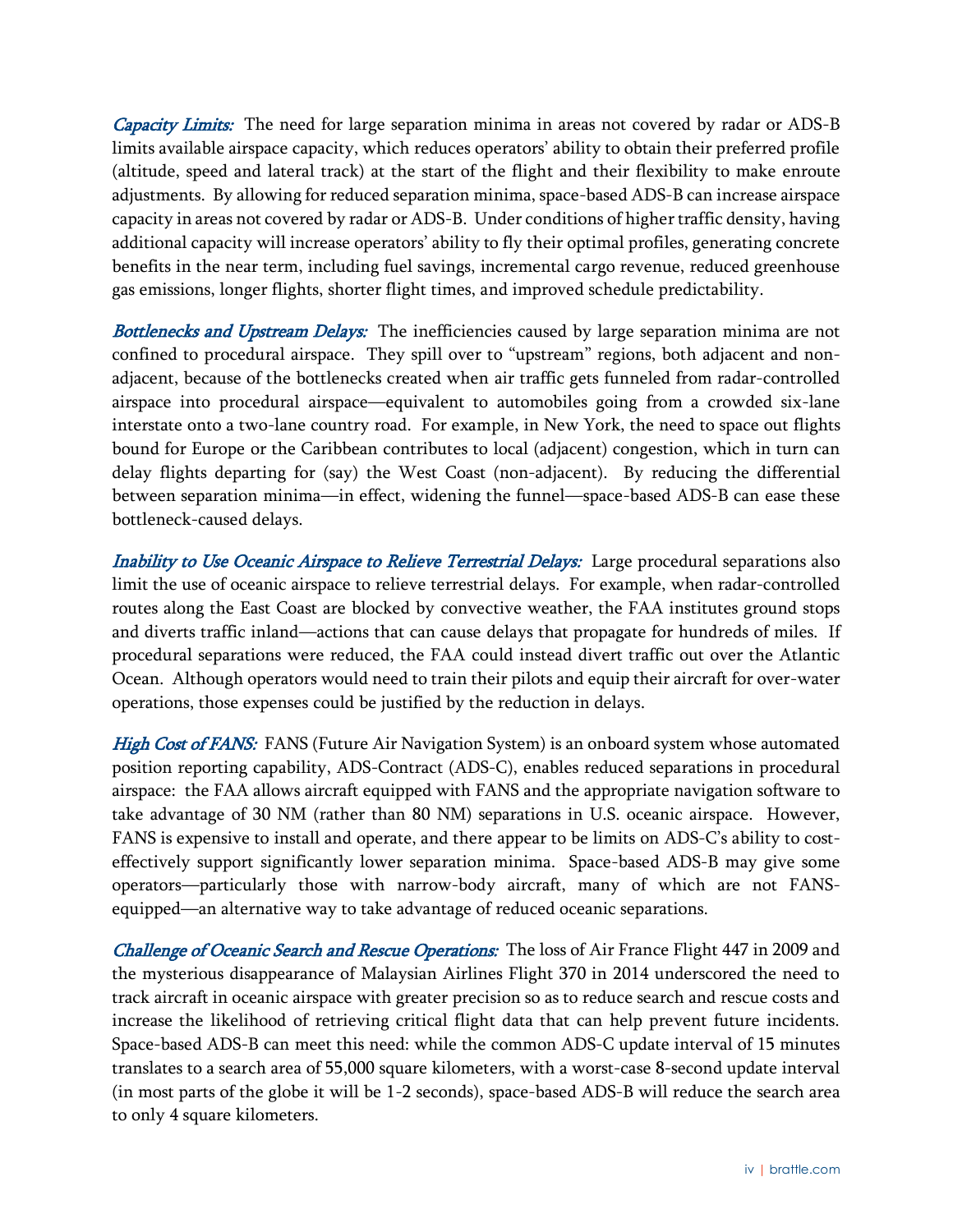*Challenges to Terrestrial Surveillance:* Even in terrestrial areas, there are challenges to achieving comprehensive real-time surveillance, including the expense of installing and maintaining groundbased systems (radar and ADS-B), gaps in coverage, and lack of redundancy. Although the United States has an extensive ground-based surveillance infrastructure, the FAA may be able to reduce its future investment in that infrastructure at the margin by relying on space-based ADS-B. For example, satellite surveillance could reduce the resources that the FAA spends securing leases to keep ADS-B ground stations positioned on oil platforms in the Gulf of Mexico.

Limits on Regional/International Cooperation and Harmonization: Despite significant progress, the management of international air traffic is far from seamless: ANSPs do not share information routinely, and their use of non-uniform tools and procedures adds to the inherent difficulty of handing off traffic across airspace regions. Because of its global coverage, space-based ADS-B will facilitate shared situational awareness, making it easier for ANSPs to exchange information, engage in collaborative traffic flow management, and jointly implement programs to upgrade airspace capabilities. As the world's largest ANSP and one that other ANSPs and regulators often look to for guidance, the FAA can accelerate the global adoption of space-based ADS-B, much as it has done with ADS-B; conversely, FAA inaction on space-based ADS-B could slow adoption.

Surveillance and National Security: From a national security perspective, the current, global approach to ATC surveillance is lacking in ways that space-based ADS-B is well suited to address.

- The Department of Defense (DoD) is a major user of the global air traffic system. Currently, if a U.S. military plane goes down in the ocean, its precise whereabouts may be unknown.
- U.S. defense and intelligence agencies cannot now monitor global traffic flows in real time; nor do the data exist to allow them to do historical analysis.
- When DoD destroys the enemy's radar infrastructure, the U.S. military uses deployable radar platforms to provide enroute and terminal surveillance, which while effective can distract from the primary mission of these platforms—namely, combat air control.
- Recent experience reinforces the need to restore basic services following a conflict, and civil aviation is one such service. Surveillance is key to supporting safe and reliable joint civil-military aviation during critical post-conflict restoration and stabilization efforts.

Longer-Term Transformative Impact on Competition in Air Services and Air Traffic Management: In the medium to long term, space-based ADS-B can support new operational concepts whose impact on aviation could be transformative. For example, by facilitating more direct routing and allowing aircraft to fly farther on the fuel they can carry, space-based ADS-B (together with new, longer-range aircraft) can help new entrant airlines challenge the existing hub-and-spoke market for transatlantic service with long-haul point-to-point service, much as low-cost carriers challenged traditional domestic air service in the United States and Europe. In addition to upsetting the airline order, space-based ADS-B could facilitate fundamental changes in the current, national approach to air traffic management: armed with a common, global air picture, monopoly ANSPs could conceivably compete as well as collaborate in the same airspace.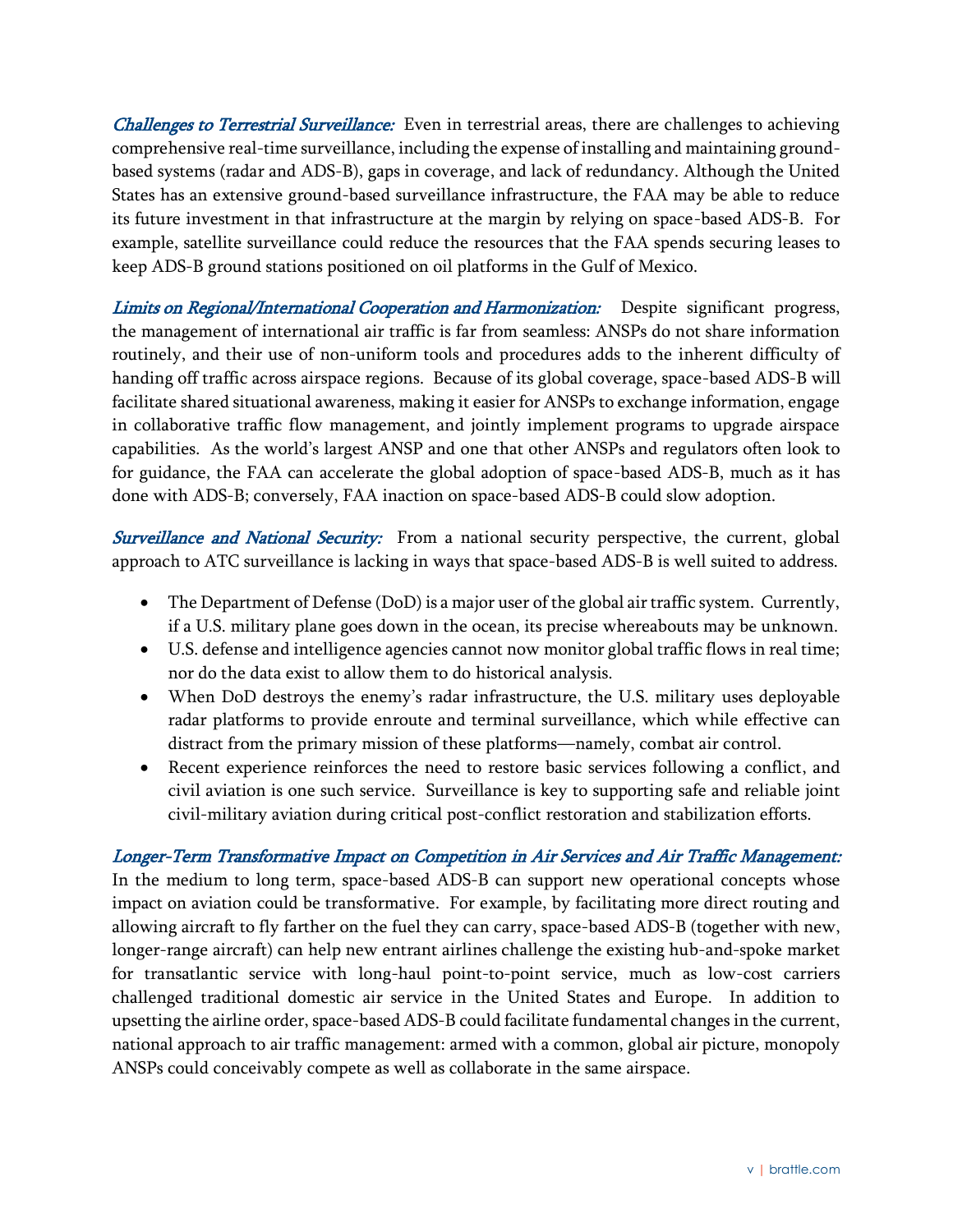#### **Disparate Estimates of Fuel Savings in Oceanic Airspace**

Various stakeholders have quantified the potential benefits of space-based ADS-B relative to the alternative of ADS-C in U.S. oceanic airspace. Their focus has been on the reduction in fuel burn associated with going from the existing 30/30 NM separation minima (30 NM longitudinal and 30 NM lateral) with FANS/ADS-C to 15/15 NM separation minima with spaced-based ADS-B. Although all of the studies have found some level of benefits, there is a significant disparity between the estimates generated by aircraft operators and foreign ANSPs, on the one hand, and most of the (preliminary) estimates generated by the FAA, on the other.

The disparity largely reflects differences in the concept of operations, or CONOPS, used as the basis for the analysis of space-based ADS-B:

The CONOPS used in the FAA's analysis of space-based ADS-B (test-case CONOPS) represents only an incremental change from the existing (base-case) CONOPS for U.S. oceanic airspace largely, the increased ability to climb to efficient flight levels that a reduction in separation from 30/30 NM to 15/15 NM would allow. The FAA leaves in place the other key elements of the existing CONOPS, including constraints on route and speed profiles, and the requirement that aircraft be FANS-equipped to take advantage of reduced oceanic separations. The FAA's (preliminary) estimate of fuel savings using this test-case CONOPS is predictably small.

A separate analysis performed by consultant ISA with support from Aireon replicates the FAA testcase CONOPS (Scenario #1) and then relaxes key assumptions. Under Scenario #2, where non-FANS aircraft are allowed to take advantage of somewhat reduced oceanic separations (60/25 NM), the fuel savings are two to three times greater than under Scenario #1. And when aircraft also are allowed to fly Great Circle Routes (Scenario #3), fuel savings are five to six times greater than under Scenario #1. Allowing for variable speed operations (Scenario #4) increases fuel savings yet more.

#### **Recommendations for the FAA Analysis**

Expand the CONOPS: The concept of operations on which the FAA is basing its analysis of spacebased ADS-B (test-case CONOPS) is grounded in current practice and incorporates only incremental changes in existing procedures. Such an approach seems self-defeating: current air traffic management procedures are designed to work within the significant limitations of existing surveillance and tracking technologies—limitations that space-based ADS-B lessens or removes altogether. Unless it considers the new operational approaches that this technology makes possible, the FAA is destined to undervalue the potential benefits of space-based ADS-B.

Several changes in the FAA's test-case CONOPS seem merited. First, the analysis should look at the impact of space-based ADS-B both with and without the current FANS requirement. The requirement that, in a world of space-based ADS-B, aircraft must still install FANS to access more advantageous oceanic spacing is controversial on substantive grounds. Although we are not qualified to evaluate fully the arguments for and against the requirement itself, we believe there is ample justification for including a no-FANS-requirement option in the test-case CONOPS. Second, the analysis should include other changes in oceanic procedures in the test-case CONOPS,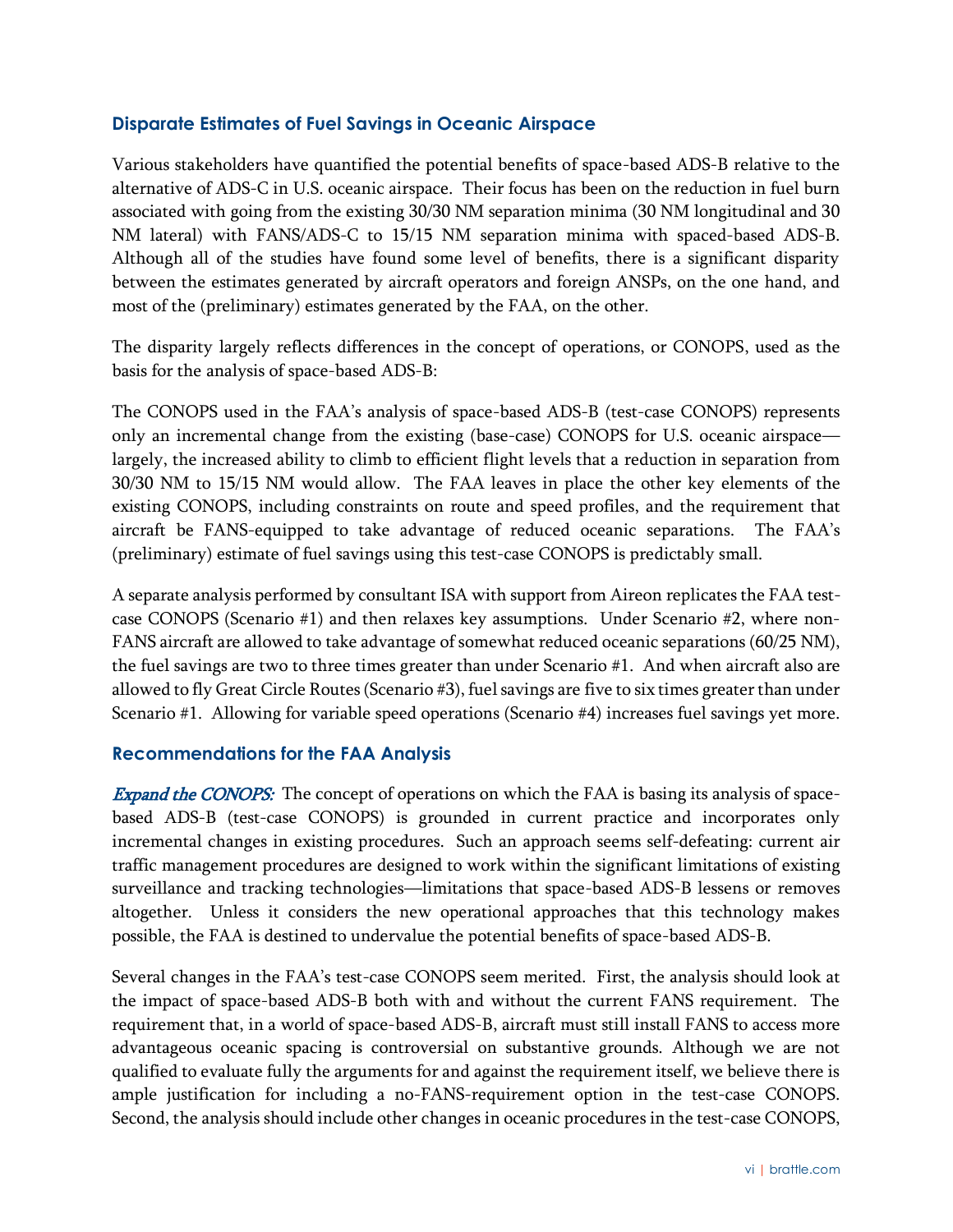including variable speed operations and more optimal routing. Variable speed operations are a component of the CONOPS that NAV CANADA and NATS have proposed for space-based ADS-B in the North Atlantic. Although Great Circle Routes and direct routing "are not in any ANSP's CONOPS" (the FAA's rationale for not quantifying their benefits), more direct routing includes a range of improvements that ANSPs will likely introduce incrementally and over time.

Account for the Full Range of Potential Benefits: The FAA analysis focuses largely on the impact of reduced separation standards on fuel burn in oceanic airspace. However, many other benefits that could flow from a decision by the FAA to adopt space-based ADS-B, and a comprehensive evaluation should account appropriately for all of them. Specifically, the FAA analysis—which simulates traffic in U.S. oceanic airspace—neglects some if not all of the bottleneck-caused delays in upstream regions, leading to an understatement of the benefits of space-based ADS-B. And it is unclear whether the FAA plans to quantify the potential benefits of oceanic diversion in reducing terrestrial delays. We appreciate the challenges to simulating the complex interactions embodied in these scenarios, and we recognize that it may be appropriate for the FAA analysis to focus on the direct benefits of space-based ADS-B in oceanic airspace. However, the analysis should not assume that these secondary benefits do not exist simply because they have not been modeled in a rigorous way.

The FAA analysis should consider other potential benefits of space-based ADS-B as well. These include the non-fuel-related efficiencies that operators could realize with an increase in available airspace, such as improved schedule predictability, increased access to polar routes, and more direct routing, which could support point-to-point service in new, long-haul markets—a potential boon to long-haul competition more broadly. Additional benefits include: allowing some operators to avoid the cost of FANS; reducing the investment the FAA needs to make in its ground-based ADS-B system, and strengthening that system by filling gaps and providing a layer of redundancy; facilitating more rapid location of aircraft that are lost or in distress; strengthening the FAA's global leadership role and facilitating information sharing and collaboration among ANSPs at a regional and international level; and addressing U.S. national security and intelligence needs.

As with reductions in bottleneck delays and improved flow control due to oceanic diversion, many of these benefits would be difficult to analyze with the same degree of rigor that the FAA brings to its evaluation of how changes in separation standards affect fuel burn. However, the test for whether a potential benefit is both real and quantitatively important ought not be the ability to measure it using airspace modeling and simulation tools.

Account for All Affected Parties: Precisely because the introduction of space-based ADS-B will provide a range of potential benefits, multiple parties will be affected. For example, a decision by the FAA to support space-based ADS-B would benefit DoD and U.S. intelligence agencies directly, through the improved efficiency and safety of U.S. oceanic airspace and the availability of information on global traffic flows, as well as indirectly, by making it more likely that foreign ANSPs will subscribe to space-based ADS-B.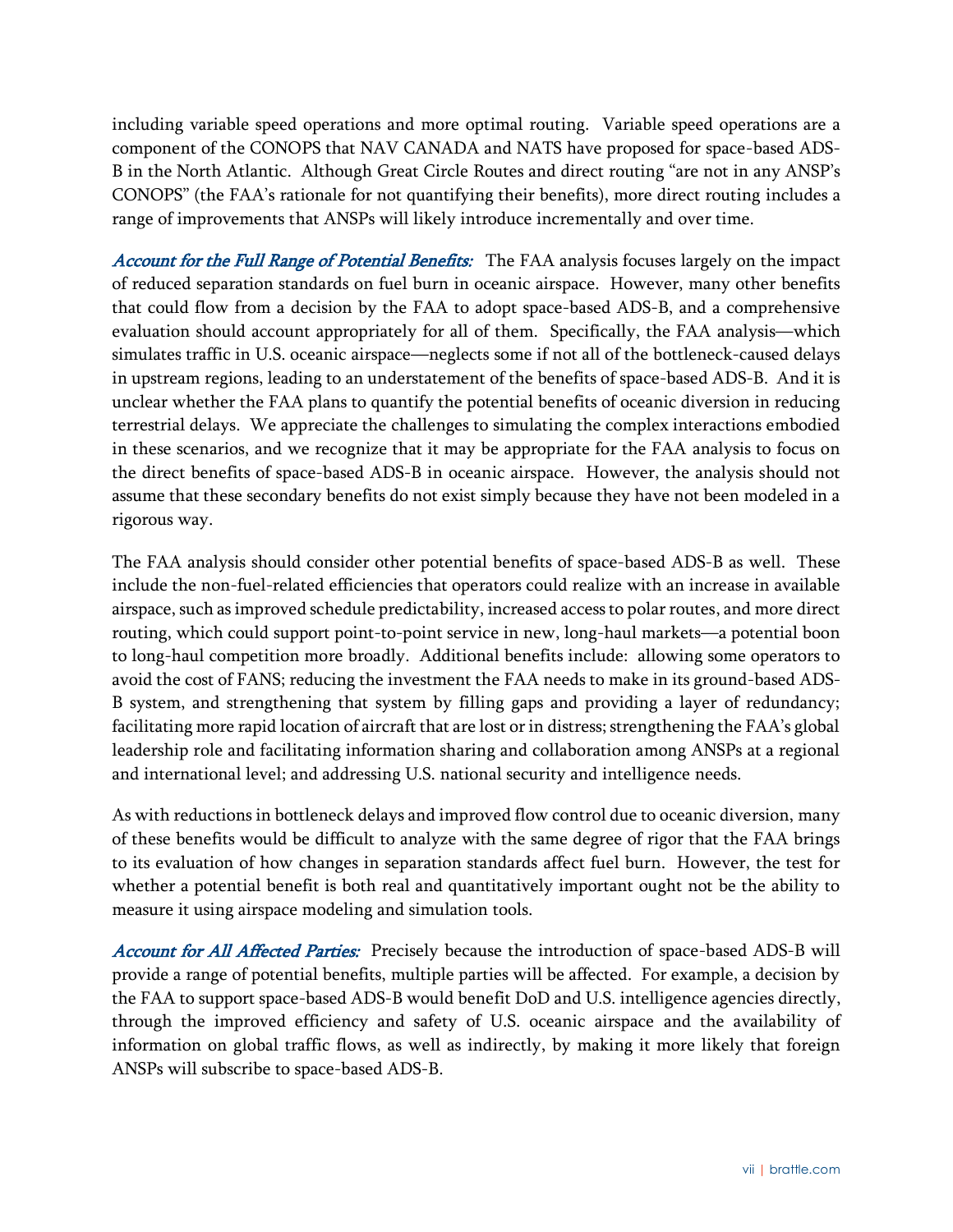An economic analysis of space-based ADS-B should take into account the impact of the technology on all affected parties. The FAA has framed its task as one of evaluating the "Business Case" for space-based ADS-B—a term that typically refers to an investment analysis that considers only private costs and potential returns. By contrast, a "Cost-Benefit Analysis" considers the gains and losses to all potential stakeholders, regardless of where they occur. While we are confident that the FAA will adopt a broader perspective than that of a purely private sector actor, the analysis it has conducted to date looks almost solely at the impact on operators.

Consider Costs as well as Benefits: The analyses of space-based ADS-B done to date are striking for their near-exclusive focus on benefits. The cost side of the equation is no less important.

First, the FAA analysis should compare the relative costs of ADS-C and space-based ADS-B. By definition, the FAA's base case (ADS-C) entails no incremental costs (although the FAA's assumptions regarding the natural rates of FANS equipage may be artificially high). However, the RTCA is looking at other ADS-C scenarios, some of which assume an oceanic separation standard of less than 30 NM and higher rates of FANS equipage. Those scenarios would impose incremental costs on operators, including: FANS equipage and operating costs, including pilot training and communications charges for (currently) non-FANS aircraft; similar operating costs for aircraft that have installed but not activated FANS; and higher communications charges (for more frequent transmission of position reports) for aircraft already using FANS. By contrast, space-based ADS-B would not impose any incremental costs on operators, since they already face a deadline to install and use ADS-B, but the FAA would incur a subscription charge. That charge is estimated to be tens of millions of dollars a year, depending on the geographic scope of the coverage.

Under any scenario that includes reduced oceanic separation minima (less than 30/30 NM), the FAA would incur one-time implementation costs, including procedure development, software upgrades and controller training. According to former FAA officials, these costs might be somewhat lower for ADS-C than for space-based ADS-B but not significantly lower.

Second, the FAA should put the absolute costs of space-based ADS-B in perspective. While the estimated subscription charge (tens of millions of dollars a year) is not a trivial expense, neither is it a budget buster, in the context of the FAA's \$2.8 billion annual budget for facilities and equipment. As for the one-time costs to implement reduced oceanic separations (with either ADS-C or space-based ADS-B), oceanic operations represent a tiny share of the FAA's budget (only 250 of the agency's 15,000 controllers handle oceanic operations, and oceanic's capital and operating costs account for only about one percent of FAA spending). Thus, even a significant increase in the oceanic budget (which no one is projecting) would be small in absolute dollars.

Focus on the Magnitude, not the Incidence, of Costs and Benefits: Because of the way it is funded, the FAA cannot pass on the costs of space-based ADS-B directly to operators, as other ANSPs plan to do. Although operators pay indirectly for most of the FAA's budget, in the form of ticket taxes and other taxes collected from passengers, the FAA's budget has been flat for five years and that trend is likely to continue. Under this funding arrangement, the FAA would directly bear most of the costs of space-based ADS-B whereas operators would enjoy most of the benefits.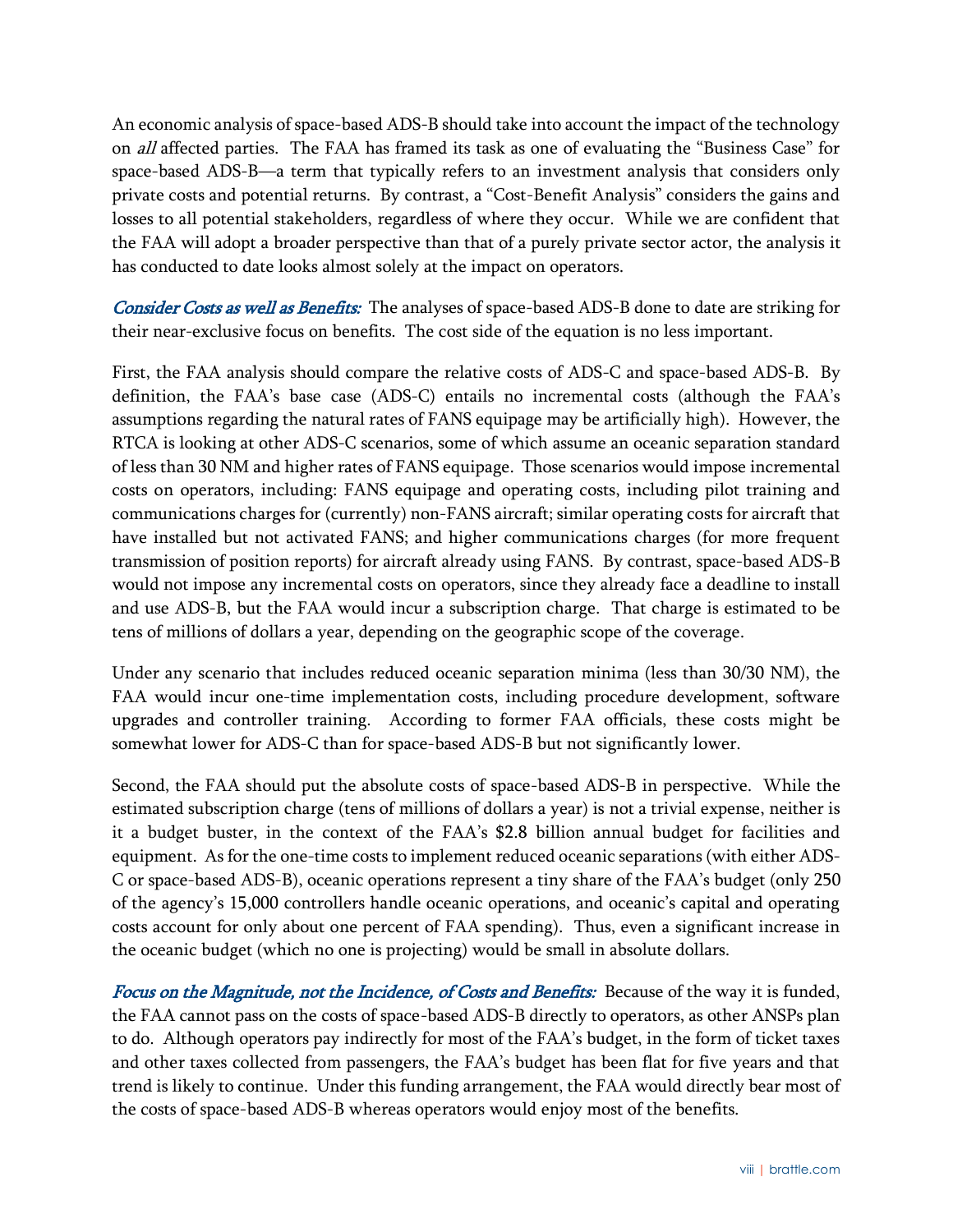The disparity between who pays and who benefits may be relevant to the budgetary "politics" of the FAA's decision regarding space-based ADS-B, but it should not affect the economic analysis. Generally speaking, a cost-benefit analysis measures the balance of gains and losses of a proposed project; whether or not a project has a positive benefit is not affected by the incidence of those gains and losses. This approach reflects a fundamental principle of economics: if the overall net benefits are positive, it should be possible to devise an institutional structure and payment scheme that leaves all parties better off. Potential options include: shifting to user-fee funding of the FAA; having aircraft operators pay for space-based ADS-B directly even though the service (i.e., data) would be delivered to the FAA; and having other federal agencies that would benefit from the service share the cost with the FAA.

Heed the Lessons of Iridium: FAA officials responsible for analyzing space-based ADS-B should understand the history of the Iridium satellite system and the federal government's role in preserving it. When Iridium filed for bankruptcy in 1999, the parent company, Motorola, sought to destroy the satellite constellation so as to avoid future liability. The federal government, by then a major user of satellite phones, quietly facilitated the acquisition of Iridium by private investors, who upended the business model and succeeded where Motorola had failed. Since then, Iridium phones have saved tens of thousands of lives and proved indispensable in war zones, disaster areas, and for hundreds of commercial and scientific uses—almost none of them anticipated by the federal government at the time. Recognizing how difficult it is to predict the value of a potentially transformative new technology, the FAA should approach its task of evaluating space-based ADS-B with humility—and a sense of history.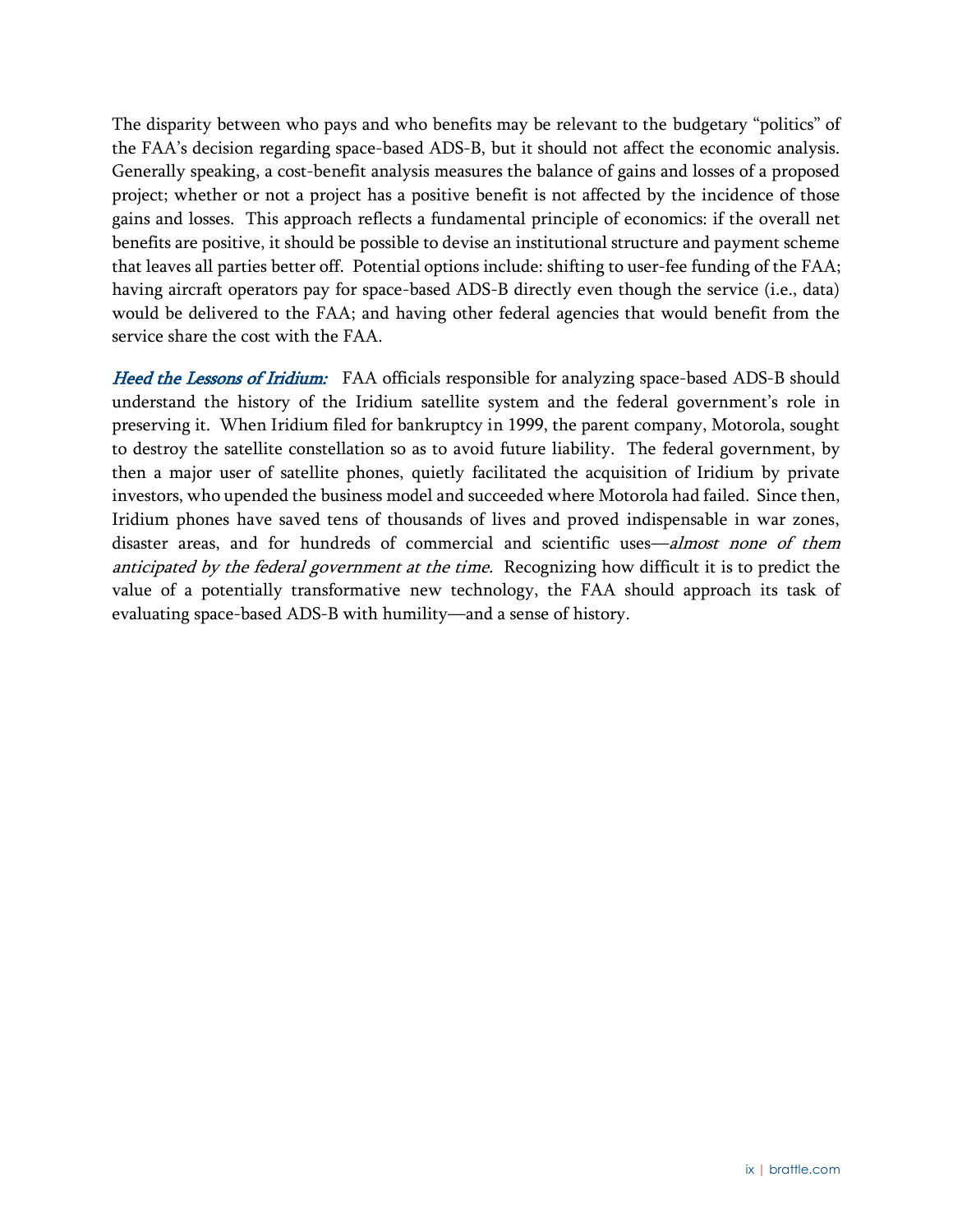# <span id="page-11-0"></span>**I. Introduction**

<sup>-</sup>

Aviation is a strong catalyst for economic growth. Between 1978, when the U.S. airline industry was deregulated, and 2014, demand for scheduled air passenger service grew by an average of 4.0 percent a year, compared to 2.6 percent for the U.S. economy overall.<sup>1</sup> All told, civil aviation directly supports 11.8 million jobs and \$1.5 trillion in economic activity in the United States.<sup>2</sup> International flights, particularly transoceanic flights, account for a disproportionate share of this economic activity. Oceanic flights account for only 8.5 percent of all miles traveled in U.S. controlled airspace, <sup>3</sup> but they generate 31 percent of passenger revenue and 40 percent of cargo revenue.<sup>4</sup>

Our nation's air traffic control (ATC) system, operated by the Federal Aviation Administration (FAA), is an essential input to this vital sector of the economy. The operation of the ATC system (also known as the air traffic management, or ATM, system) depends on a three-part foundation of Communications, Navigation and Surveillance (CNS): pilots and air traffic controllers must be able to *communicate* with one another; pilots must be able to *navigate* using on-board equipment; and controllers must be able to monitor aircraft location through *surveillance* technology. The system is designed to be able to function even if one of the three legs of the foundation is missing, and higher performance by one leg can sometimes compensate for lower performance by another.

The FAA's Next Generation Air Traffic Control System (NextGen) is, at its core, a program to supplement or replace the traditional technology for each of these three foundational functions with a digital, high-precision equivalent. Europe has a similar effort underway, the "Single European Sky ATM Research (SESAR) programme," and Australia, Japan and other countries are also modernizing their ATC systems.

For surveillance, the NextGen/SESAR effort involves the partial replacement of a 1940's era technology, radar, with something known as Automatic Dependent Surveillance-Broadcast, or ADS-B. Whereas radar sends out radio waves to detect and plot the location of an aircraft, ADS-

<sup>&</sup>lt;sup>1</sup> U.S. Department of Transportation (U.S. DOT), Bureau of Transportation Statistics, T-100 Market and Segment, System wide Enplanements; and Department of Commerce, Bureau of Economic Analysis (calculation of compound annual growth of real GDP is based on chained 2009 dollars).

<sup>&</sup>lt;sup>2</sup> U.S. DOT, Federal Aviation Administration (FAA), "The Economic Impact of Civil Aviation on the U.S. Economy," June 2014. See: [https://www.faa.gov/air\\_traffic/publications/media/2014-economic](https://www.faa.gov/air_traffic/publications/media/2014-economic-impact-report.pdf)[impact-report.pdf.](https://www.faa.gov/air_traffic/publications/media/2014-economic-impact-report.pdf)

<sup>&</sup>lt;sup>3</sup> FAA, Office of Financial Analysis, "Overflight Fee Rate Development Report in Support of 'Update of Overflight Fees' Notice of Proposed Rulemaking," April 21, 2015, Table 2: "Enroute and Oceanic Activity: Total Traffic Worked" (FY 2013).

<sup>&</sup>lt;sup>4</sup> FAA, "Ocean Flying Becoming a Breeze with NextGen," July 2013. See: [https://www.faa.gov/nextgen/snapshots/stories/?slide=26.](https://www.faa.gov/nextgen/snapshots/stories/?slide=26)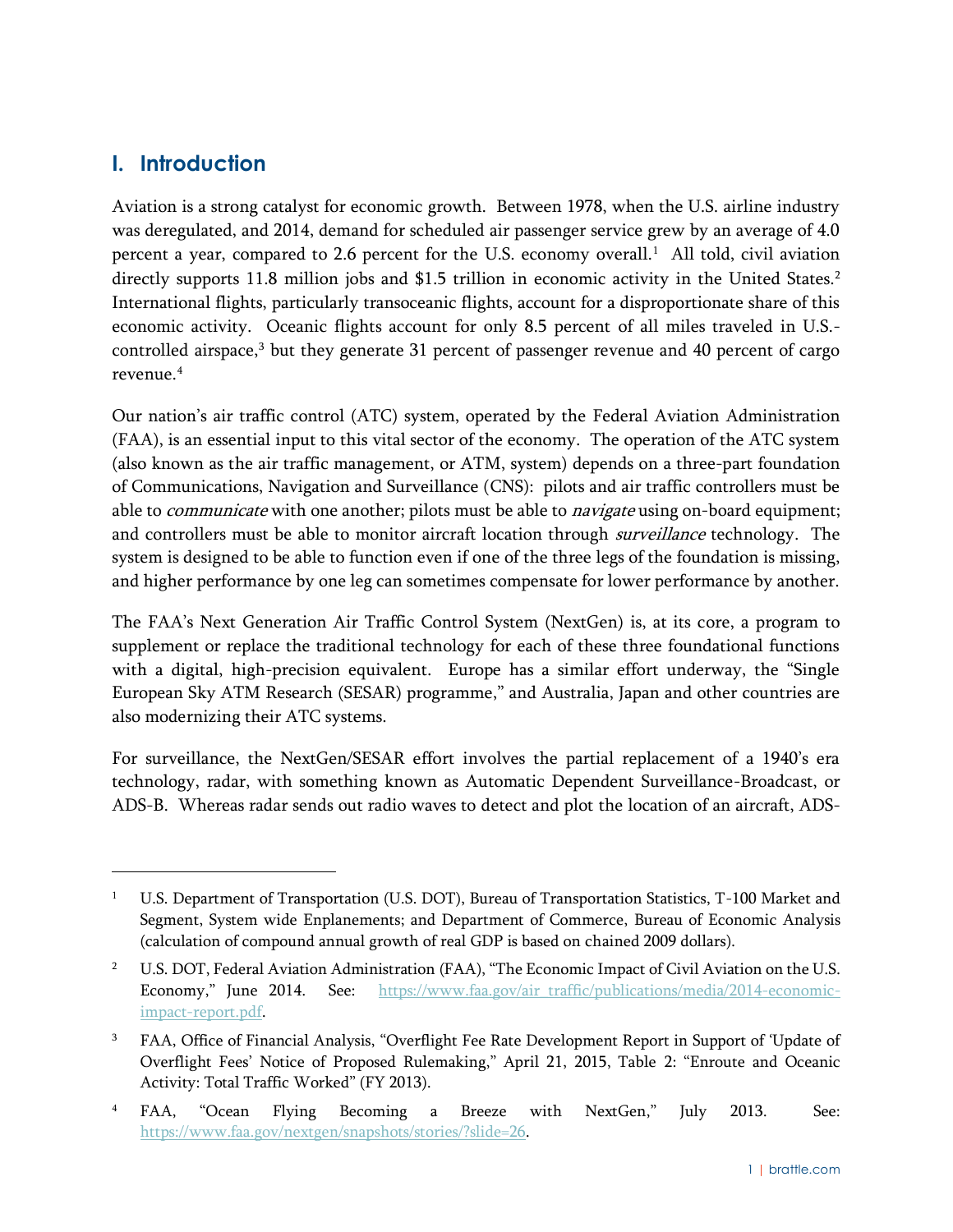B relies on signals that the plane itself transmits to anyone with the appropriate receiver. The FAA contracted for the installation of more than 600 ground stations to receive ADS-B signals, and aircraft operating in most U.S. airspace must be equipped with ADS-B transponders by 2020.

Although ADS-B represents a major advance in surveillance technology, ADS-B ground stations, like radar towers, require a direct line of sight to the aircraft, which means that their coverage is limited to terrestrial airspace (i.e., the airspace over land). For the airspace over oceans and remote land areas that cover 70 percent of the earth, air navigation service providers (ANSPs) must rely on periodic position reports from the aircraft, and the infrequency of those reports requires that aircraft be separated by 30-120 nautical miles (NM)—compared to the 3-5 NM separations in airspace covered by radar or ADS-B. To enforce these large separations in oceanic/remote airspace, ANSPs apply procedures that strictly control the route, speed and altitude that the planes must fly.

As a result of advances in satellite communications technology, certain low-earth-orbit satellites will soon have the capability to receive the ADS-B signals that aircraft transmit. Because these satellites can "see" the entire globe, they will be able to give controllers a real-time, on-screen view of aircraft positions in areas that fall beyond the reach of radar and ground-based ADS-B. Many ATC experts believe that this new capability, known as space-based ADS-B, will transform air traffic surveillance.<sup>5</sup>

While space-based ADS-B is a technology seemingly rich with possibilities, the question remains: will the benefits it generates outweigh its cost? A number of ANSPs have decided to commit to space-based ADS-B based on their analysis of the benefits to them and their operator-customers. Other ANSPs, including the FAA, are still considering whether to take that step. Some FAA officials are skeptical about the benefits case for space-based ADS-B, based in part on preliminary analysis which projects that the fuel savings in U.S. oceanic airspace will be limited relative to what can be achieved with the current, position-reporting technology.

Recognizing the importance of the decision it faces, the FAA recently asked its NextGen Advisory Committee (NAC) to fully evaluate the business case for space-based ADS-B. This report seeks to help inform the NAC analysis and the FAA's decision process more broadly. Although an analysis of the business case for new technology is never straightforward, space-based ADS-B poses a number of particularly challenging issues. The significant disparity in the preliminary estimates of benefits as calculated by the FAA, on the one hand, and by operators and non-U.S. ANSPs, on the other, is a reflection of these challenges. This report is not a cost-benefit analysis of spacebased ADS-B: we make no attempt to quantify and comprehensively compare the costs and benefits of this new technology. Rather, we identify and describe in qualitative terms the range of potential

<sup>5</sup> In a recent report, the Civil Air Navigation Services Organisation (CANSO), which represents ANSPs worldwide, writes that "space-based ADS-B has the potential to revolutionise air traffic services (ATS) surveillance in the aviation industry." CANSO, "ANSP Guidelines for Implementing ATS Surveillance Services Using Space-Based ADS-B," April 2016, p. 6. See: https://www.canso.org/ansp-guidelinesimplementing-ats-surveillance-services-using-space-based-ads-b.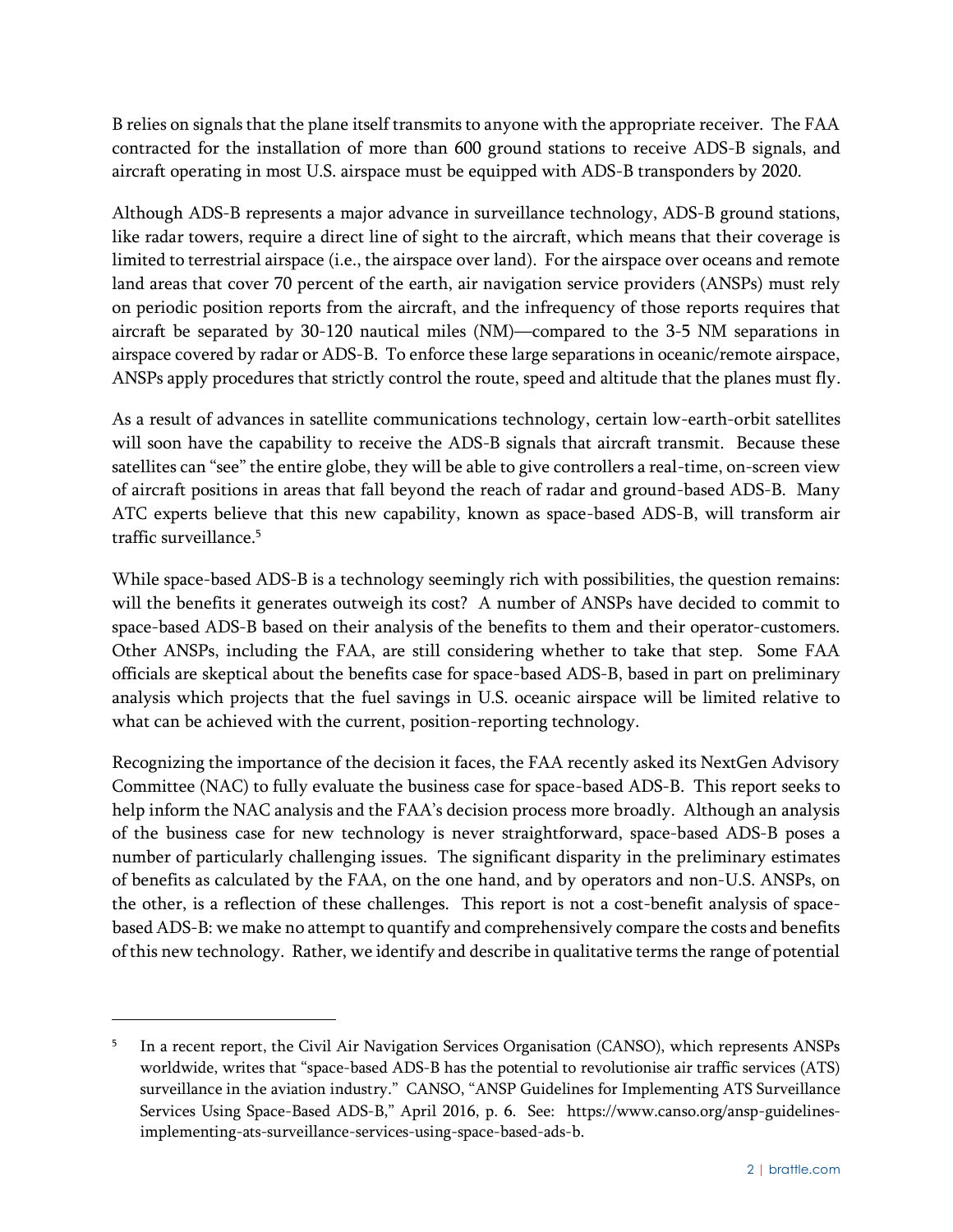benefits, try to reconcile the disparate results of the benefits analyses done to date, and then offer some recommendations on how the FAA should conduct such a challenging analysis.

Space-based ADS-B will deliver both operational efficiencies and safety benefits to aviation stakeholders. As economists, we focus largely on the operational efficiencies. However, we recognize that operational efficiency and safety are interdependent and that both types of benefits provide economic value.

The remainder of the report is structured as follows. In Section II, to lay the groundwork for our analysis, we trace the evolution of air traffic tracking and surveillance, contrasting the approach used in terrestrial airspace with that used in oceanic/remote airspace. In Section III, we identify shortfalls in the current approach to tracking and surveillance, and we discuss how space-based ADS-B will address these shortfalls and the economic benefits that could result. In Section IV, we examine the disparity in the competing estimates of one category of benefits: reduced fuel burn in oceanic airspace. In Section V, we offer recommendations for the FAA's analysis of space-based ADS-B.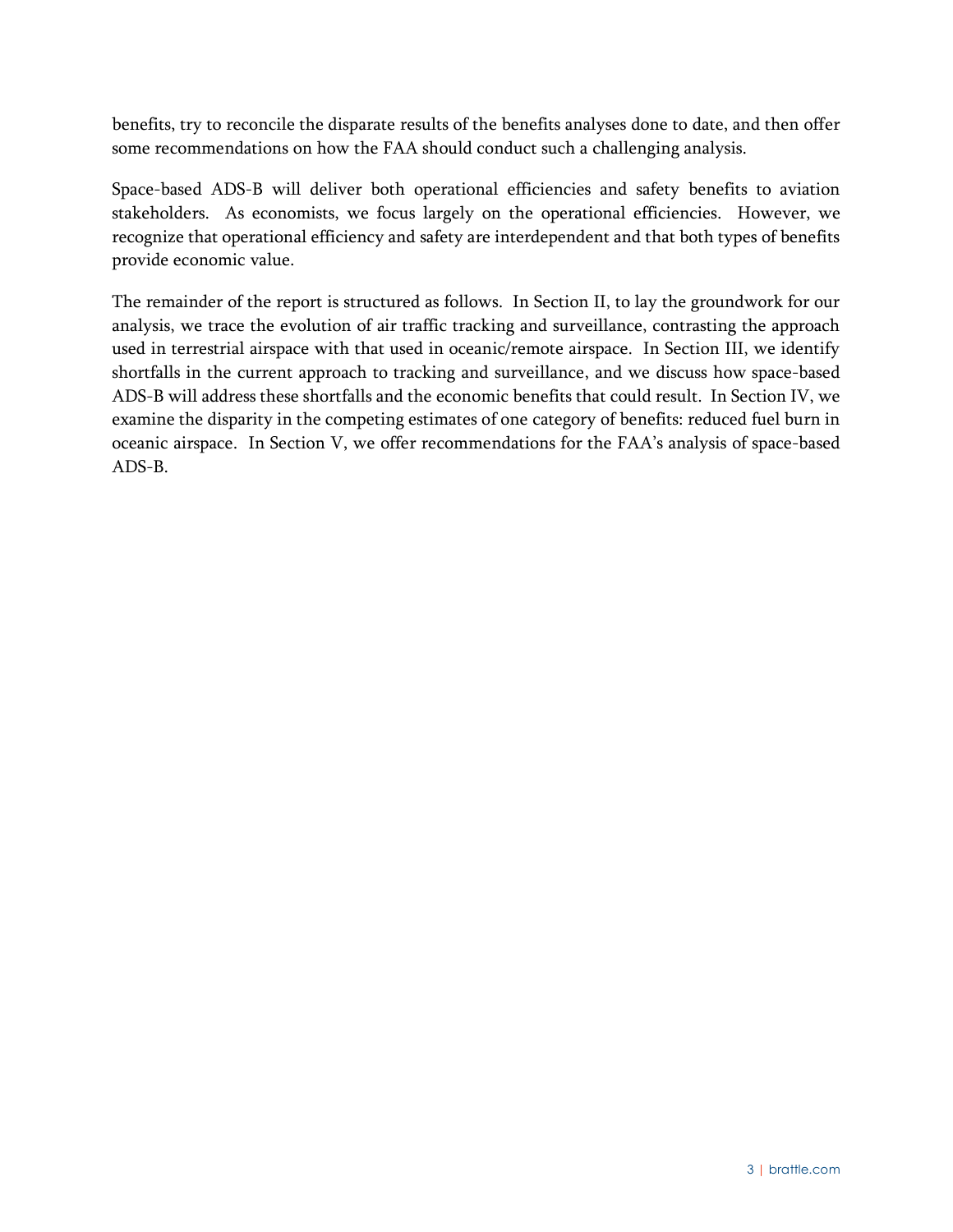# <span id="page-14-0"></span>**II. The Evolution of Air Traffic Surveillance**

The purpose of air traffic control is to keep planes at a safe distance from one another and guide them along an efficient flight path. Surveillance, which ICAO describes as the ability to accurately and reliably determine the location of an aircraft, is critical for these tasks. $\rm^6$  The provision of ATC separation services depends largely on the ability of an ANSP to determine the position of the aircraft and communicate with the pilot.<sup>7</sup>

# <span id="page-14-1"></span>**A. REAL-TIME SURVEILLANCE AND TACTICAL CONTROL**

In areas with radar and/or ADS-B coverage—known as "surveillance airspace"—ANSPs provide "surveillance separation services" or "positive control," also termed "tactical control." Radar is the traditional means of air traffic surveillance. Developed for military purposes in the 1930s, radar was first used by U.S. civilian controllers in 1945 at LaGuardia Airport, where it helped triple the landing rate to 15 planes per hour. In the 1960s, the Federal Aviation Agency (later the Federal Aviation Administration) began deploying long-range radar along important air routes.

There are two types of ATC radar: primary and secondary. With primary radar, ground stations send out high-power radio signals that bounce off of objects in their path. The radar determines an aircraft's position based on the elapsed time between the transmission of the signal and the reception of its echo. Primary radar is considered a "non-cooperative" surveillance system, because (in keeping with its military origins) it can detect a plane that does not want to be seen.

With secondary radar, the ground station sends a signal to a radio transponder in the cockpit—a process known as "interrogation"—and the transponder responds with information on the location, altitude, direction and speed of the aircraft. Secondary radar is considered a "cooperative" surveillance system, because it cannot detect an aircraft that does not have a transponder or whose transponder has been turned off.

Although the technology underlying these systems has continued to improve, radar (like any surveillance system) requires a line of sight to the aircraft; because of the curvature of the earth, that requirement limits the range of radar to around 100-250 NM, depending on the altitude of the aircraft. Because it is nearly impossible to site and maintain radar towers in the ocean and on certain remote terrain, the majority of the globe is beyond the reach of radar surveillance. In addition to having a limited range, radar systems are expensive to build, operate and maintain, which makes them economically impractical in poor countries and in sparsely populated areas.

<sup>6</sup> ICAO, "Guidance Material on Comparison of Surveillance Technologies (GMST)," Edition 1.0, September 2007, p. 3.

<sup>&</sup>lt;sup>7</sup> CANSO, op. cit., p. 8.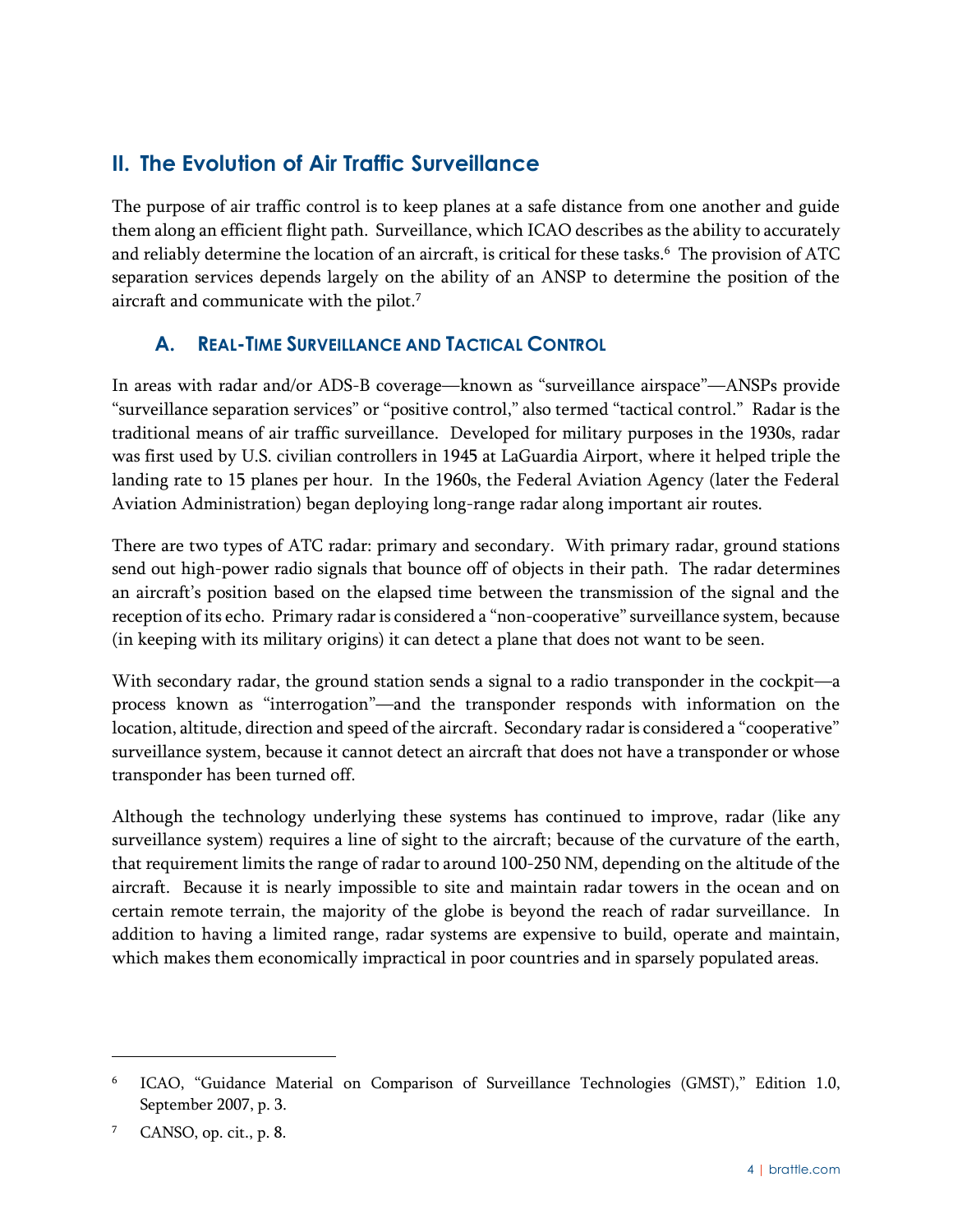The FAA and other ANSPs began deploying ADS-B ground infrastructure a decade ago, with the goal of phasing out most short-range secondary radars. With ADS-B "Out" technology, the aircraft transponder determines its location from the onboard GPS (satellite) navigation system and broadcasts that location automatically to anyone within range with the appropriate receiver, allowing the aircraft to be tracked. With ADS-B "In" technology, which is only beginning to become operational, other aircraft will be able to receive and act on this information directly.

Although it lacks primary radar's ability to detect non-cooperative aircraft, ADS-B Out represents an improvement on radar surveillance in other respects. ADS-B is more accurate and reliable: in addition to using GPS to determine the aircraft's position, ADS-B provides position information every second, compared to radar's 4-12-second update interval. And because an ADS-B ground station is comparatively small and has no moving parts—many ADS-B receivers nest in cellular towers—it can be installed and maintained at a fraction of the cost of radar.

These advantages have made ADS-B the de facto global standard for the next generation of surveillance technology. ADS-B transponders are standard equipment on all new Boeing and Airbus aircraft, and operators face deadlines for ADS-B Out equipage in the United States, Europe, Singapore, Indonesia and a growing list of other countries. ADS-B is already in use in a few places that previously lacked radar coverage, including Australia, with its vast remote areas; parts of Europe; the Gulf of Mexico, where by leasing space on offshore oil platforms for ADS-B stations, the FAA was able to triple the traffic on oceanic routes between the United States and Mexico; and Canada's Hudson Bay, where strategic placement of ADS-B ground stations allowed Canada's ANSP, NAV CANADA, to reduce the in-trail separation standard from 80 NM to 5 NM.

# <span id="page-15-0"></span>**B. POSITION REPORTING AND PROCEDURAL CONTROL**

 $\overline{a}$ 

In areas without radar or ADS-B coverage, ANSPs rely on periodic position reports from aircraft to track their locations. Because of the infrequency of such reports, ANSPs separate planes by large distances in three dimensions (longitudinal, lateral and vertical), and they enforce these distances—known as separation standards or separation minima—through the use of procedures that dictate the route, speed and altitude of an aircraft. <sup>8</sup> ANSPs refer to the services provided on the basis of position reports as "procedural separation services" or "procedural control," and airspace subject to procedural control is known as "procedural airspace."

In the 1980s, ICAO worked with Boeing and Airbus to develop a system that would use satellite communications to improve flight operations under procedural control. Implemented beginning in the 1990s, the Future Air Navigation System (FANS) embodies two technical advances. First, it allows controllers and pilots to communicate directly using a digital data link—in effect, texting. Traditionally, communication in oceanic/remote airspace relied on high frequency (HF) radio to transmit voice signals; the communication was often of poor quality and required a radio operator

<sup>8</sup> According to CANSO, the required spacing between aircraft is based on the frequency and reliability of the position reports as well as on the ease and frequency of communications between pilots and ANSPs. CANSO, op. cit., p. 8.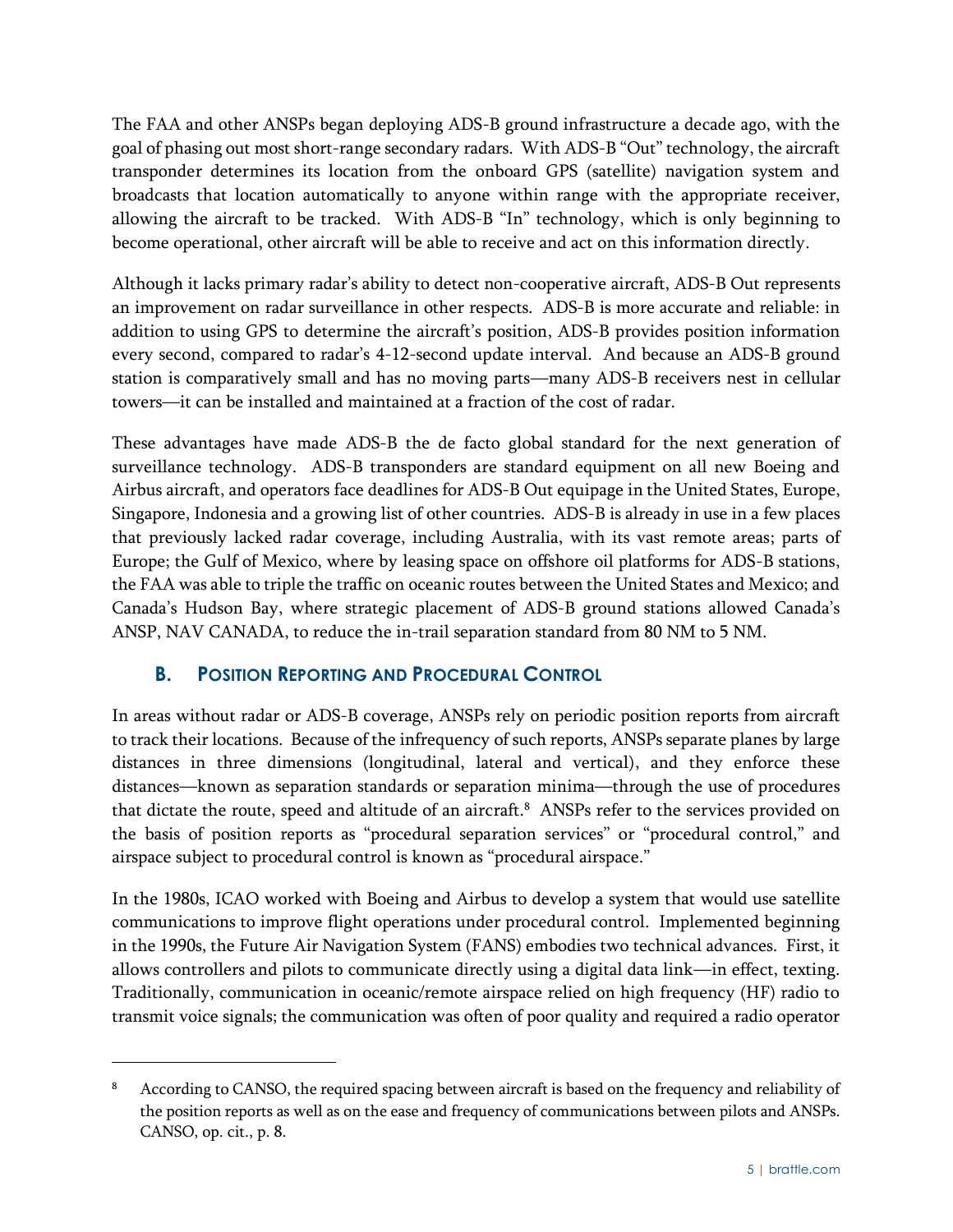to relay the message. In contrast, FANS employs the Controller-Pilot Data Link Communications (CPDLC) application, which is designed for the direct exchange of relatively short, simple messages regarding clearances, requests for altitude changes and the like. Among other advantages, CPDLC requires less attention from the flight crew, freeing crew members up for other tasks, and a CPDLC message can be transmitted via satellite as well as HF radio.

Second, FANS supplemented voice reporting of aircraft position with automatic digital reporting, using an application known as Automatic Dependent Surveillance-Contract (ADS-C). With ADS-C, which uses the same data link network as CPDLC, the aircraft transmits position reports to an ANSP with which it has a contract. Based on the contract, position reports are transmitted under one or more of three arrangements: 1) at defined time intervals (typically ranging from 10 to 60 minutes), 2) when specific events occur such as a deviation from the ATC-cleared route or altitude, or 3) in response to a request from the ANSP.

FANS has enabled major improvements in operations in procedural airspace, largely because event-reporting contracts (arrangement #2) allow ANSPs to more closely monitor aircraft adherence to procedures ("conformance monitoring"). We discuss below the sharp reduction in separation minima that the combination of FANS and advanced navigation technology has made possible on certain North Atlantic tracks and in U.S. oceanic airspace. Moreover, some additional reduction in separation minima may be possible if ADS-C can demonstrate the ability to transmit position reports more frequently on a routine basis.

There may well be a technical limit to how far that process can go, however. In oceanic airspace, where very high frequency (VHF) radio channels are unavailable, ADS-C and CPDLC both operate over the Aircraft Communication, Addressing and Reporting System (ACARS), a data link network that was designed for the transmission of aeronautical information.<sup>9</sup> Because of the bandwidth and capacity limitations that are inherent in ACARS, and the resulting long latency period between

<sup>9</sup> ACARS handles the enormous volume of operational information that flows continuously from an aircraft to the carrier's operations center, ranging from data on how an aircraft engine is performing to information on the passengers who are onboard. Moreover, ACARS lacks the ability to prioritize data transmissions. Although some ADS-C position reports may be transmitted relatively rapidly, during periods when the volume of message traffic is high, the position report goes into a long queue of data transmissions that are competing for bandwidth and other limited system resources. As a result, the latency period—i.e., the time it takes for a position report to go from the aircraft to the ANSP via satellite—is as long as three to four minutes (longer if the report is transmitted via HF radio). The FAA's oceanic separation minima are based on performance requirements for Direct Controller Pilot Communications, such as CPDLC and ADS-C, which assume a latency period of three to four minutes. See, FAA, "Advisory Circular: Operational Authorization Process for Use of Data Link Communication System," AC No. 120-70C, August 3, 2015, Section 8.2.2, p. 11.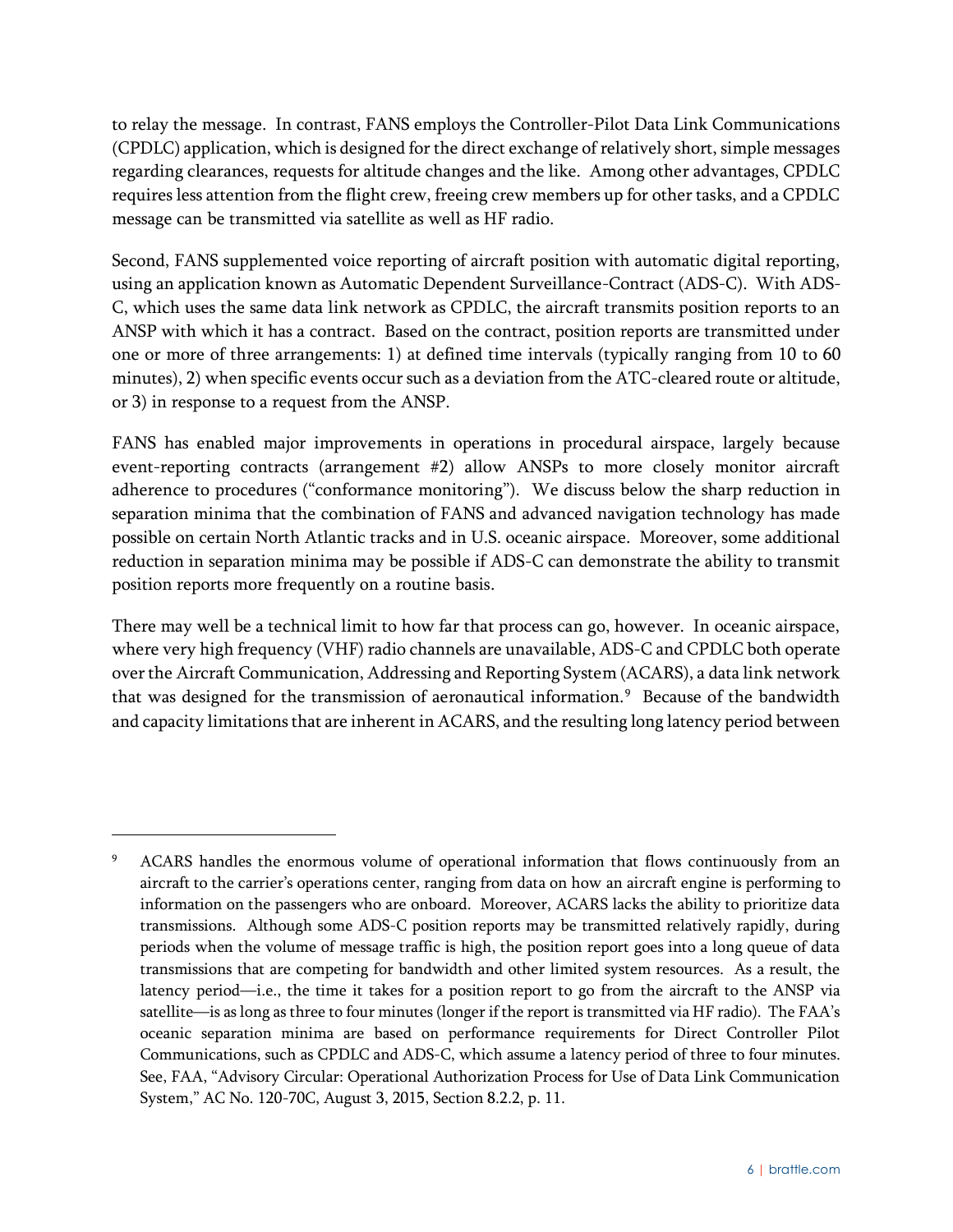<span id="page-17-0"></span>the transmission and receipt of a position report, technical experts are skeptical that ACARS-based ADS-C could ever support the 3-5 NM separations applied in surveillance airspace.<sup>10</sup>

## **1. New Concepts of Operations in the North Atlantic Region**

The North Atlantic (NAT) Region, a "bridge" that connects Europe and North America, is the most heavily traveled oceanic airspace in the world: about 1,400 planes a day cross the NAT on average,<sup>11</sup> and traffic is expected to increase by  $4.5$  percent annually from 2016 to 2021.<sup>12</sup> Half of all transatlantic flights, including most high-value commercial traffic, use the Organized Track System (OTS), while the rest fly via less structured "Random" routings. The OTS typically consists of five to seven parallel routes that (with the exceptions discussed below) are spaced one degree of latitude, or approximately 60 NM, apart. These routes are reconfigured twice a day based largely on shifts in the powerful jet stream.<sup>13</sup> The OTS falls almost entirely within the Gander Oceanic Control Area, or OCA (also known as the Gander Flight Information Region), which is managed by NAV CANADA, and the Shanwick OCA, managed by the United Kingdom ANSP, NATS. About five percent of the time, the OTS falls partially within the New York OCA.

ANSPs assign each aircraft to a specific track, and with that assignment goes a set flight level and speed. (NAV CANADA plans the assignments for eastbound flights and NATS for westbound flights.) In making these assignments, the ANSPs take operator preferences into account, but not all requests can be met, and the competition is particularly strong for the two most wind-optimal, or "core," tracks. Although operators can request changes enroute, generally speaking, they are expected to maintain their assigned flight level and speed for the duration of the flight.<sup>14</sup>

<sup>&</sup>lt;sup>10</sup> ICAO, "Guidance Material on Comparison of Surveillance Technologies (GMST)," op. cit., p. 5. Although the ICAO document cited here is nine years old, the technical experts with whom we spoke in recent months expressed the same skepticism.

<sup>&</sup>lt;sup>11</sup> Rudy Kellar, "NAV CANADA Space Based ADS-B Business Case Analysis for Gander-Shanwick," Slide Presentation to RTCA Enhanced Surveillance Task Group," Washington, DC, October 13, 2016.

<sup>&</sup>lt;sup>12</sup> ICAO, North Atlantic Economic Financial and Forecasting Group, NAT EFFG/31-WP/04, September 19, 2016.

<sup>13</sup> The tracks reverse direction every 12 hours. During the day, all traffic on the OTS travels from Europe to North America, and the tracks are configured to minimize the impact of headwinds from the westerly jet stream. At night, the OTS is devoted exclusively to traffic moving from North America to Europe, and the tracks are positioned to maximize the impact of tailwinds.

<sup>&</sup>lt;sup>14</sup> For an excellent description of the North Atlantic tracks and the track assignment process, see Henry H. Tran and R. John Hansman, "Fuel Benefit from Optimal Trajectory Assignment on the North Atlantic Tracks," Massachusetts Institute of Technology (MIT) International Center for Air Transportation, Report No. ICAT-2016-03, May 2016, pp. 12-16. According to Tran and Hansman, only one or two tracks typically offer a highly favorable route in terms of wind conditions and distance traveled (the northern-most routes are shorter but require operators to fly farther to reach the entry point). So that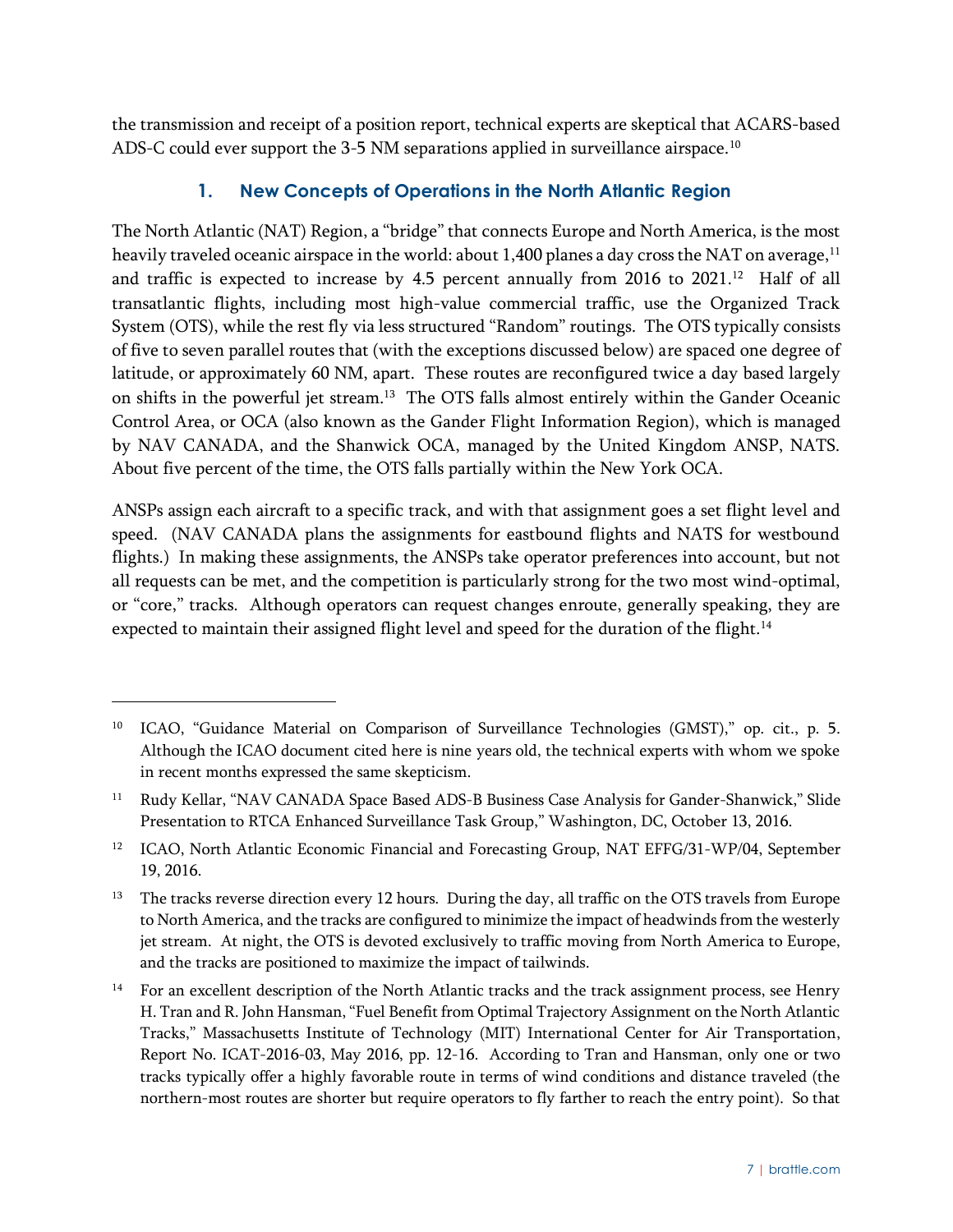In the last few years, ICAO has introduced two new concepts of operations (CONOPS) that are designed to improve procedural control of the NAT Region. First, in response to a safety concern over deviations by aircraft from their assigned vertical and lateral positions, ICAO instituted its Data Link Mandate (DLM), which gives FANS-equipped aircraft exclusive access to the most desirable airspace in the NAT. The logic of the mandate is to reward those aircraft with the equipment necessary to allow for systematic conformance monitoring—and to penalize those without it.<sup>15</sup>

Second, in a related effort to accommodate the traffic growth in the NAT Region, ICAO has begun implementing reduced lateral and longitudinal separations for aircraft equipped with FANS and the appropriate navigation system. Phase 1 of the Reduced Lateral Separation Minimum (RLatSM) program, which began in 2015, decreased the distance between the two core OTS tracks from a nominal 60 NM (one degree of latitude) to 25 NM, allowing for the insertion of an additional core track.<sup>16</sup> In addition to FANS, aircraft must be equipped with a navigation system capable of calculating its position within 4 NM (Required Navigation Performance 4, or RNP4 <sup>17</sup>). Phase 2 of RLatSM, which has yet to take effect, will extend that spacing to all OTS tracks. The Reduced Longitudinal Separation Minimum (RLongSM) program began on a trial basis in 2011, when NAV CANADA and NATS reduced the in-trail separation on the core tracks from 10 minutes, or 80 NM, to 5 minutes, or 40 NM, for FANS-equipped aircraft. Thus, on the three core tracks, the longitudinal and lateral separations are 40 NM and 25 NM, respectively, which is abbreviated as 40/25 NM.

# **2. U.S. Oceanic Airspace**

<sup>-</sup>

<span id="page-18-0"></span>Like NAV CANADA and NATS, the FAA applies reduced separation minima for better equipped aircraft in the oceanic airspace it controls. However, in contrast to the approach taken in the North Atlantic, the FAA does not set aside any "exclusive" airspace for such aircraft. Rather, while equipped and non-equipped aircraft continue to share the same airspace, pairs of better equipped aircraft are allowed to take advantage of reduced oceanic separations, as shown below.

no one track is significantly better than the next best track, the ANSPs that manage the OTS "split" the most optimal route into two adjacent tracks.

<sup>&</sup>lt;sup>15</sup> Phase 1 of the DLM, which took effect in 2013, set aside the two core OTS tracks, between 36,000 and 39,000 feet, for FANS-equipped aircraft, and Phase 2a, which took effect in 2015, expanded the exclusionary airspace to include all OTS tracks between 35,000 and 39,000 feet. Phases 2b and 2c will extend the airspace reserved for FANS-equipped aircraft to all NAT airspace between 35,000 and 39,000 feet (proposed for 2017) and all NAT Minimum Navigation Performance Standards (MNSP) airspace at or above 29,000 feet (proposed for 2020). The DLM excludes the New York OCA and airspace north of 80 degrees, as well as any airspace in the NAT Region that has radar or ADS-B coverage.

<sup>&</sup>lt;sup>16</sup> Consistent with the DLM, the RLatSM program includes flights between 35,000 and 39,000 feet.

<sup>&</sup>lt;sup>17</sup> The number following "RNP" indicates the accuracy of the system as measured in NM. The lower the number, the more accurate the system.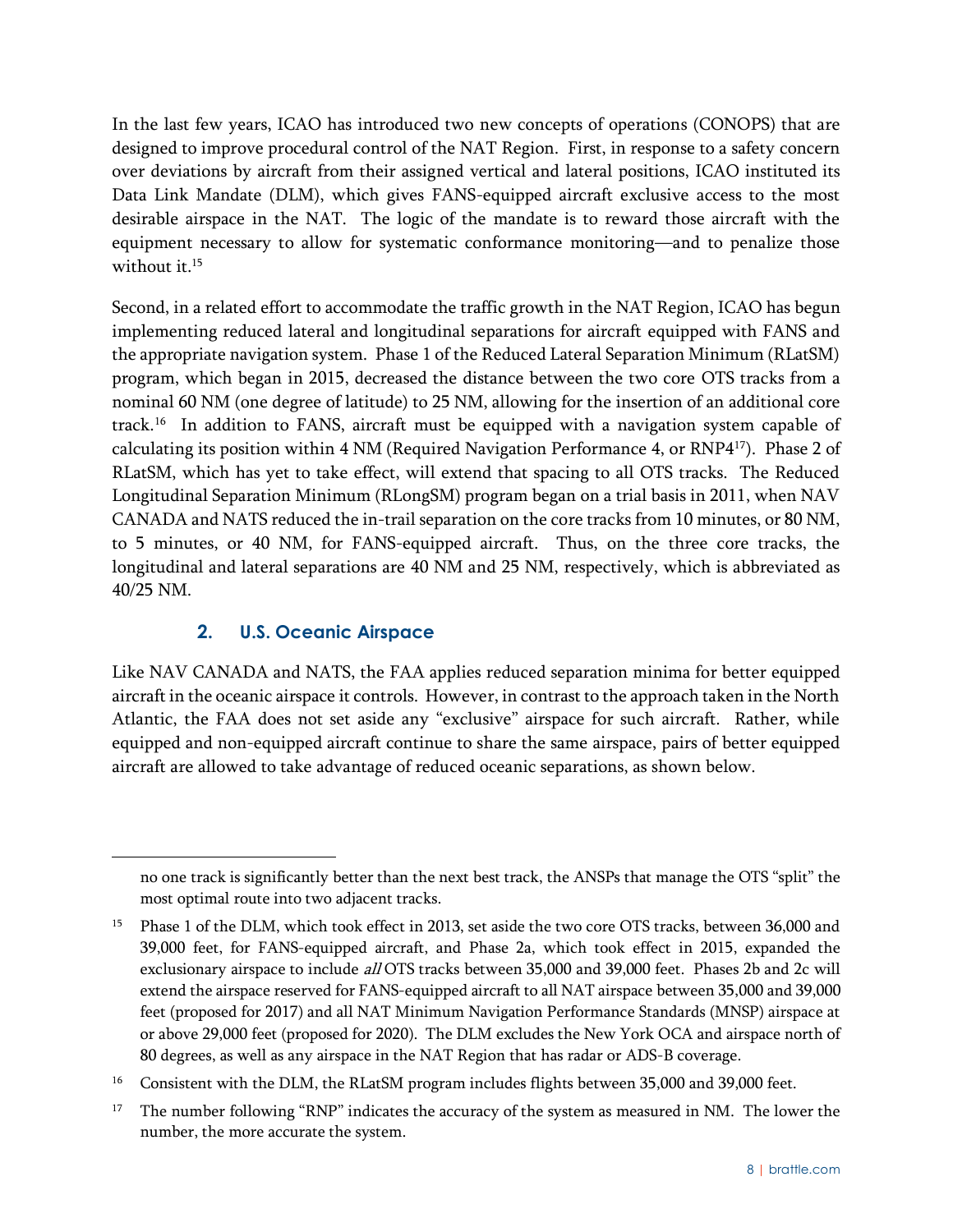#### FAA Criteria for Oceanic Separation

- 10 minutes (80 NM)/80 NM for aircraft with HF communications
- 50/50 NM for pairs of aircraft with RNP10 and ADS-C/CPDLC (FANS)
- <span id="page-19-0"></span>30/30 NM for pairs of aircraft with RNP4 and ADS-C/CPDLC (FANS)

# **C. SPACE-BASED ADS-B: REAL-TIME SURVEILLANCE ON A GLOBAL BASIS**

Although ADS-B receivers have to date been deployed only on ground-based infrastructure, they will soon be able to take advantage of orbital infrastructure in the form of low-earth-orbit (LEO) satellites. Because these satellites have lines of site covering the entire planet, they will be able to track aircraft in real time anywhere above the earth's surface, including the oceanic and remote areas that currently rely on procedural control. This space-based ADS-B capability relies on the same radio signal as ground-based ADS-B systems, meaning that *aircraft equipped with ADS-B* transponders will need no additional equipment to take advantage of the leading space-based ADS-<sup>B</sup> system (Aireon)—a critical advantage, given the expectation of universal ADS-B equipage in oceanic airspace.

There are two prospective providers of space-based ADS-B service: Aireon, a joint venture between Iridium Communications and four ANSPs; and Globalstar, through its partnership with ADS-B Technologies of Alaska. Both systems will rely on LEO constellations (Iridium and Globalstar, respectively) that were built to provide global satellite telecommunications service. Despite a parallel history—both Iridium and Globalstar were launched in 1998 by entities that quickly went bankrupt—the systems differ in key respects, including their architecture and coverage.<sup>18</sup> As a result of these differences, Aireon has attracted far more interest from ANSPs, and the FAA has signed a memorandum of understanding (MOU) with Aireon (but not Globalstar). Although our research focused largely on Aireon because of its greater appeal to ANSPs, we view the potential for competition in the market for space-based ADS-B as highly desirable.

<sup>&</sup>lt;sup>18</sup> In terms of architecture, Iridium's constellation functions as a giant switchboard: the ADS-B receiver infrastructure will be housed on the satellites themselves, and the signal received from the aircraft will travel among crosslinked satellites before being sent to a terrestrial gateway. By contrast, Globalstar's hardware and software will be situated on the ground or in the aircraft, and the satellites will function as "mirrors," reflecting the ADS-B signal back to the nearest terrestrial gateway, which will then route it to its destination. Because of this architecture, operators that use the Globalstar system (unlike Aireon users) will need an additional piece of equipment (other than the ADS-B transponder). The two systems also differ in the coverage they will offer. Because of the size and configuration of the Iridium constellation (66 satellites in polar orbit), Aireon will be able to surveil the entire planet, including polar regions. Globalstar's constellation is smaller (24 satellites) and configured to focus on the most populated parts of the globe, leaving some geographic areas—principally polar regions—without coverage.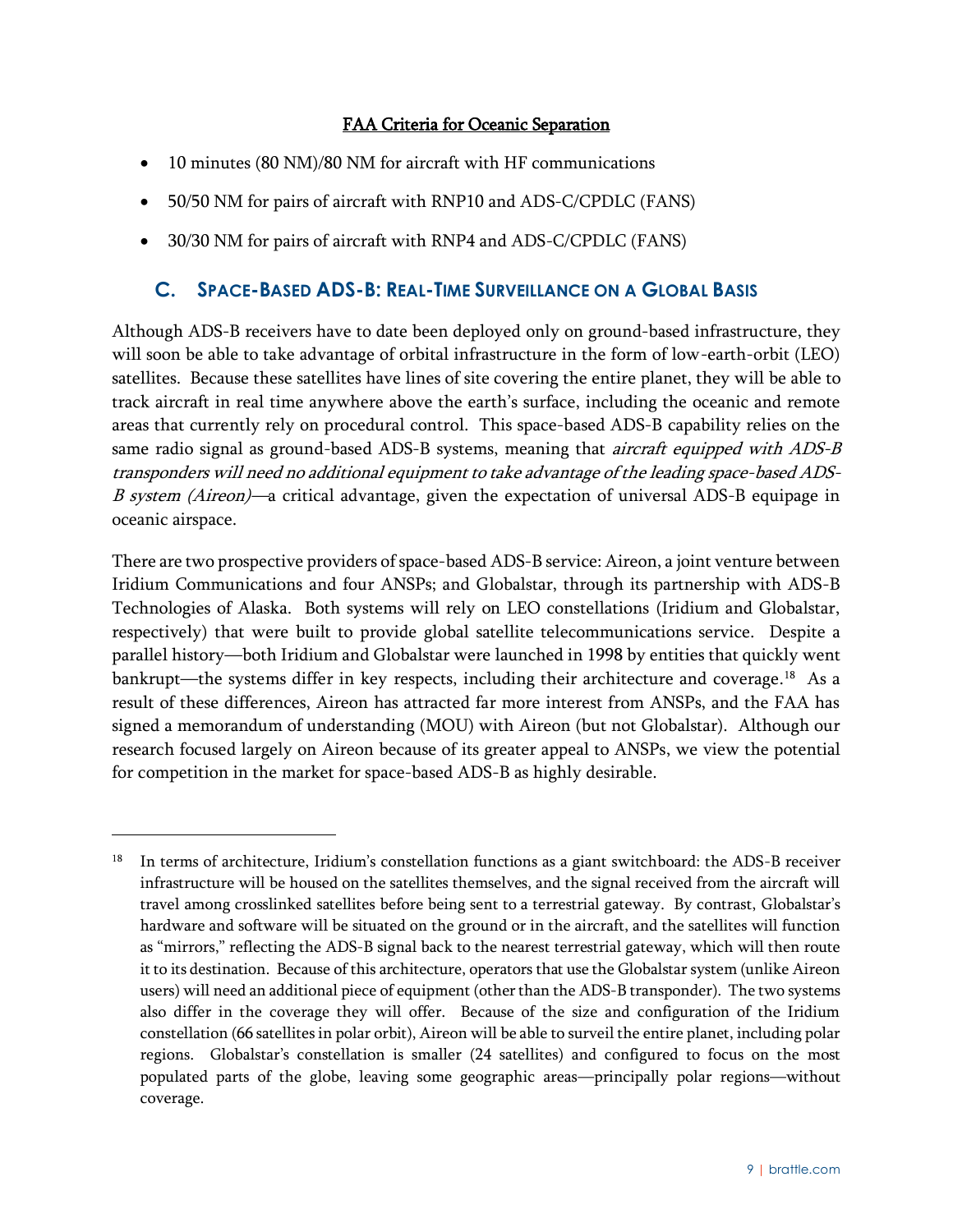Ten ANSPs have made major commitments to space-based ADS-B—specifically to Aireon. NAV CANADA pledged \$150 million in equity to become a 51 percent owner of Aireon, and the ANSPs from Ireland, Denmark and Italy have committed to an additional \$120 million, which makes Aireon 75.5 percent ANSP-owned. NATS signed a 12-year contract with Aireon, making it the fifth launch customer, and five other ANSPs have become launch customers on the same basis.<sup>19</sup> In addition, to these contractual arrangements, Aireon has signed MOUs with at least ten ANSPs or aviation authorities, including the FAA.<sup>20</sup>

Both Aireon and Globalstar say they expect to begin commercial operation in 2018.<sup>21</sup> NAV CANADA and NATS plan to introduce the Aireon service in the North Atlantic in that year. Under their phased implementation plan (and subject to approval by ICAO), NAV CANADA and NATS will begin by applying a 15/15 NM separation (compared to the current 40/25 NM separation) on the core OTS tracks. On the non-core OTS tracks, where FANS is not required, NAV CANADA and NATS will begin by applying a 25/25 NM separation for aircraft with the appropriate navigation and communications equipment (RNP4 and HF voice). 22 (This compares to the current separation of 80/60 NM on the non-core OTS tracks, which will go to 80/25 under Phase 2 of RLatSM.) Over time, NAV CANADA and NATS plan to extend the 15/15 NM separation to all OTS tracks as well as Random routings.<sup>23</sup> Because Aireon's system has an update interval of at most 8 seconds (in the airspace covering most of the globe it will be 1-2 seconds), with the

 $\overline{a}$ 

<sup>19</sup> They include: South Africa's Air Traffic Navigation Services (ATNS); the Curacao-based Dutch Caribbean ANSP (DC-ANSP); the Seychelles Civil Aviation Authority; the Civil Aviation Authority of Singapore; and Iceland's Isavia.

<sup>&</sup>lt;sup>20</sup> Aireon has signed MOUs with ANSPs or regulatory authorities from Argentina, Australia, Germany, India, Myanmar, New Zealand and Russia, as well as with two regional organizations: the Senegal-based Agency for Aerial Navigation Safety in Africa and Madagascar (ASECNA), which serves as the ANSP for 17 countries in Africa; and the Blue Med Functional Airspace Block cooperative, which includes the ANSPs of Cyprus, Greece, Italy and Malta. Aireon has also signed an MOU with the FAA. Although it declined to be an equity investor, the FAA entered into an arrangement with Aireon to ensure that the system will meet U.S. requirements if the United States decides to become a customer.

<sup>&</sup>lt;sup>21</sup> Although it is not yet operational, space-based ADS-B is composed of well-understood technologies (ADS-B and LEO satellites) whose performance can be modeled. CANSO, op. cit., p. 6. Space-based ADS-B will be installed on Iridium's next generation of satellites, which are being launched from Vandenberg Air Force Base on SpaceX Falcon 9 rockets in 2017 and 2018. The first of seven planned launches occurred on January 14, 2017. Andy Pasztor and Rolfe Winkler, "SpaceX Resumes Rocket Launches by Lofting Cluster of Iridium Satellites," Wall Street Journal, Jan. 16, 2017. See: [http://www.wsj.com/articles/spacex-resumes-rocket-launches-by-lofting-cluster-of-iridium-satellites-](http://www.wsj.com/articles/spacex-resumes-rocket-launches-by-lofting-cluster-of-iridium-satellites-1484417292)[1484417292.](http://www.wsj.com/articles/spacex-resumes-rocket-launches-by-lofting-cluster-of-iridium-satellites-1484417292)

<sup>22</sup> Rudy Kellar, op. cit.

<sup>&</sup>lt;sup>23</sup> Aireon, "Space Based ADS-B: Transforming the Way You See the Sky," Slide Presentation, March 2015. See also, "Space-Based ADS-B: Signals from Space," Airspace, Quarter 3, 2014.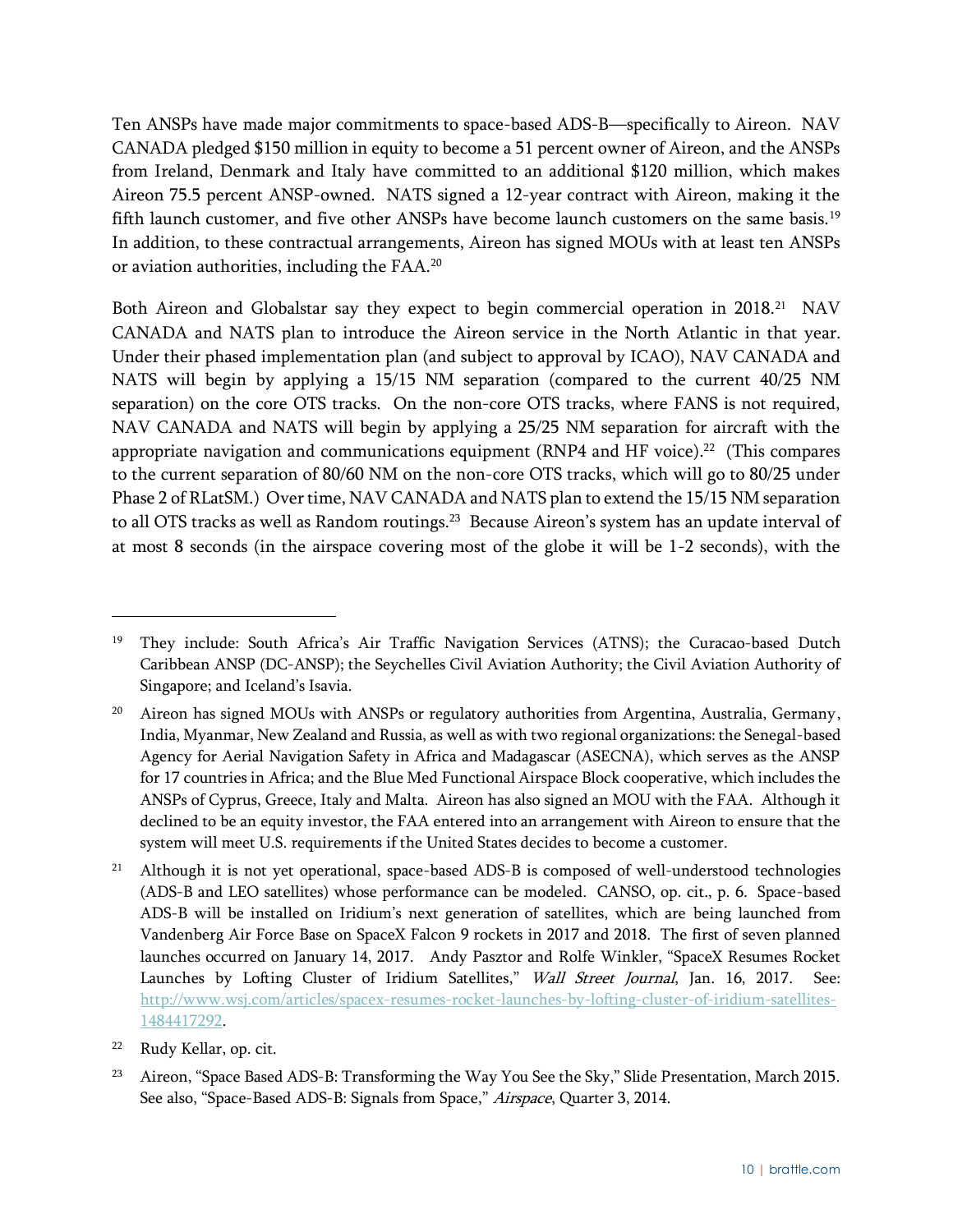appropriate communications equipment (e.g., satellite voice), it could eventually support a 5 NM longitudinal separation in the NAT.

In anticipation of the new systems becoming operational, ICAO has tasked its Separation and Airspace Safety Panel (SASP) with determining what separation standards space-based ADS-B can safely support in oceanic/remote airspace. SASP is developing a menu of standards that will correspond to the range of communications capabilities found within the global fleet: the better the performance of a given communications capability, the smaller the separation standard can be.

Importantly, SASP is investigating whether longitudinal and lateral separation standards of 15 NM or less can be supported by space-based ADS-B based on the current performance exhibited by CPDLC communications with HF voice communications as the backup.<sup>24</sup> Operators can equip with CPDLC as a standalone capability for a fraction of the cost of FANS. Thus, an affirmative finding from SASP would provide support for the position that the combination of space-based ADS-B (surveillance) and CPDLC/HF (communications) represents a way for non-FANS aircraft to access reduced oceanic separations (albeit not necessarily as small as with FANS).

<sup>24</sup> CANSO, op. cit., p. 19.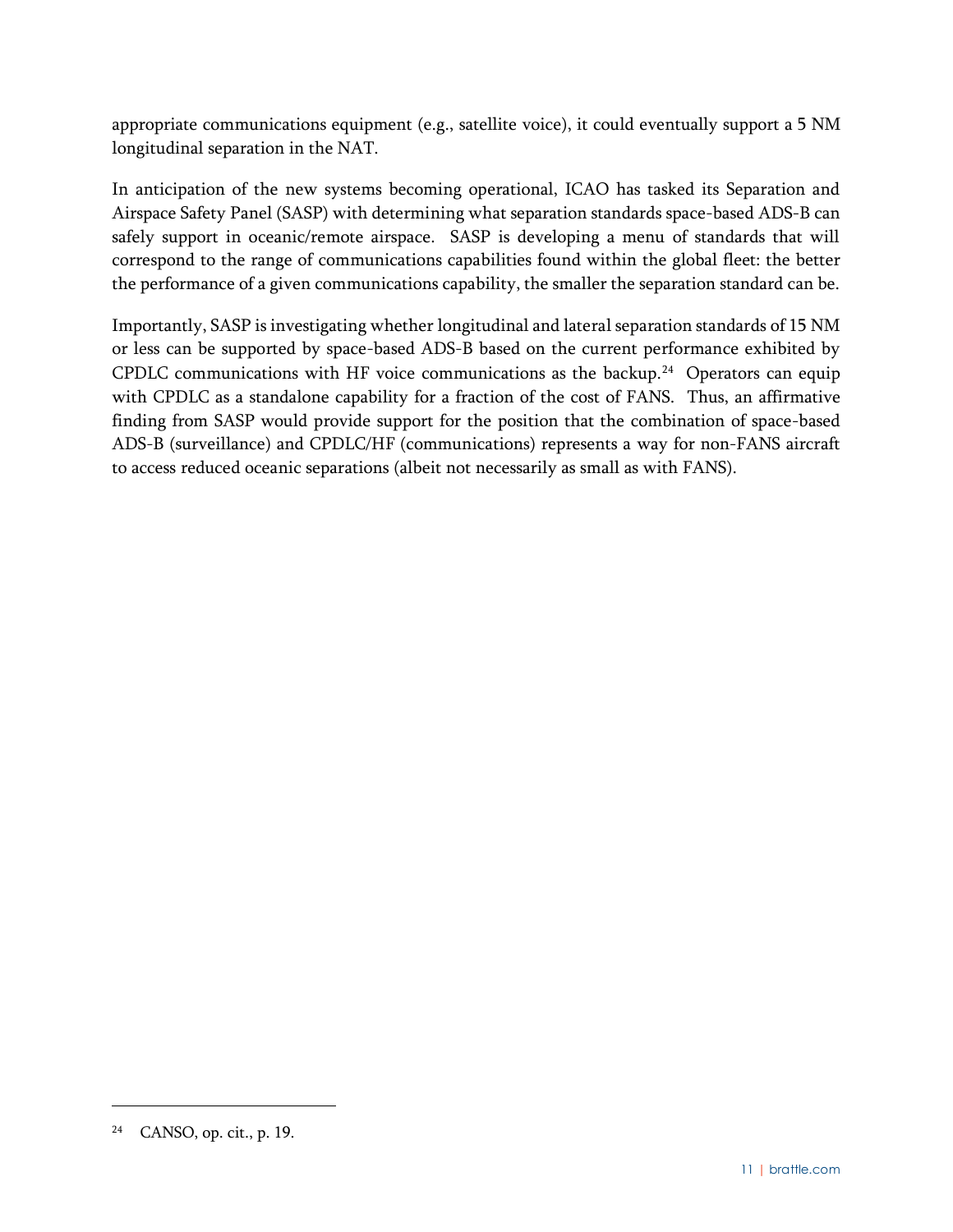# <span id="page-22-0"></span>**III. Key Shortfalls Addressed by Space-Based ADS-B**

Space-based ADS-B has the potential to address key shortfalls in the current approach to air traffic tracking and surveillance. Below, we discuss eight such shortfalls and the corresponding benefits that the incorporation of space-based ADS-B may produce.

# **A. LARGE SEPARATION MINIMA LIMIT CAPACITY IN OCEANIC/REMOTE AIRSPACE**

<span id="page-22-1"></span>The large separation minima in areas not covered by radar or ADS-B, which create the equivalent of a giant "bubble" around each plane, significantly limit available airspace capacity. If air traffic is sparse, as it is in many such areas, this limitation may not matter. However, if traffic is dense that is, if many aircraft want to fly the same profile at the same time—capacity constraints reduce operators' ability to obtain their preferred profile (altitude, speed and lateral track) at the start of the flight or their flexibility to make enroute adjustments, including climbing to a higher altitude as fuel burns off, varying their speed to conserve fuel or reduce delay, and deviating from course to avoid storms and other disturbances. Lack of capacity can also harm the performance of the air traffic control system, by limiting ANSPs' ability to plan for convective weather, respond to operator requests and near-term disruptions, and accommodate market growth over the long term.

#### **1. Improved Operational Efficiencies**

 $\overline{a}$ 

<span id="page-22-2"></span>By supporting reduced separation minima—i.e., by shrinking the "bubble" around individual aircraft—space-based ADS-B can increase the available airspace capacity in areas not covered by radar or ADS-B. Under conditions of higher traffic density, having additional capacity will increase operators' ability to fly their optimal flight profiles, generating several concrete benefits.

Fuel Savings: The amount of fuel an aircraft consumes is sensitive to variations in the plane's flight level (the higher the altitude, the less the atmospheric drag), speed and lateral proximity to headwinds or tailwinds. By allowing aircraft to more closely approximate their optimal flight profiles, space-based ADS-B can potentially generate significant fuel savings. $^{25}$ 

<sup>25</sup> As a plane burns off fuel, its optimal flight level increases, because there is less atmospheric drag at higher altitudes. The most efficient flight profile would allow for a continuous climb in altitude, to the point at which the benefits of lower drag are offset by reduced engine performance. When longitudinal and vertical separation minima are large, there is a greater probability that a pilot's request to climb to a more fuel-efficient altitude will be denied because it would trigger a "conflict"—i.e., it would breach the bubble around another aircraft flying at a higher altitude. Conversely, with smaller separation minima, a request to climb is less likely to trigger a conflict and thus more likely to be granted—and to be granted sooner. Smaller longitudinal separation minima also contribute to fuel efficiency by allowing an aircraft to change its speed: on an organized track system with large in-trail separation distances, an aircraft may have to maintain the same speed throughout the trip, thereby missing the opportunity to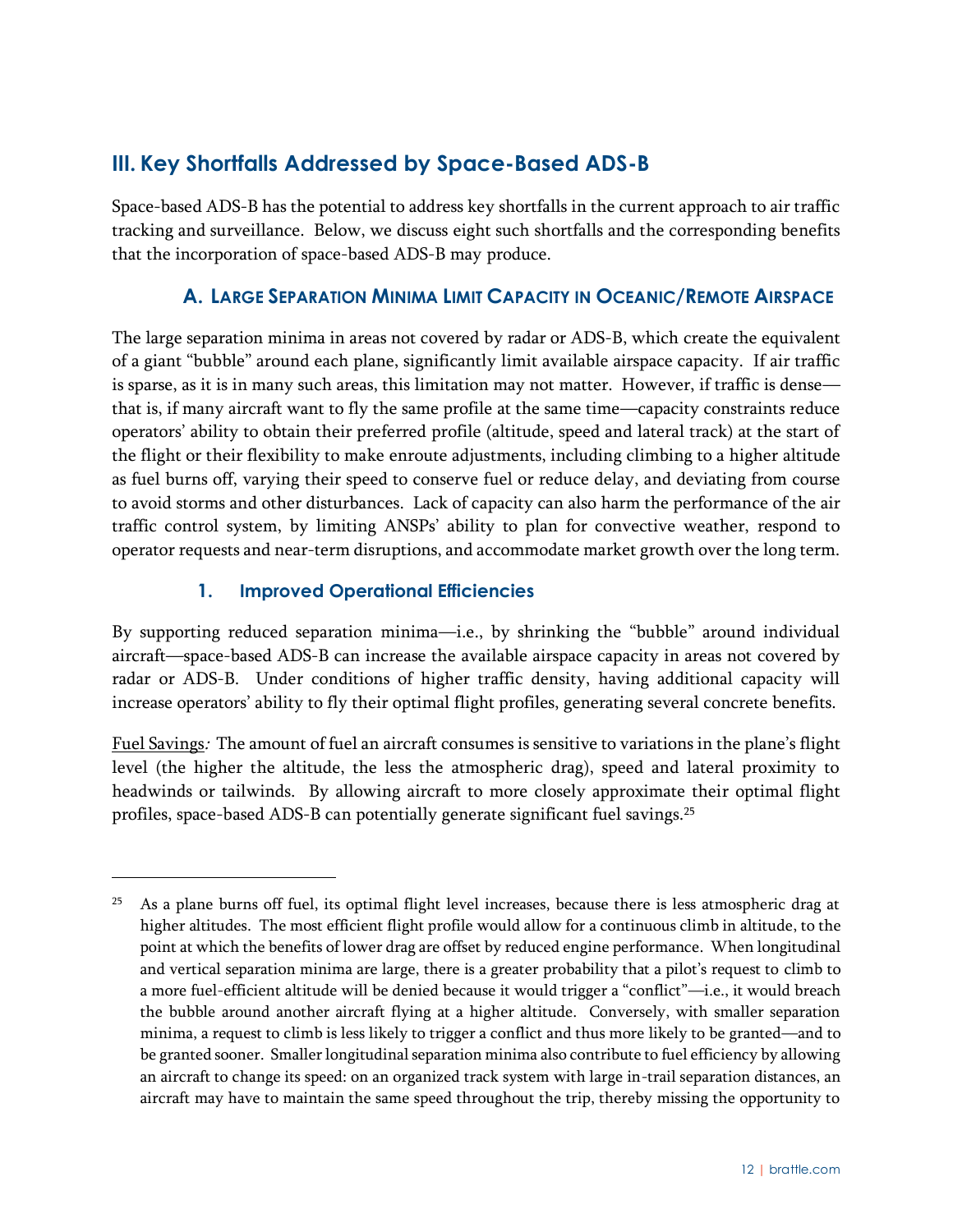Fuel savings come about through three distinct but related mechanisms. First, with a more optimal flight profile, as defined by route, speed, and altitude (including climb/descent rate), an aircraft consumes less fuel. Second, the ability to *plan* on flying an optimal profile permits reductions in the amount of contingency fuel carried. Because contingency fuel accounts for about 10 percent of an aircraft's fuel load, a reduction in that reserve can produce meaningful savings. Third, a reduction in the amount of fuel that an aircraft consumes or carries in reserve will reduce the fuel burned merely to carry other fuel ("cost to carry").

Incremental Cargo Revenue: If a plane is carrying less weight in the form of fuel, it may be able to transport more revenue-generating cargo. Incremental cargo revenue is typically even more valuable than fuel savings, although the opportunity to trade off fuel for cargo may be declining, as operators replace older, cargo-limited aircraft with newer models that have no such limitation.

Reduced Greenhouse Gas (GHG) Emissions: Reduced fuel consumption also means reduced GHG emissions. Aviation accounts for about two percent of human-induced carbon dioxide emissions, and nearly two-thirds of that impact is due to international flights. According to ICAO, the cost of carbon offsetting will represent 0.2-0.6 percent of total revenues from international aviation in 2025 and 0.5-1.4 percent in 2035. $^{26}$  Some aviation experts believe that the cost of carbon offsetting is almost certain to go up over time, as efforts to combat climate change intensify. $^{27}$ 

Longer Flights: As an alternative to consuming less fuel, operators can opt to have aircraft fly farther on the same amount of fuel. Combined with opportunities for more direct routing another potential benefit of space-based ADS-B, discussed below—the ability to fly longer distances could enable operators to provide point-to-point service in unserved long-haul markets.

Shorter Flight Times: Like fuel burn, flight time is sensitive to variations in the flight level and route flown. Allowing aircraft to more closely approximate their optimal flight profiles will reduce flight times, which will increase passenger welfare and decrease operator costs. In addition to the direct impact, there could be an indirect impact: the ability to *plan* on flying a more optimal profile permits operators to reduce scheduled flying times.

change speed to conserve fuel. Finally, smaller longitudinal and lateral separation minima contribute to fuel efficiency by allowing more aircraft to utilize the most wind-optimal tracks.

The inefficiencies due to large oceanic separations take many forms. In the Western Atlantic, the pilots of one U.S. carrier reportedly request the highest possible flight level early in the flight, because they cannot count on being granted a step climb later on. Because the requested level is not the most efficient one at the time of the request, the pilots accept a fuel-cost penalty for the first several hours of the flight in order to ensure that they will be able to fly at an efficient altitude for the duration of the flight.

<sup>&</sup>lt;sup>26</sup> ICAO (Environment, Air Transport Bureau), "2016 Global Aviation Dialogues (GLADS) on Market-Based Measures to Address Climate Change," Slide 19. See: [http://www.icao.int/Meetings/GLADs-](http://www.icao.int/Meetings/GLADs-2016/Documents/20160316%20Overview%20of%20ICAOs%20work%20on%20a%20global%20MBM.pdf)[2016/Documents/20160316%20Overview%20of%20ICAOs%20work%20on%20a%20global%20MBM.](http://www.icao.int/Meetings/GLADs-2016/Documents/20160316%20Overview%20of%20ICAOs%20work%20on%20a%20global%20MBM.pdf) [pdf.](http://www.icao.int/Meetings/GLADs-2016/Documents/20160316%20Overview%20of%20ICAOs%20work%20on%20a%20global%20MBM.pdf)

<sup>&</sup>lt;sup>27</sup> Lauren Reddy, NEXTOR 20<sup>th</sup> Anniversary Workshop, September 29-30, 2016, Adelphi, MD.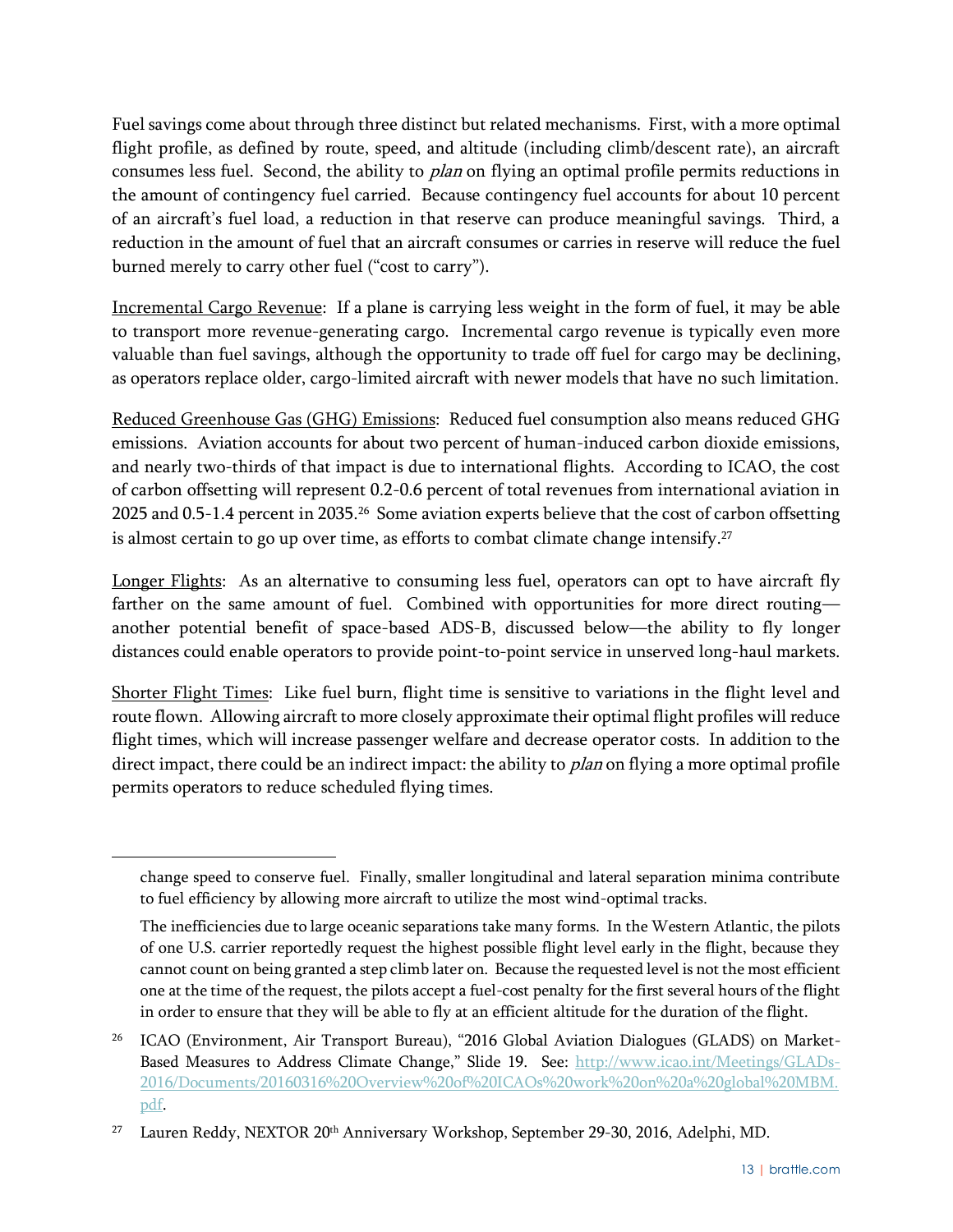Improved Schedule Predictability: In addition to shorter flight times, optimized flight profiles will yield more predictable schedules, which benefits operators and passengers in multiple ways. First, improved predictability will allow carriers to increase the number of flights that arrive on time (AO, in airline lingo) or within 15 minutes of their scheduled arrival (A14). The U.S. Department of Transportation (DOT) maintains A14 statistics, and operators sometimes opt to consume more fuel in order to improve the A14 performance of a chronically late flight. DOT statistics aside, for some operators—particularly cargo carriers—getting aircraft to their destination on time may be as important as saving fuel. Second, predictability facilitates more efficient use of ground staff, gates, and other airport resources—a critical issue for hub-and-spoke operators, whose aircraft and crew must transition to their next flight on a tight schedule. For example, if an operator can more accurately predict when flights will arrive, it can schedule its surface crews (ramp agents, gate agents, baggage handlers, fueling crew) more tightly, thus reducing the overall number of crew it needs. The operator can also track the duty time and flight time of crew more accurately, making it easier to recover from schedule disruptions by swapping crews or using standby crews. By reducing the time that a plane is on the ground between flights, an operator can squeeze in more flights, yielding important benefits for overall productivity. <sup>28</sup> Third, improved predictability makes it easier for operators to avoid some disruptions altogether. For example, congested European airports often manage demand through the use of aircraft arrival slots, and if an aircraft cannot meet its slot time, the operator may have to divert or cancel the flight. The ability to more accurately forecast flight arrival times at slot controlled airports will allow operators to reduce the number of flight diversions and cancellations.

#### **2. Improved System Performance**

 $\overline{a}$ 

<span id="page-24-0"></span>In the same way that they improve operational efficiency in procedural airspace, reduced separation standards improve the overall performance of the ATC system. According to Russell Chew, who ran the FAA's Air Traffic Organization (ATO) from 2004 to 2007 before becoming the chief operating officer and president of JetBlue, the real goal of NextGen is to allow the National Airspace System (NAS) to run as efficiently and predictably on a bad weather day as it currently does on a good weather day. In his view, space-based ADS-B can be a major contributor to that goal by, among other things, improving flow control, particularly at the boundary between oceanic and terrestrial airspace (discussed below), and by reducing uncertainty and lack of predictability. "Uncertainty decimates the performance of the system," according to Chew.<sup>29</sup>

<sup>&</sup>lt;sup>28</sup> Vitaly Guzhva and Ahmed Abdelghany, Embry-Riddle Aeronautical University, "Note on Benefits of Increased Arrival Predictability," August 2016. We also want to acknowledge Michael J. McCormick for the valuable insights he provided on improved schedule predictability among many other issues.

<sup>&</sup>lt;sup>29</sup> Russell Chew, Personal Interview, Washington, DC, June 24, 2016. Chew is a member of Aireon's U.S. Advisory Board.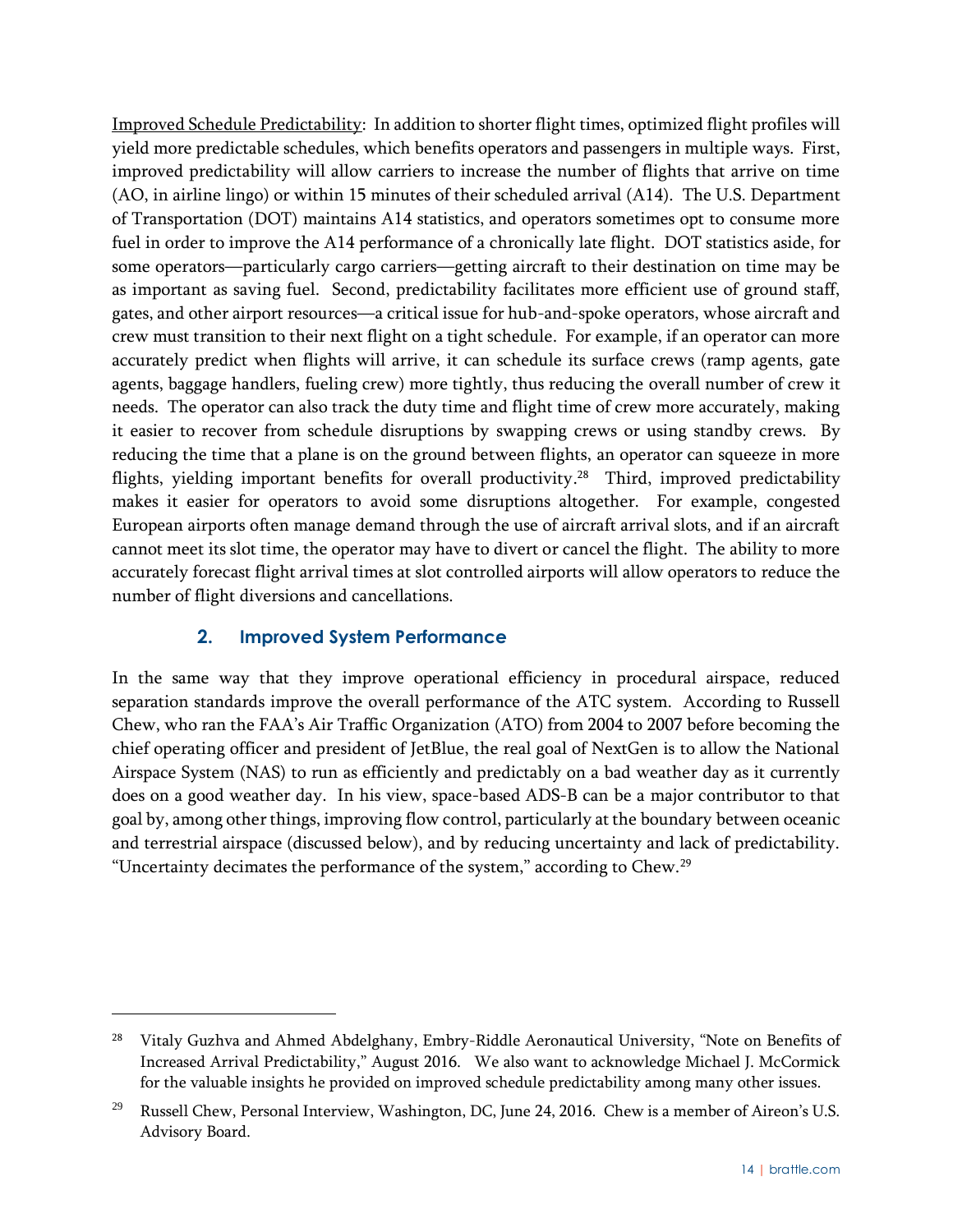#### **3. Longer-Term Improvements in Efficiency and System Performance**

<span id="page-25-0"></span>Many of the gains to operational efficiency and system performance described above are achievable in the near term. Over the medium and longer term, as space-based ADS-B allows ANSPs to move from position report-enabled conformance monitoring to genuine ATC surveillance, other improvements may become feasible. These improvements include new operational concepts, such as continuous climb and descent profiles; use of Great Circle and wind-optimal routes; and direct routing that crosses organized tracks and/or allows operators to get on and off of the tracks at intermediate points (currently entry and exit on the NAT OTS are restricted to endpoints).

Ultimately, space-based ADS-B could allow ANSPs and operators to eliminate altogether the distinction between procedural and surveillance airspace. Such a change would have profound implications, ranging from training of pilots and controllers (e.g., operators could potentially eliminate the extensive training that pilots get in the intricacies of procedural control) to flight scheduling (e.g., the NAT could move from twice-daily fixed-track routes for peak traffic to a daily network of user-preferred routes).

#### **4. Implications of Long-Haul, Direct Routing for Airline Competition**

<span id="page-25-1"></span>Although the NAT OTS, like other less organized track systems, is designed to connect major hub airports, advances in aircraft technology are making it possible for operators to serve long-haul markets directly.<sup>30</sup> Space-based ADS-B can support and extend that capability in two ways. One is by allowing aircraft to fly longer distances on a given amount of fuel, as discussed above. The other is by facilitating more direct routing: as the demand for service in point-to-point markets grows, operators will find it ever more valuable to be able to cross the NAT OTS and other track systems and to get on and off of them at intermediate points.

In a recent analysis of "disruptive influences" in aviation, the editor of Air Traffic Management, Aimee Turner, argues that space-based ADS-B could "open up huge new opportunities in terms of routes and optimal operations that could not only transform the ATM landscape but also challenge the airline order…." In Turner's example, Norwegian Air's potential launch of long-haul transatlantic operations from all over Europe with Ryanair as the feeder airline could challenge the existing hub-and-spoke market for transatlantic service much as point-to-point service by lowcost carriers challenged traditional domestic air service in Europe and the United States.<sup>31</sup>

<sup>30</sup> A key development was the FAA's regulatory action in 2014 allowing the Boeing 787 to fly extendedrange twin-engine operations (ETOPS) of up to 330 minutes (the previous limit was 180 minutes).

Aimee Turner, "Disruptive Influences," Air Traffic Management, Autumn 2016, pp. 14-16. See: [http://www.airtrafficmanagement.net/2016/10/disruptive-influences/.](http://www.airtrafficmanagement.net/2016/10/disruptive-influences/) Turner quotes an industry expert on why space-based ADS-B is key to this disruptive development: "If there was an opportunity for Ryanair to operate transatlantic services using Norwegian aircraft, there would be an even bigger chaos than today where ATC struggles to managing existing point to point operations….You stick a load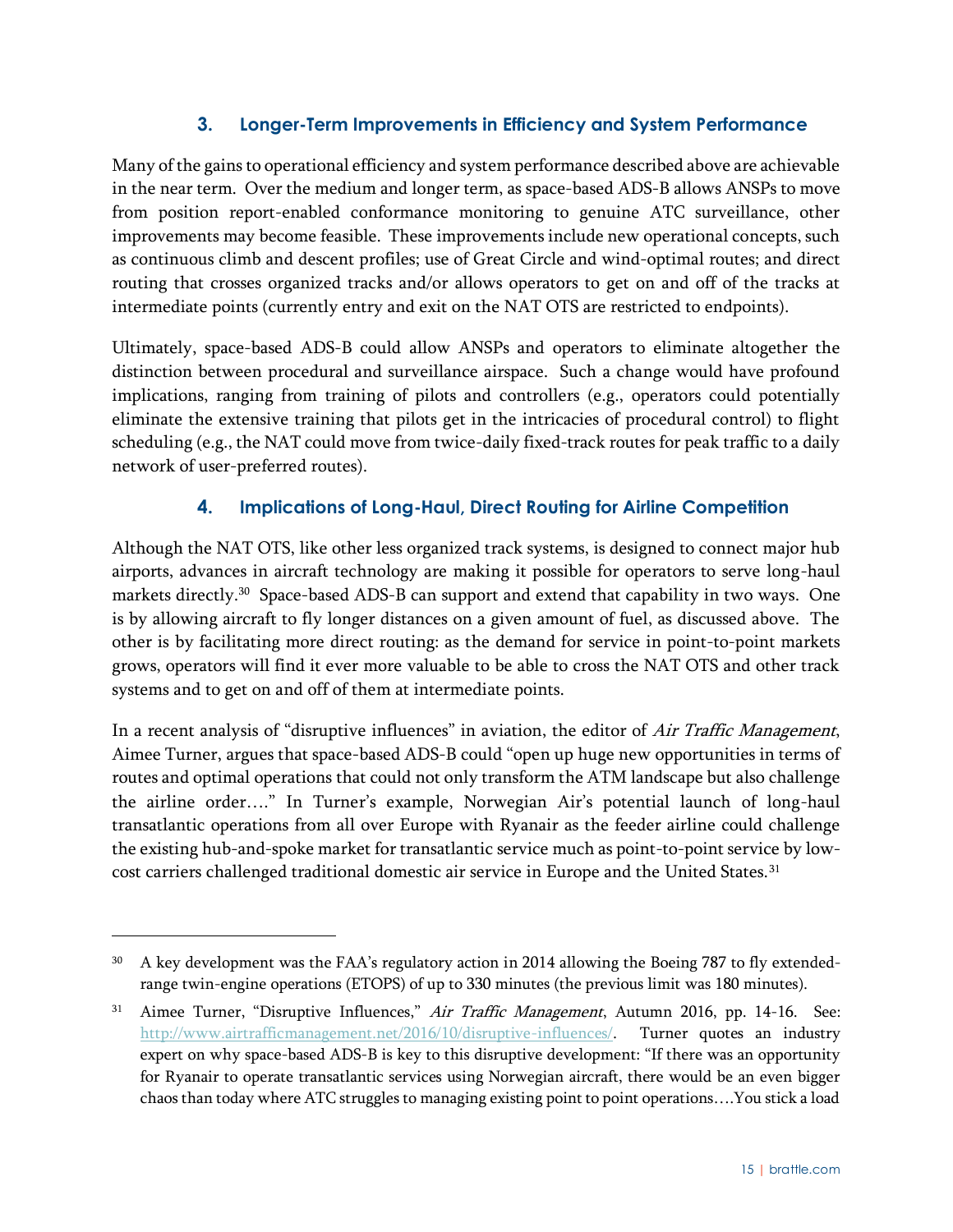#### **5. Polar Routes**

<span id="page-26-0"></span>Polar regions constitute a sizable fraction of the world's airspace, and as technology makes ultralong-range flights more feasible, polar routes are becoming increasingly attractive. In 2015, 14,000 flights used NavCanada's polar routes—a 15-fold increase from 2003. $^{32}$  However, the use of polar routes is constrained by the state of existing tracking technology: a majority of FANS-equipped aircraft have ADS-C systems that lack polar coverage. The separation standards are correspondingly large (in FAA-controlled polar airspace, the in-trail separation minimum is 120 NM), which means that polar routes experience "congestion" even with limited traffic volumes. By allowing for reduced separation minima, space-based ADS-B could facilitate much greater usage of polar airspace.

# <span id="page-26-1"></span>**B. THE TRANSITION BETWEEN DIFFERENT SEPARATION STANDARDS: BOTTLENECKS AND "UPSTREAM" DELAYS**

The inefficiencies caused by the large separations in areas without radar or ADS-B coverage are not confined to the directly affected (procedural) airspace. They spill over to adjacent and nonadjacent airspace, because of the difficulty of transitioning air traffic between different separation minima. Space-based ADS-B can address that difficulty by reducing the size of the differential.

# **1. Current Inefficiencies**

<sup>-</sup>

<span id="page-26-2"></span>Most of the transition challenges arise at the seam between terrestrial and oceanic airspace. The major transition points between terrestrial and oceanic airspace are complex to begin with. Hubs like New York, Miami, Los Angeles and San Francisco handle diverse flows and large volumes of traffic. For example, controllers at New York's Terminal Radar Approach Control center (TRACON) manage domestic origin-destination traffic, international traffic and overflights. The New York TRACON handles a non-trivial amount of all national and global air traffic.

One contributor to this complexity is the need to move oceanic flights from surveillance control, with 3-5 NM separations, to procedural control, with separations of 30-80 NM, depending on the aircraft equipage. This handoff poses a challenge analogous to that of funneling automobiles from a crowded six-lane interstate highway onto a two-lane country road. For major airports like New York's John F. Kennedy and San Francisco International, the terrestrial-oceanic bottleneck accounts for a significant share of congestion.

more traffic on those routes [and] you are going to need an Aireon-type system to be able to control the new environment."

<sup>&</sup>lt;sup>32</sup> "Aireon Plans to Exploit Early Polar Gains," Air Traffic Management, Nov. 22, 2016. Use of NAV CANADA's polar routes allows operators to reduce their annual GHG emissions by an estimated 600,000 tons.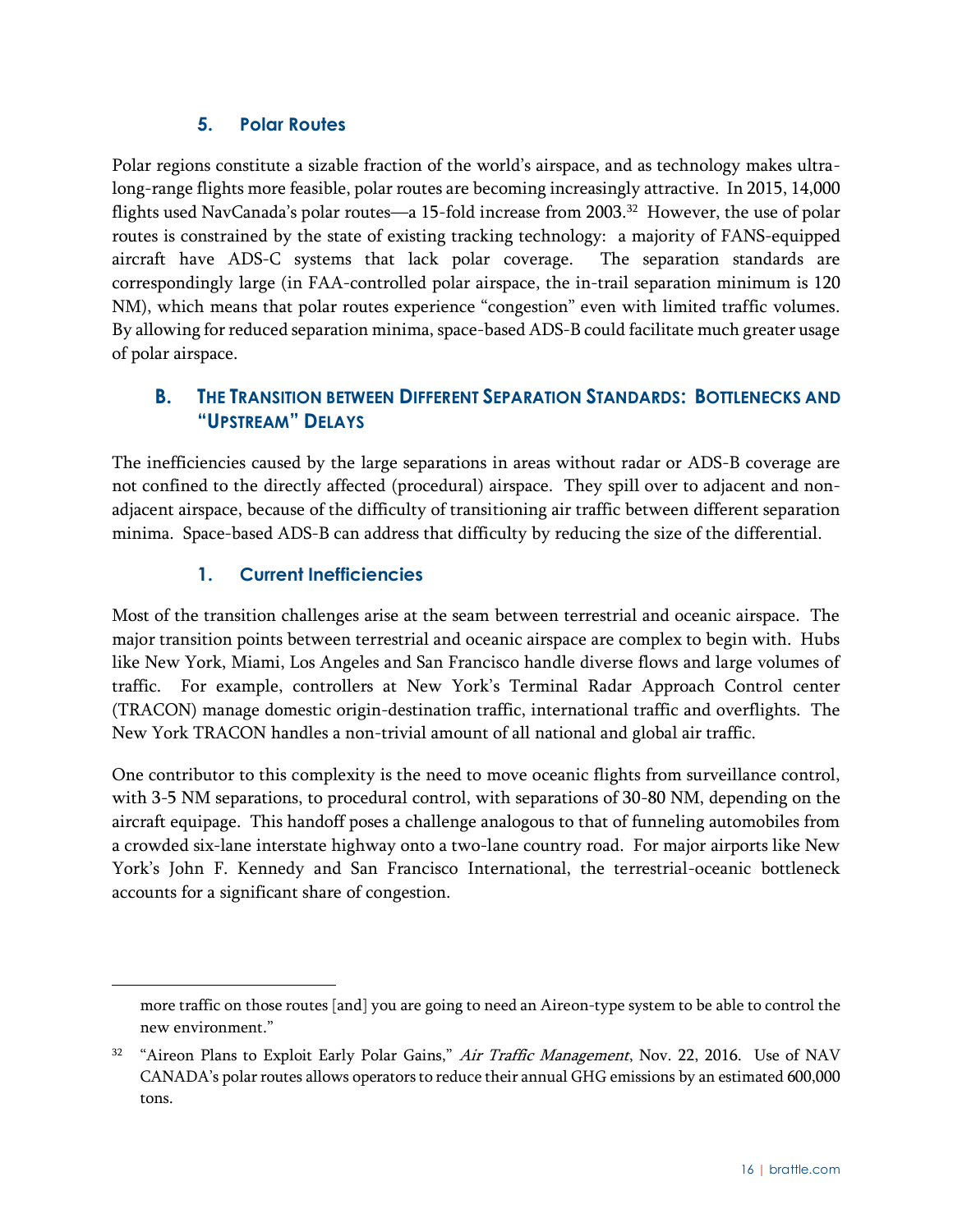These bottleneck-related delays affect not just the immediate (adjacent) region but non-adjacent regions as well. For example, at JFK Airport, where there are only two takeoff runways, planes headed for California often wait in the same queue as those destined for, say, London or Paris. When a controller holds the London-bound plane so as to position it for entry onto the OTS, the California-bound flight can also experience delay.<sup>33</sup>

Transoceanic flights are not the only contributor to the terrestrial-oceanic bottleneck. Narrowbody aircraft flying from East Coast airports to the Caribbean or Bermuda can also contribute, because most of them are not FANS-equipped and thus must be spaced 10 minutes, or around 80 NM, apart. This spacing requirement is particularly burdensome on days when the airport is experiencing a ground-stop delay, due to inclement weather or other capacity-limiting events (e.g., airport construction or the arrival or departure of a VIP). The same phenomenon occurs on the West Coast, where narrow-body planes flying north-south routes compete with international flights for scarce air traffic capacity in and around Los Angeles and San Francisco.

Although most challenges have to do with terrestrial-to-oceanic transitions, transitions between adjacent oceanic airspaces with different separation standards can pose similar challenges. Because the FAA separates FANS-equipped aircraft by 30 NM in the New York OCA, whereas NAV CANADA applies a 40 NM standard on its FANS-reserved tracks, the FAA must sometimes hold aircraft in U.S. oceanic airspace to space them for entry into the Gander OCA.

# **2. Space-Based ADS-B Can Help Relieve the Bottlenecks**

<span id="page-27-0"></span>Space-based ADS-B can potentially ease these problems by, in effect, widening the funnel primarily between terrestrial and oceanic regions. Thus, in contrast to oceanic airspace, where reduced separations will benefit the system largely by allowing more aircraft to fly more efficiently, at the complex seam between terrestrial and oceanic airspace, the benefits of spacebased ADS-B will come largely from the improved flow of aircraft into and out of the terminal airspace at the ends of each oceanic track.

The gains would be even greater if the FAA were to allow operators equipped with space-based ADS-B and CPDLC/HF, but not FANS, to take advantage of reduced oceanic separations. Recall the scenario in which Caribbean-bound narrow-body aircraft exacerbate delays in New York because of the need for 80 NM separations. If non-FANS aircraft could be spaced at a reduced separation, New York airports would be able to recover more quickly from major congestion.

# **3. Impact of Uneven Adoption of Space-Based ADS-B**

 $\overline{a}$ 

<span id="page-27-1"></span>Note that where two procedural airspaces are adjacent to one another, the introduction of spacebased ADS-B in one airspace but not the other can create new seam issues like the ones described

<sup>&</sup>lt;sup>33</sup> In DOT's on-time statistics, such a delay would likely get recorded as a generic "ATC delay," thus obscuring the role of separation standards in contributing to the problem. The FAA's allocation of runway capacity on a first-come, first-served basis can be seen as another contributor to such delay.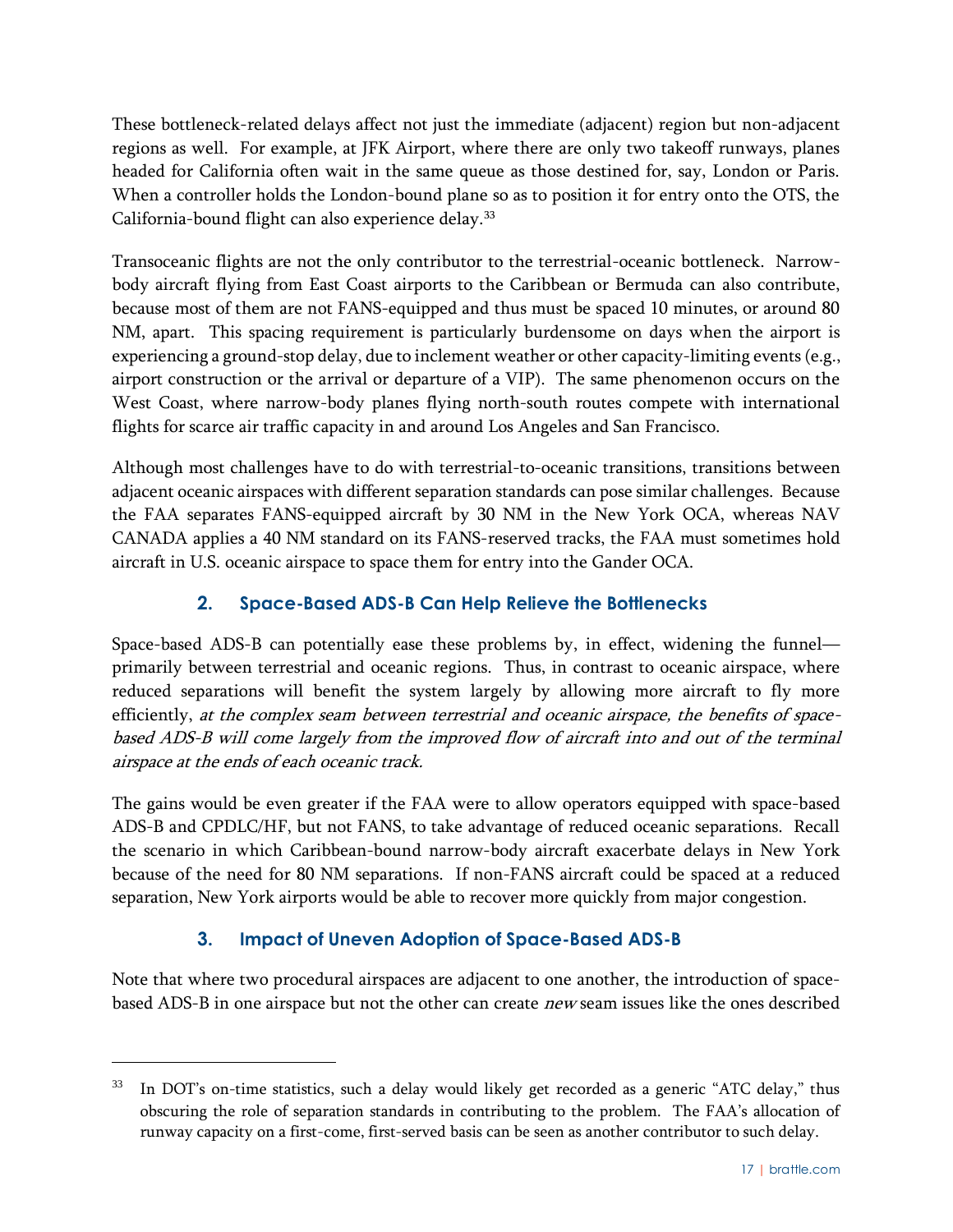above. For example, if NAV CANADA adopts space-based ADS-B but the FAA does not, it could create a bottleneck as westbound aircraft that are spaced 15/15 NM apart in the Gander OCA enter the New York OCA, with its 30/30 NM spacing requirement.

The potential impact of this bottleneck scenario is unclear. Although some aviation experts believe that having a Canada-U.S. separation differential would significantly dilute the benefits of spacebased ADS-B for aircraft crossing the North Atlantic, others disagree, noting that the North Atlantic OTS enters U.S. oceanic airspace only 5 percent of the year. Regardless of who is correct, the point remains: uneven adoption of space-based ADS-B by neighboring ANSPs can introduce new boundary issues that adversely affect the non-adopter and dilute the benefits to the adopter.

# <span id="page-28-0"></span>**C. MISSED OPPORTUNITIES: INABILITY TO USE OCEANIC AIRSPACE TO RELIEVE TERRESTRIAL DELAYS**

In some cases, the transition from terrestrial to oceanic airspace can be so cumbersome that ANSPs and operators forego use of the oceanic airspace altogether, thereby missing a valuable opportunity to relieve terrestrial delays and improve flow control in the NAS. Consider the dense traffic from Boston, New York and Washington, DC to Florida, which travels along radar-controlled routes that hug the East Coast. When convective weather blocks those routes—a common occurrence after summer storms—the FAA holds flights on the ground and diverts airborne traffic inland, creating delays that can propagate for hundreds of miles.

Although, in theory, the FAA could divert traffic out over the Atlantic to avoid these actions, oceanic diversion is not currently an option. Granted, pilots that fly on radar-controlled routes are typically not trained in oceanic procedures, nor are the planes equipped to fly over-water operations (e.g., they would need life rafts). However, operators could address those issues if the benefits from protecting their schedules were sufficient. The real impediment to oceanic diversion is the large separation standards that apply in oceanic airspace. On East Coast routes, where planes are spaced 5 NM apart, diversion to the Atlantic would require separations of up to 80 NM.

By reducing oceanic separation minima (and the resulting oceanic-terrestrial differential), spacebased ADS-B can make it easier for the FAA to use the Western Atlantic and other oceanic airspace to relieve terrestrial delays. The ability in this way to move the boundary between terrestrial and oceanic airspace in real time is an example of the much-discussed concept of dynamic airspace reconfiguration and a step toward the long-term goal of eliminating the terrestrial-oceanic distinction altogether. Because of the potential for improved flow control in the NAS, some industry experts see this as one of the most significant ways in which space-based ADS-B can benefit U.S. aviation.

# <span id="page-28-1"></span>**D. HIGH COST OF FANS REQUIREMENT IN OCEANIC AIRSPACE**

The introduction of space-based ADS-B in procedural airspace may yield another benefit if it gives some carriers an alternative to FANS. As discussed above, although FANS has enabled significant improvements in procedural control, FANS/ADS-C faces potentially significant limitations. In addition to the constraints on communications capacity, which are likely to limit the potential for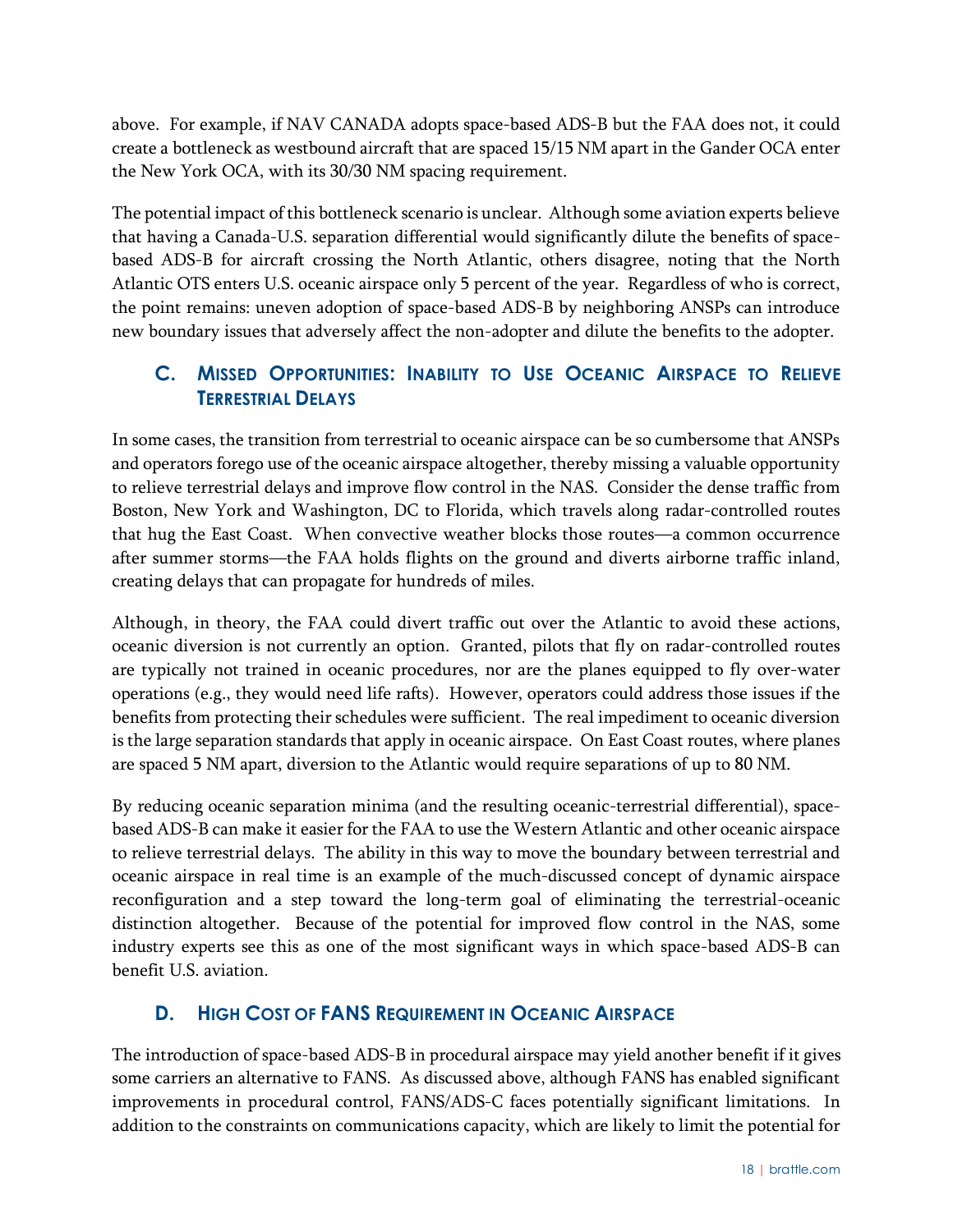reduced oceanic separations, cost is a drawback. Although FANS has been standard equipment on new Boeing and Airbus wide-body aircraft for many years, many narrow-body aircraft are not FANS-equipped—either because of the high cost of equipage or because certain aircraft types cannot be retrofitted for FANS. In addition to being expensive to install, FANS—specifically, ADS-C—is expensive to operate in the view of price-sensitive air carriers. Position reporting accounts for some of the cost: the communications service provider charges a fee for each individual message transmission. Carriers transmit messages infrequently in part because of this cost, according to ICAO.<sup>34</sup> In addition, pilots must be trained to use FANS. As has been widely reported, some operators that have installed FANS do not activate it, presumably to avoid these operating costs. Finally, coverage is a limitation on FANS; as noted earlier, a majority of FANS-equipped aircraft have ADS-C systems that lack polar coverage.

Currently, the FAA requires carriers to be FANS-equipped in order to take advantage of reduced separations in oceanic airspace, and the agency has indicated that it plans to maintain that requirement even if it adopts space-based ADS-B. The FAA maintains that ADS-C is unique among tracking and surveillance technologies in its ability to communicate the intent of the aircraft: because ADS-C communicates data on the trajectory of the flight, controllers know not just where an aircraft is (or where it was when the position report was transmitted) but where it is going. However, flight crews are required to communicate their trajectory at key waypoints, and that requirement will remain in place even if space-based ADS-B replaces ADS-C. Moreover, some operators say that they have no plans to put FANS in many of their aircraft because of the high cost of installing and using it (including providing the necessary pilot training), and they are urging the FAA to treat the combination of space-based ADS-B and CPDLC/HF as an alternative to FANS for accessing reduced oceanic separations—an option ICAO is examining.

Faced with similar resistance to FANS installation by one group of operators, the European Union (EU) appears to be considering a limited exemption to the FANS requirement in ICAO's Data Link Mandate. Narrow-body operators who shuttle holiday travelers from Northern Europe to Spain and the Canary Islands fly on oceanic tracks known as TANGO routes. The TANGO routes were established to allow operators to avoid the use of continental tracks which, while more direct, have less capacity and are vulnerable to controller strikes and other disruptions. After TANGO operators threatened to resume flying over the continent rather than incur the cost of FANS as required by the DLM, European stakeholders floated a proposal that would exempt operators that have an ADS-B surveillance capability (supported by either ground-based or space-based infrastructure) as well as CPDLC/HF communications.

<sup>34</sup> ICAO, "Guidance Material on Comparison of Surveillance Technologies (GMST)," op. cit., p. 18.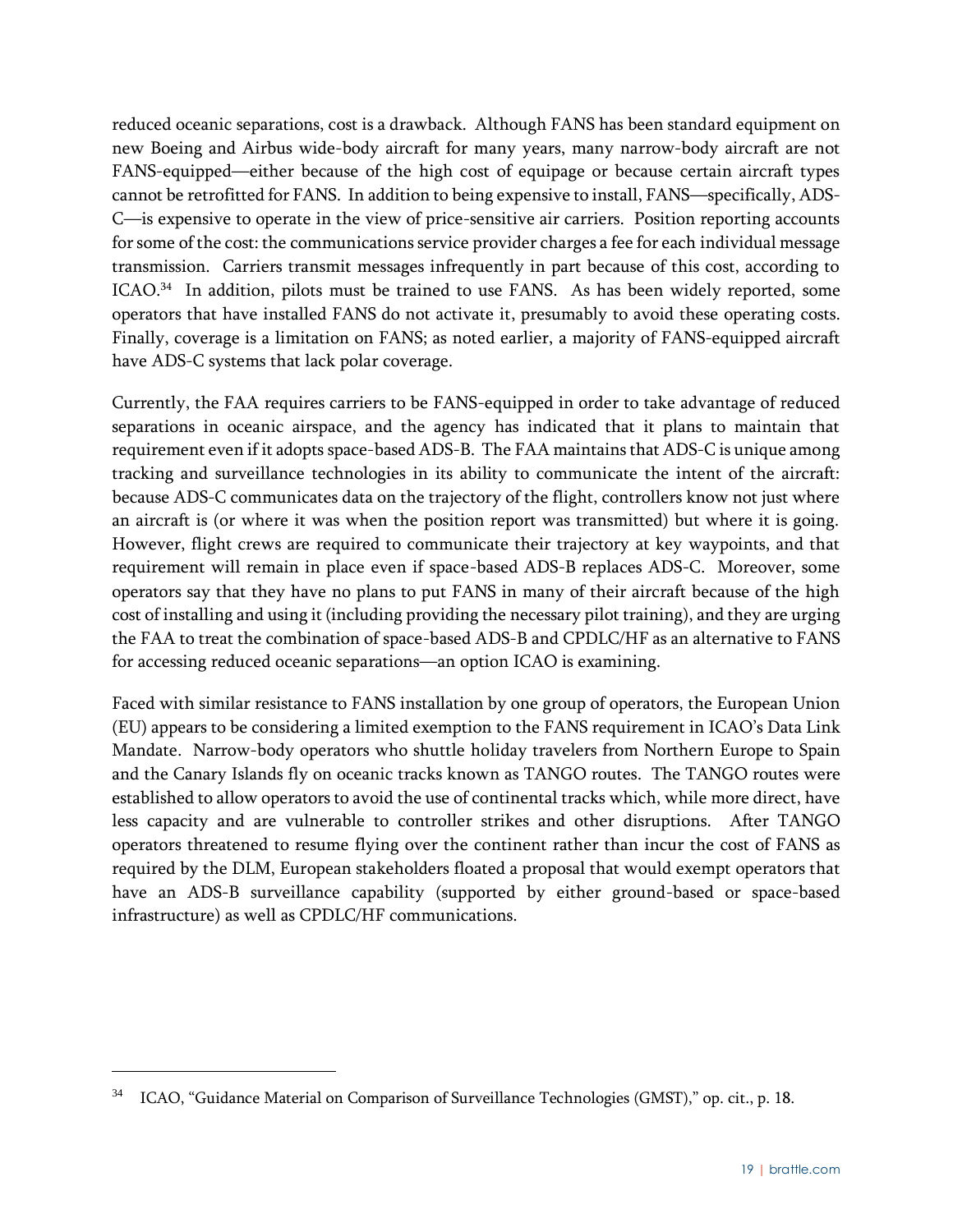# <span id="page-30-0"></span>**E. SEARCH AND RESCUE IN OCEANIC/REMOTE AREAS: COSTLY AND OFTEN UNSUCCESSFUL**

The high profile loss of Air France Flight 447 in June 2009 triggered a discussion worldwide about the need to track aircraft in oceanic airspace with greater precision so as to reduce search and rescue costs and increase the likelihood of retrieving critical flight data that can help prevent future incidents. In the subsequent five years, there were eleven more over-water accidents, and in only one of the eleven cases were authorities able to recover the black boxes.<sup>35</sup> What's more, search and rescue costs have reached new levels. The AF447 search operation, with an estimated final bill of \$44 million, was at the time the most expensive such undertaking. However, the search for Malaysian Airlines Flight 370, which vanished in March 2014 enroute to Beijing and has still not been found, incurred similar costs *in the first month alone*.<sup>36</sup>

In response to these tragedies, ICAO recently issued two standards and recommended practices (SARPs). The first, which comes into force in 2018, requires the operator of a large aircraft (45,500 kilograms (kg) or more) routinely to track the aircraft's position at least every 15 minutes when it is flying over oceanic areas. (ICAO recommends but doesn't require that operators of smaller aircraft follow the same practice.) The second SARP, which comes into force in 2021, requires that any aircraft weighing more than 27,000 kg autonomously transmit information from which its position can be determined at least once a minute when it is in a distress condition.<sup>37</sup> Distress condition is defined as a state that, if left uncorrected, could result in an accident.

Once space-based ADS-B is operational, the technology will allow for the location of a downed plane with far greater precision than ICAO requires (assuming the transponder is turned on). To take the example of a Boeing 777 traveling 493 knots, the ICAO-mandated routine update interval of 15 minutes (which is the common update interval for ADS-C) translates to a search area of 55,000 square kilometers. By contrast, assuming an 8-second update interval for space-based ADS-B (it will be far less in most parts of the globe), the search area would be only 4 square kilometers.

 $\overline{a}$ 

<sup>&</sup>lt;sup>35</sup> Stuart Baskcomb, "Losing an Aircraft in Today's World," Space Safety Magazine, July 8, 2014. See: http://www.spacesafetymagazine.com/space-on-earth/malaysia-flight-370/losing-aircraft-todaysworld/

<sup>36</sup> Stuart Baskcomb, op. cit. At the end of 30 months, the search for MH370, which covers a 120,000 square kilometer zone in the southern Indian Ocean, had cost the governments of Australia, China and Malaysia more than \$120 million USD. "Search for MH370 May be Extended by Australia if Funding Can be Found," *The Guardian*, August 19, 2016. See: [https://www.theguardian.com/world/2016/aug/19/search-for-mh370-may-be-extended-by-australia](https://www.theguardian.com/world/2016/aug/19/search-for-mh370-may-be-extended-by-australia-if-funding-can-be-found)[if-funding-can-be-found.](https://www.theguardian.com/world/2016/aug/19/search-for-mh370-may-be-extended-by-australia-if-funding-can-be-found)

<sup>&</sup>lt;sup>37</sup> ICAO is still determining what "autonomous" means in this context. One option would be to have the aircraft transponder installed in such a way that it could not be disabled by the flight crew.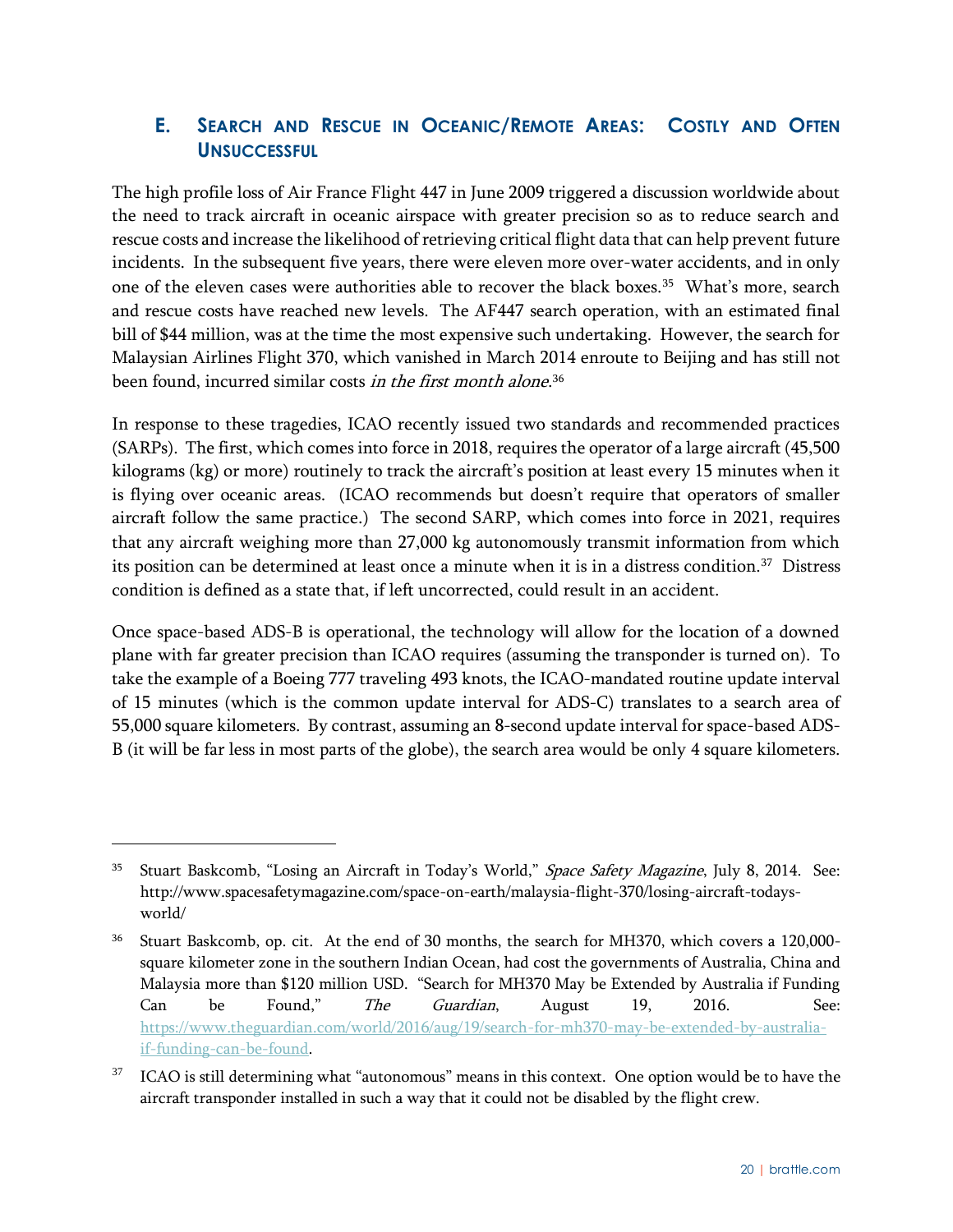For the ICAO-mandated distress update interval of one minute, the corresponding search area is 242 square kilometers. 38

To be sure, the prospect of reduced search and rescue costs is not a sufficient reason for an individual ANSP to introduce space-based ADS-B. For one thing, many technologies, some of them less expensive than space-based ADS-B, can support a one-minute tracking requirement. For another, Aireon's emergency tracking capability will be available, free of charge, to any ANSP that needs it regardless of whether the ANSP subscribes to space-based ADS-B services on a regular basis.<sup>39</sup> However, space-based ADS-B may be an efficient way to meet the new ICAO requirements given that all new aircraft come equipped with ADS-B transponders and many older aircraft will have them installed by a date certain in response to various national mandates.

# <span id="page-31-0"></span>**F. CHALLENGES TO SURVEILLANCE OF TERRESTRIAL AIRSPACE**

Even in terrestrial areas, there are challenges to achieving comprehensive real-time ATC surveillance using ground-based systems (radar and ADS-B). Space-based ADS-B can address many of these challenges.

One challenge is the sheer expense of installing and maintaining ground-based systems. Some ANSPs may opt to rely largely on space-based ADS-B for surveillance, so as to avoid the cost of a ground-based surveillance infrastructure. This strategy is analogous to one that some developing countries have followed in telephony, where they have leapfrogged landline technology and gone directly to wireless. Other ANSPs see space-based ADS-B as a way to avoid the need to replace aging ground stations in sparsely populated areas.

Although the United States has an extensive ground-based surveillance infrastructure, the FAA may be able to reduce its future investment in that infrastructure at the margin by relying on space-based ADS-B. For example, space-based ADS-B would reduce the resources that the FAA spends securing leases to keep ADS-B ground stations positioned on oil platforms in the Gulf of Mexico. As another example, in 2015, the RTCA strongly recommended that the FAA install additional ADS-B ground stations in the Caribbean both to widen the existing "funnel" of routes into and out of the region that have radar separation and to provide backup surveillance for use

<sup>38</sup> Vitaly Guzhva, Professor, Embry-Riddle Aeronautical University, and consultant to ISA. At a speed of 493 knots, a Boeing 777 will travel 123.25 NM (228.26 kilometers, or km) in 15 minutes, 8.22 NM (15.22 km) in one minute, and 1.1 NM (2.03 km) in 8 seconds. The search area is calculated by using the distance traveled as the radius of a circle and taking that portion of the circle that corresponds to the change of course that the aircraft is assumed to have made. Guzhva's calculations assume a plus or minus 60-degree change of course, which is equivalent to one-third of a circle (360/120 degrees).

Andy Pasztor, "Iridium Venture Offers to Track Planes," Wall Street Journal, September 21, 2014. See: [http://www.wsj.com/articles/iridium-venture-offers-to-track-planes-1411351382.](http://www.wsj.com/articles/iridium-venture-offers-to-track-planes-1411351382)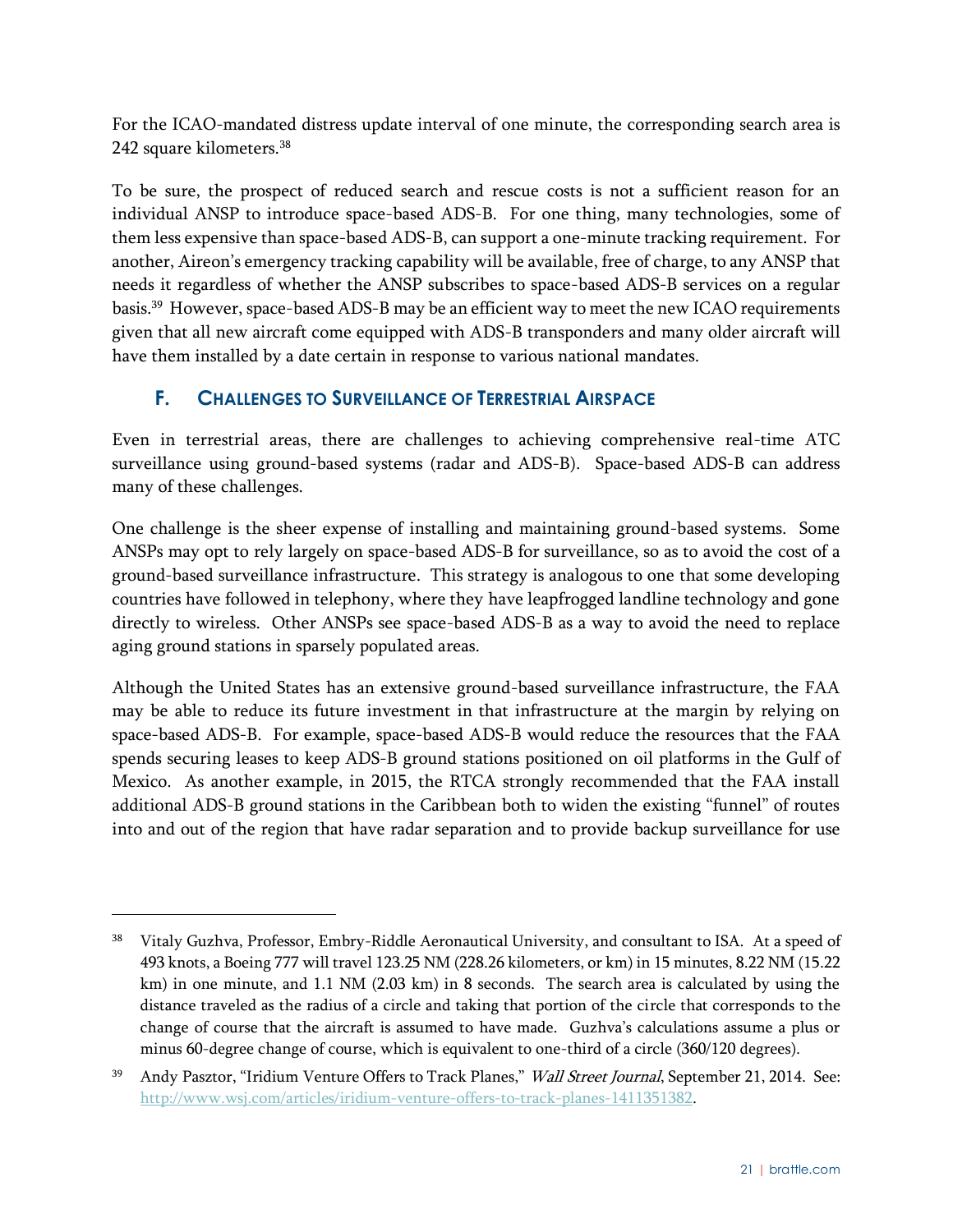during those times when legacy radar systems are out of service.<sup>40</sup> Although the RTCA did not look at alternatives to ground-based ADS-B in its analysis of the Caribbean, presumably spacebased ADS-B could meet some or all of those same needs.

The fact that space-based ADS-B can serve as a substitute for ground-based ADS-B may have a secondary benefit if it puts downward pressure on the price of ADS-B ground stations. In a deal with the Agency for Aerial Navigation Safety in Africa and Madagascar (ASECNA), Indra, a provider of air surveillance systems, recently agreed to deploy one of the largest ground-based ADS-B networks anywhere in the world—it will cover 17 countries in Africa and several French overseas departments in the Indian Ocean—for a seemingly bargain price. 41 Although the catalogue price of the system reported by Indra (7 million EURO or about \$7.7 million USD) may not be all-inclusive, some aviation authorities cite this deal as a possible indication that space-based ADS-B is already exerting competitive pressure on providers of ground-based systems.

A second challenge to terrestrial surveillance is gaps in coverage. Even ANSPs with relatively comprehensive surveillance systems typically have coverage gaps in areas where it is difficult to site ground-based infrastructure. Since procedural rules apply, planes must transition at these gaps between procedural and surveillance separation standards, which increases controller workload. Although the United States has deployed 634 ADS-B ground stations, a few gaps remain, including parts of Alaska, the Rocky Mountains, Hawaii, Guam and Puerto Rico. $^\mathrm{42}$ 

A third challenge is lack of redundancy in ATC surveillance. In the rare case that the primary surveillance system malfunctions, the absence of a backup system can mean that operations are adversely affected. In 2015, Airways New Zealand had to ground all commercial aircraft for several hours because a problem with its internal network resulted in a radar blackout. $^{43}$  In 2014, the ATC center in Copenhagen, Denmark, lost access to surveillance data when the secondary network malfunctioned during a scheduled outage of the primary network.<sup>44</sup> And in Bermuda, when the

 $\overline{a}$ 

<sup>&</sup>lt;sup>40</sup> RTCA, "Recommendations to Improve Operations in the Caribbean," July 2015. See: http://www.rtca.org/Files/Miscellaneous%20Files/Final%20DRAFT%20ERTG%20Caribbean.pdf.

<sup>&</sup>lt;sup>41</sup> According to a press release issued by Indra, the catalogue price of the system is 7 million euros. [http://www.indracompany.com/en/noticia/asecna-indra-deploy-ads-b-system-network-monitor](http://www.indracompany.com/en/noticia/asecna-indra-deploy-ads-b-system-network-monitor-airspace-17-african-countries-indian-ocean)[airspace-17-african-countries-indian-ocean.](http://www.indracompany.com/en/noticia/asecna-indra-deploy-ads-b-system-network-monitor-airspace-17-african-countries-indian-ocean)

<sup>42</sup> For a map of ADS-B coverage in the United States, see: [http://www.faa.gov/nextgen/programs/adsb/ICM/.](http://www.faa.gov/nextgen/programs/adsb/ICM/)

<sup>&</sup>lt;sup>43</sup> "Airways Air Traffic Control Radars to be Decommissioned by 2021," Stuff, June 29, 2015. See: [http://www.stuff.co.nz/business/industries/69698659/airways-air-traffic-control-radars-to-be](http://www.stuff.co.nz/business/industries/69698659/airways-air-traffic-control-radars-to-be-decommissioned-by-2021)[decommissioned-by-2021.](http://www.stuff.co.nz/business/industries/69698659/airways-air-traffic-control-radars-to-be-decommissioned-by-2021)

<sup>44</sup> Naviair, "Continental Denmark: Space-Based ADS-B as a Contingency Surveillance Layer," Case Study, 2016. See: http://aireon.com/resources/brochures-guides/naviair-aireon-case-study/. According to Naviair, while the event had a limited impact on operations because it happened during off-peak hours,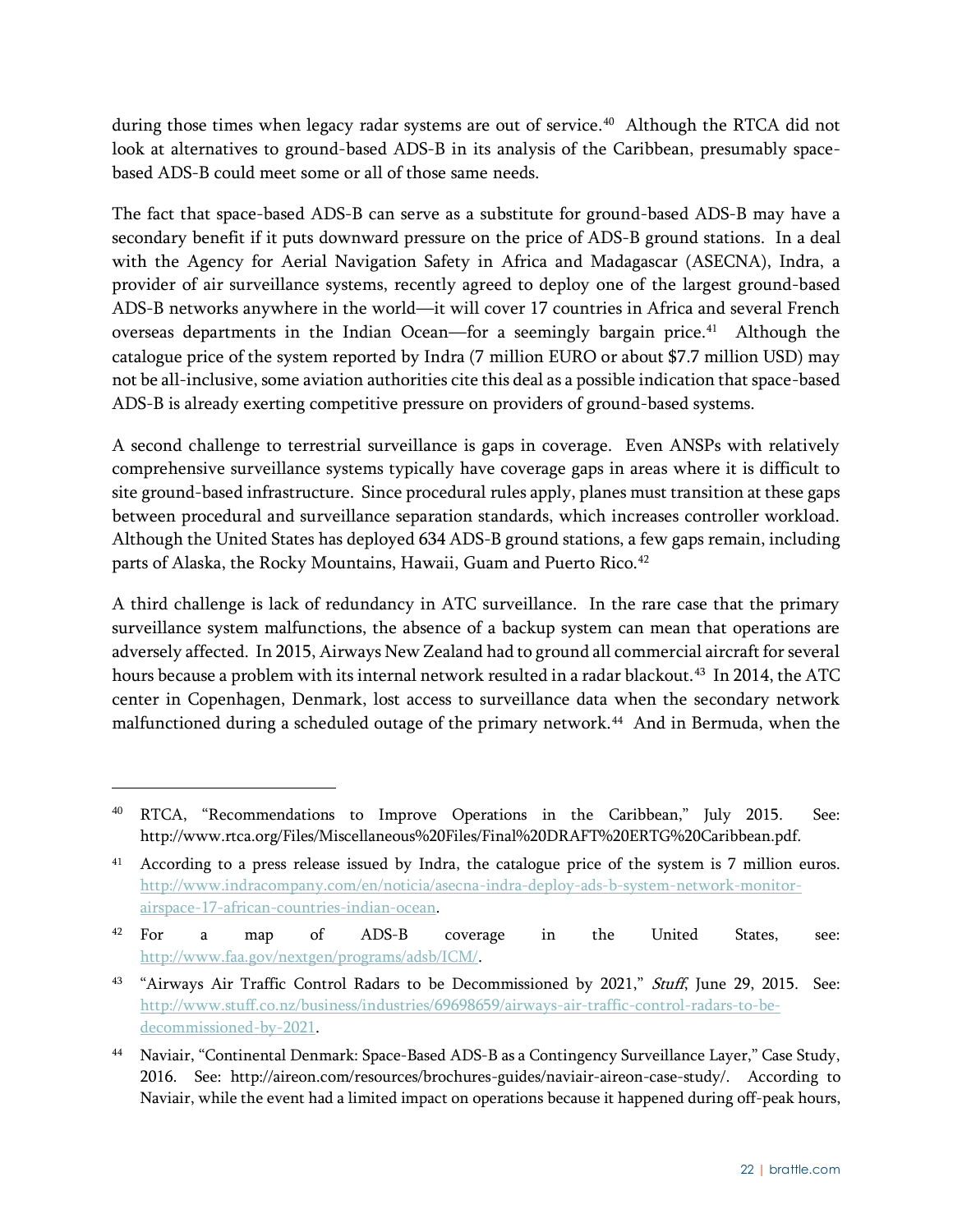FAA, which controls the enroute traffic in Bermuda airspace, takes the island's lone radar off-line for repair, it can disrupt terminal traffic, harming tourism and the local economy.<sup>45</sup>

The deployment of space-based ADS-B will provide an additional layer of surveillance. For example, with access to satellite surveillance data, the FAA's center in New York could help Bermuda manage its terminal traffic when the radar there is offline, and the Houston center could manage traffic in the Gulf of Mexico if a hurricane were to damage the ADS-B ground stations there. More broadly, as the FAA phases out radar in favor of ground-based ADS-B, space-based ADS-B can provide valuable redundancy. 46

# <span id="page-33-0"></span>**G. LIMITS ON INTERNATIONAL COOPERATION AND HARMONIZATION (AND COMPETITION)**

The aviation sector has long worked to establish global safety standards, maximize standardization on equipment and technical matters, and promote information sharing and cooperation among civil aviation authorities and ANSPs. ICAO has been key to this effort, which is aimed at expanding the flow of passengers and cargo across national borders. Standardization and cooperation further this goal by, among other things, increasing the level and consistency of safety enforcement, which encourages consumers to fly; simplifying avionics equipage, which allows equipment manufacturers to capture economies of scale; and making it easier for ANSPs to manage the handoff of traffic from one flight information region (FIR) to another.

Despite enormous progress, the management of international air traffic is far from seamless. Neighboring ANSPs do not necessarily share information routinely. And ANSPs use non-uniform tools and procedures, which adds to the inherent difficulty of handing off traffic across FIRs.<sup>47</sup>

had it happened during peak hours, it would have generated up to 26,000 minutes of delay and a potential loss of \$2 million (USD) for the affected airlines.

<sup>&</sup>lt;sup>45</sup> "New Radar Installation Completed at Airport," The Royal Gazette, August 18, 2013. See: [http://www.royalgazette.com/article/20130818/NEWS/130819744.](http://www.royalgazette.com/article/20130818/NEWS/130819744)

<sup>46</sup> Although some people worry about the vulnerability of the GPS system—a resource on which all ADS-B systems rely—space-based ADS-B offers redundancy in the sense that the satellite surveillance data will be sent to an ANSP over a different network from the one used to send ground-based surveillance data. CANSO, op. cit., p. 20.

<sup>&</sup>lt;sup>47</sup> For example, the FAA and NAV CANADA use different automation platforms to manage oceanic traffic, and their respective tools for identifying open flight levels in response to climb and descent requests are not synchronized. According to one ANSP representative who was interviewed, the process of harmonizing the two tools "has been slow and painstaking." Lauren Reddy and Dan DeLaurentis, Purdue University, "Characterizing Uncertainty in Investment Analysis of Air Navigation Service Provider Improvements, Slide Presentation, Fall 2015, p. 22.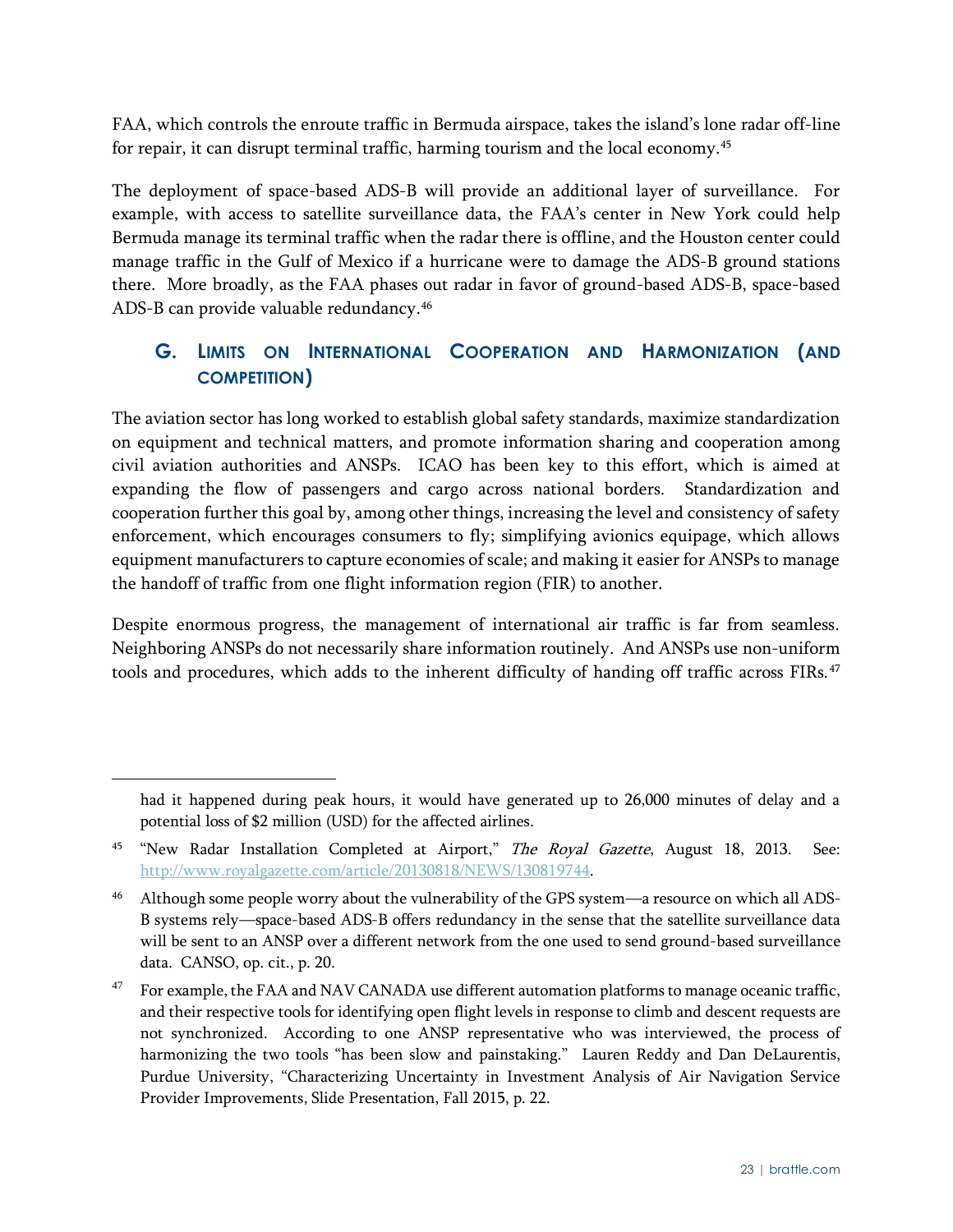Safety statistics show that aircraft position errors on or near the boundaries between FIRs are still relatively common.<sup>48</sup>

ICAO has been a strong proponent of ADS-B technology because of its potential to become the globally accepted successor to radar, much as GPS (or GNSS, for Global Navigation Satellite System, as GPS is known outside of the United States) has become the unquestioned replacement worldwide for traditional navigation technology (inertial guidance systems). As a member of the ADS-B "family," space-based ADS-B will reinforce this positive trend and extend it to areas that ground-based ADS-B cannot reach.

Precisely because satellite coverage is global, space-based ADS-B represents a platform for shared situational awareness, making it easier for ANSPs to exchange information, engage in collaborative traffic flow management, and jointly implement programs to upgrade airspace capabilities.<sup>49</sup> One such program is ICAO's Framework for Airspace System Block Upgrades (ASBUs). According to the Civil Air Navigation Services Organisation (CANSO), which represents ANSPs worldwide, numerous ASBUs would provide even more benefits if they were implemented in an environment in which global air traffic management surveillance (read space-based ADS-B) was available.

The United States has long been a leader in the effort to promote international aviation safety through greater standardization and cooperation. President Franklin Roosevelt convened the 1944 Chicago Convention on International Civil Aviation whose accomplishments included the creation of ICAO, and the FAA, almost since its beginning, has played a dominant role within that organization. Among other things, the FAA has been a champion for the use of advanced technology—in the control tower and cockpit alike—to enhance aviation safety. This country's leadership role in promoting international aviation safety has been both cause and consequence of the strong market position held by U.S. air carriers and aerospace manufacturers.

With other countries moving to embrace or prepare for space-based ADS-B,<sup>50</sup> some leaders in the U.S. aviation community have raised concerns that inaction could jeopardize the FAA's reputation as a leader on international aviation safety.<sup>51</sup> Moreover, as the world's largest ANSP and one that

<sup>48</sup> Flight Safety Foundation, "Benefits Analysis of Space-Based ADS-B," June 2016, p. 23.

<sup>49</sup> CANSO, op. cit., p. 21.

<sup>&</sup>lt;sup>50</sup> In addition to the ANSP commitments discussed above, the EU's European Aviation Safety Agency has initiated the safety certification process for space-based ADS-B—a step that the FAA has yet to take.

<sup>51</sup> Paul Rinaldi, the president of the National Air Traffic Controllers Association, has warned that the FAA could even lose its authority to manage large portions of oceanic airspace if it declines to adopt spacebased ADS-B. In Rinaldi's view, ICAO gave the FAA that authority in part because the agency was a technology leader; if the FAA were to fall behind on a capability so important to oceanic control, ICAO could transfer substantial authority to an ANSP such as NAV CANADA that had the capability. For a summary of Rinaldi's comments, see Robert W. Poole, Jr., Reason Foundation, "ATC Reform News," Issue 133, May 2016. See: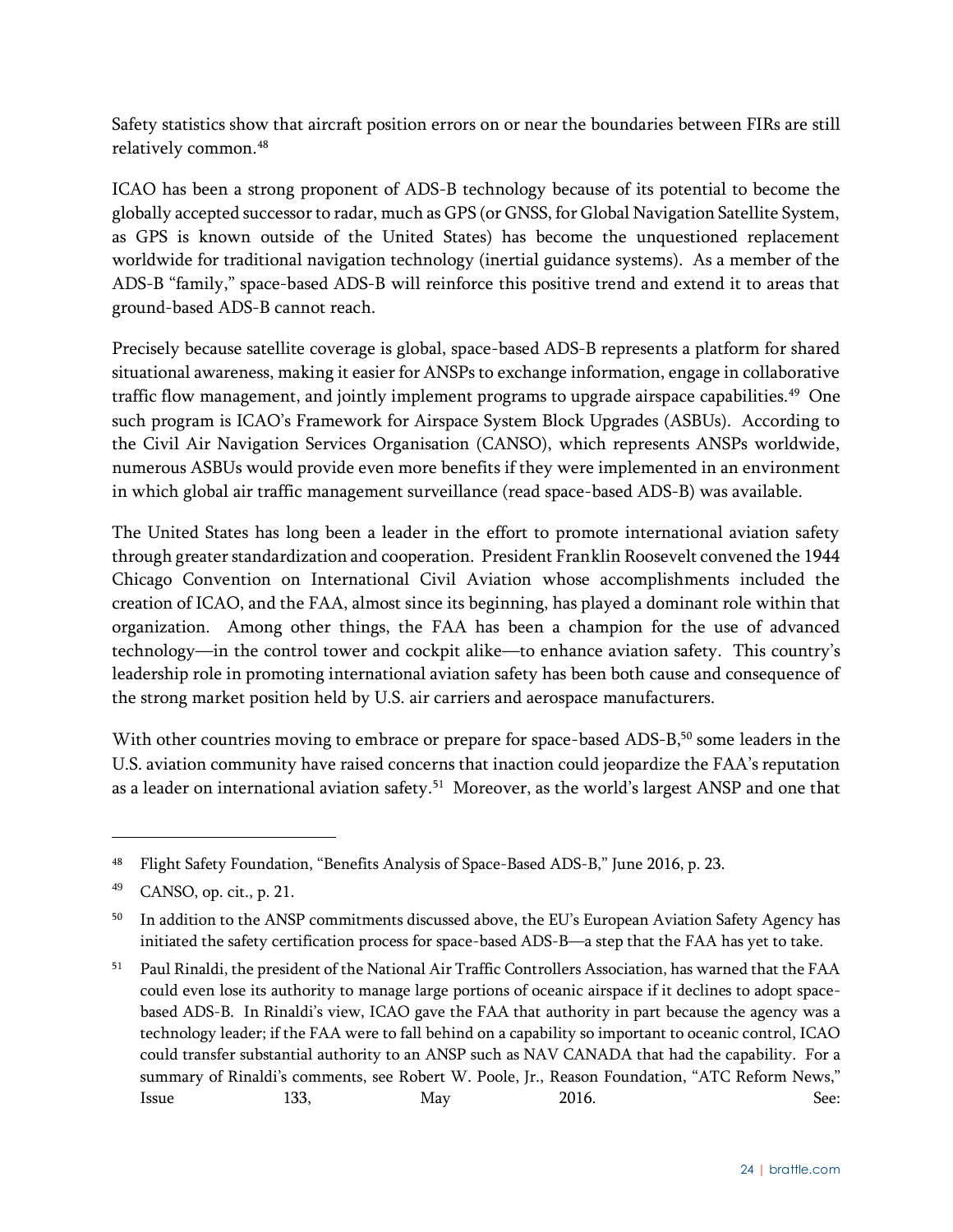many other ANSPs and regulators look to for guidance, the FAA can influence the adoption curve for new technologies and practices. The FAA's strong embrace of ADS-B has, at a minimum, accelerated the acceptance of that technology among ANSPs and equipment manufacturers. FAA inaction on space-based ADS-B could have the opposite effect.

Finally, by providing seamless, global surveillance of air traffic, space-based ADS-B could facilitate fundamental changes in the current, national approach to the provision of ATC services. For example, in 2014, at a gathering of the world's ANSPs, the CEO of Ryanair, Michael O'Leary, challenged this approach. As reported by Andrew Charlton of Aviation Advocacy, O'Leary asked: "Why can't I go to DFS [the German ANSP] and say 'I'm Ryanair. This is all my flying. Control me.'?" (Aviation Intelligence Reporter, November 2016.) Armed with the global air picture that space-based ADS-B provides, ANSPs could conceivably compete as well as collaborate in the same airspace. This is yet another way in which space-based ADS-B could have a transformative effect on air traffic management and the aviation sector more broadly.

# <span id="page-35-0"></span>**H. AIR TRAFFIC SURVEILLANCE AND NATIONAL SECURITY**

<sup>-</sup>

From a national security perspective, the current, global approach to ATC surveillance is lacking in several respects that space-based ADS-B is well suited to address.

- The Department of Defense (DoD) is a major user of the global ATC system. For example, DoD's transportation fleet (Air Mobility) is one of the largest "airlines" in the world. Currently, if a U.S. military plane goes down in the ocean, just as with a civilian plane, its precise whereabouts may be unknown.
- There is currently no way for DoD and U.S. intelligence agencies to monitor global traffic flows in real time; nor does the data exist to allow for historical analysis—e.g., to identify patterns.
- In remote locations such as the Artic, where DoD currently has some form of ATC responsibility, monitoring can be difficult with the current technology.

[https://mail.google.com/mail/u/0/?tab=wm#search/bobp%40reason.org/154c4261df2f5e48.](https://mail.google.com/mail/u/0/?tab=wm#search/bobp%40reason.org/154c4261df2f5e48) Other, less drastic scenarios are easy to imagine. Bermuda could choose to have NAV CANADA manage its enroute airspace once space-based ADS-B is operational, allowing Bermuda to avoid the disruption that occurs when the FAA takes the country's single radar offline for repair. Bermuda has in the past expressed a desire to assume the management of its own airspace from the FAA. Similarly, the Bahamas has indicated that it wants to take a more active role in the management of its airspace, a function the FAA now performs. See: [http://bernews.com/2015/02/department-airport-operation-airspace-initiative/.](http://bernews.com/2015/02/department-airport-operation-airspace-initiative/) See also: [http://www.thenassauguardian.com/index.php?option=com\\_content&id=46217:us-and](http://www.thenassauguardian.com/index.php?option=com_content&id=46217:us-and-bahamas-talk-airspace-management&Itemid=2)[bahamas-talk-airspace-management&Itemid=2.](http://www.thenassauguardian.com/index.php?option=com_content&id=46217:us-and-bahamas-talk-airspace-management&Itemid=2) The advantage of having the FAA provide air navigation services in Bermudan and Bahamian airspace is that it creates a large area in the Atlantic Ocean with seamless ATC control, which facilitates efficiency and safety.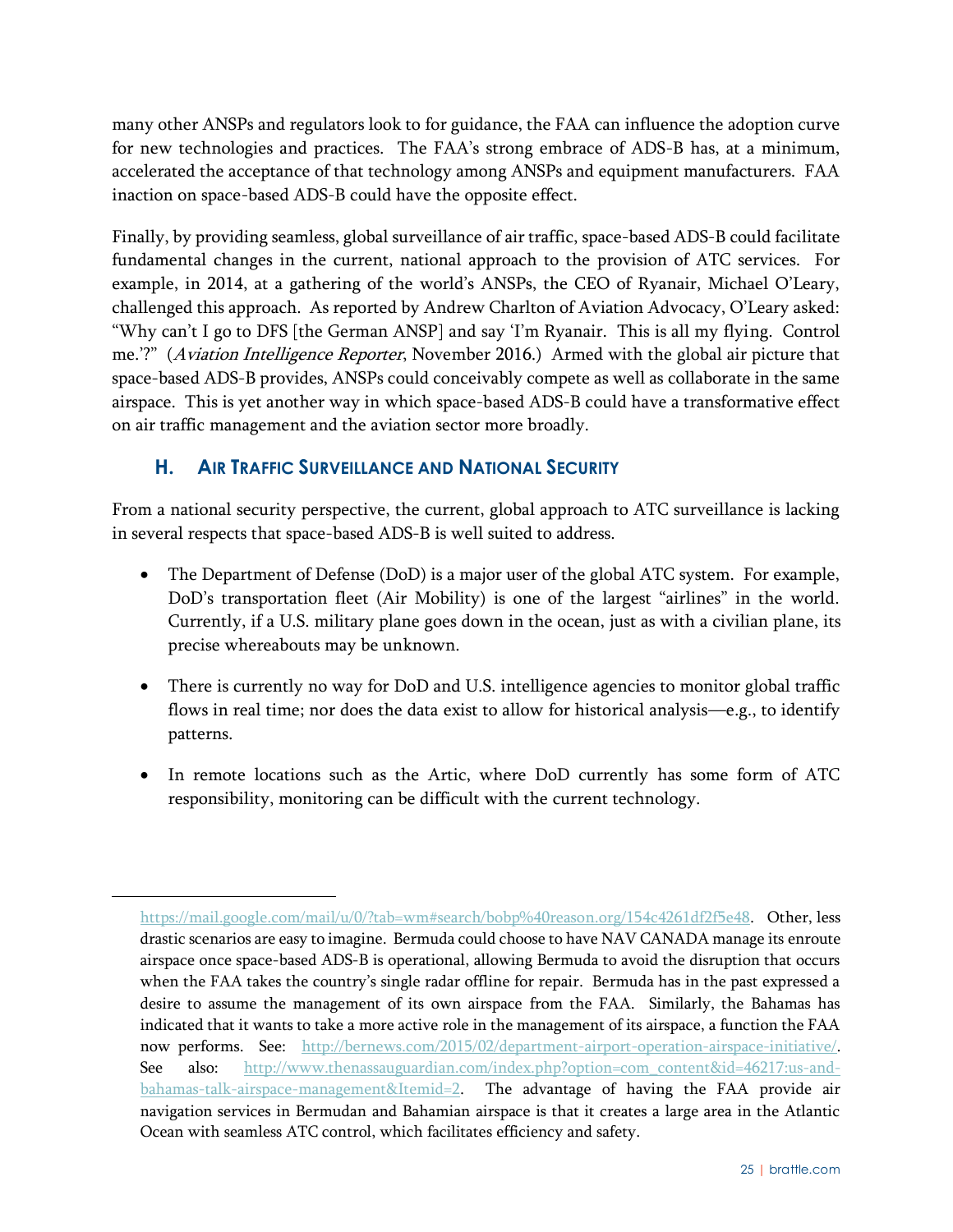- When the U.S. military goes into hostile territory and destroys the enemy's air traffic and military radar infrastructure—one of the first steps taken in a conflict—the military then has to land its own aircraft with limited surveillance resources. Although the military uses deployable radar platforms for this purpose, it may distract from the primary mission of these platforms—namely, combat air control.
- Recent experience reinforces the need to restore basic services following a conflict. Civil aviation is a key basic service. Surveillance is critical to supporting safe and reliable joint civil-military aviation during critical post-conflict restoration and stabilization efforts.

Space-based ADS-B offers other potential benefits for national security and homeland defense. By making real-time surveillance affordable in large parts of Africa and South America that currently lack radar coverage, space-based ADS-B can facilitate joint training exercises and other forms of military cooperation between the United States and its allies in the developing world. Within U.S. airspace, space-based ADS-B can provide DoD with another source of information on transponderequipped aircraft that enter the Air Defense Identification Zone (ADIZ) without having announced themselves. By allowing the military to better identify "false positives," this information would reduce the resources devoted to scrambling fighter jets.

DoD was the "anchor tenant" for Iridium's satellite communications service when it was launched in 1998. Among other things, DoD built its own, secure gateway, or teleport, in Hawaii, and it developed a secure Iridium handset. In 2000, after Iridium went bankrupt and its parent company, Motorola, sought to de-orbit the constellation, DoD was the key to making it possible for private investors to reorganize the company and continue to operate the satellite system.

Two unique features of Iridium's commercial satellite communications system led DoD to become—and remain—a major customer: Iridium's coverage of the entire globe, including polar regions; and its cross-linked architecture—calls are passed securely among satellites without being relayed to the ground—which ensures that an enemy cannot trace, or "geolocate," a call. Because it uses the Iridium constellation, Aireon's service will likewise have the complete global coverage that is so important to the military. And while geolocation is not a concern when an aircraft transmits its GPS position, the Iridium architecture allows users to access signals with only minimal ground-based telecommunications infrastructure. The architecture also ensures a low latency period, so that the ANSP is receiving information in what amounts to real time.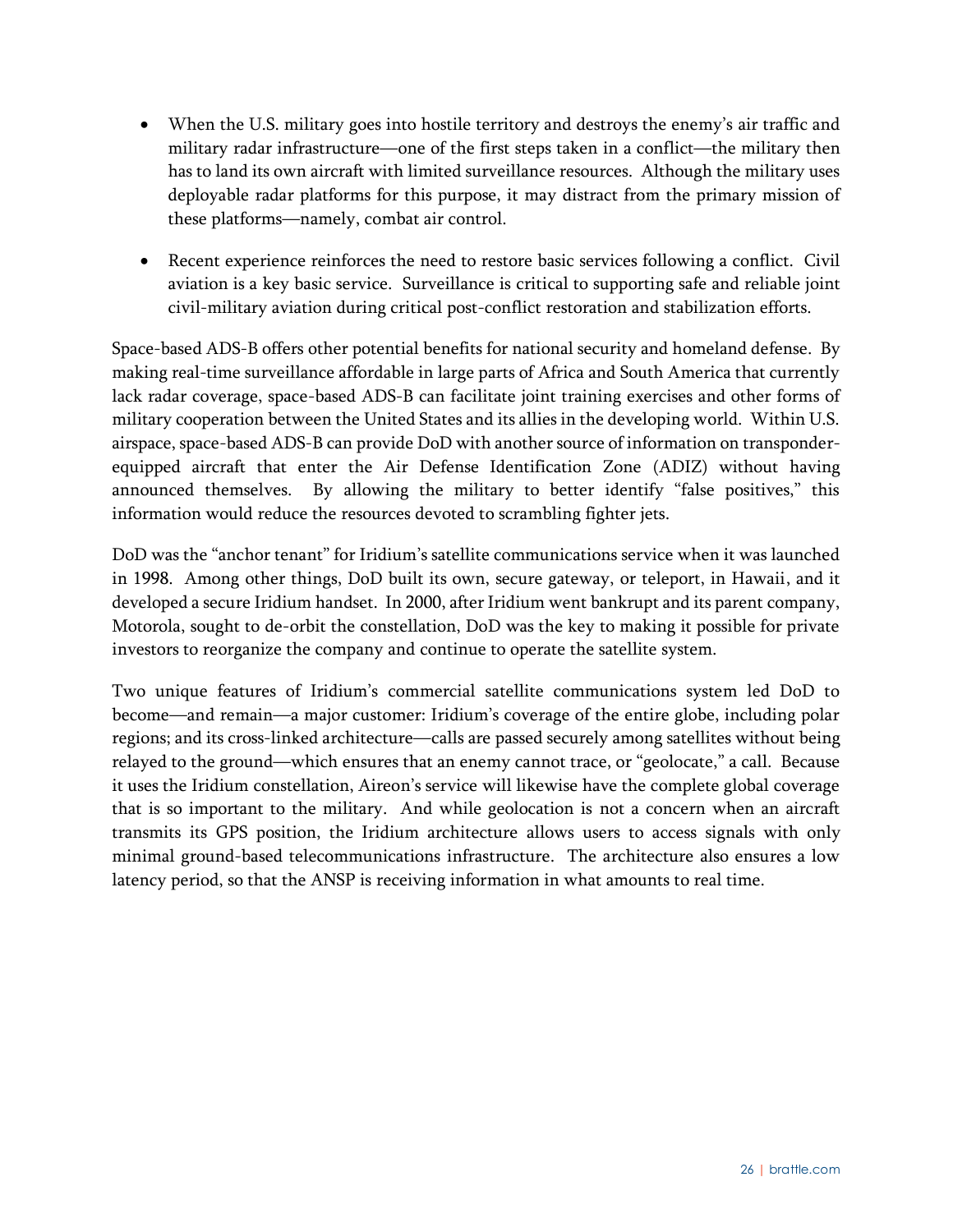# <span id="page-37-0"></span>**IV. Estimates of Fuel Savings in Oceanic Airspace: Disparate Findings**

Various stakeholders have sought to quantify the benefits of space-based ADS-B relative to the alternative of ADS-C. The focus has been on what is arguably the biggest potential source of such benefits: reductions in fuel burn and the associated GHG emissions in oceanic airspace. Although all of the studies have found some level of benefits, there is a significant disparity between the results obtained by aircraft operators and non-U.S. ANSPs, on the one hand, and most of the (preliminary) results obtained by the FAA, on the other.

# **A. ESTIMATED BENEFITS: U.S. OCEANIC AIRSPACE**

<span id="page-37-1"></span>Two detailed simulations, one by Virginia Tech in collaboration with the FAA's NextGen Office and the other by ISA with support from Aireon, look at the estimated benefits from space-based ADS-B in U.S.-controlled airspace in the Atlantic and the Pacific regions. The FAA study is ongoing and hence the results shown below are preliminary.

The FAA/Virginia Tech analysis seeks to quantify the impact on fuel burn associated with a reduction in separation minima in U.S. oceanic airspace from 30/30 NM, the current, FANS/ADS-C-enabled standard (i.e., the base case), to 15/15 NM, the likely starting minima with space-based ADS-B (i.e., the test case). Specifically, the model calculates how the reduction in separation minima affects the ability of an aircraft to fly at its preferred altitude. The FAA/Virginia Tech analysis assumes that the FAA's FANS requirement would remain in place, which means that non-FANS aircraft would have to maintain separations of 80/80 NM. In addition, the FAA/Virginia Tech analysis assumes that existing route and speed profiles would remain constant.

ISA uses the same 30/30 NM baseline as FAA/Virginia Tech and, in the first of four scenarios, it adopts assumptions similar to those of FAA/Virginia Tech in an effort to replicate their results. In the second scenario, ISA allows non-FANS aircraft to take advantage of somewhat reduced oceanic separation (ROS) minima (60/25 NM). In the third and fourth scenarios, ISA further relaxes the FAA assumptions regarding route and speed profiles, respectively. Specifically, in Scenario #3, operators are allowed to fly Great Circle Routes (GCRs).<sup>52</sup> In Scenario #4, operators are allowed to vary their speed so as to improve the tradeoff between fuel consumption and flight times.

 $\overline{a}$ 

 $52$  ISA uses GCRs as a basis for estimating the benefits from flying optimal routes. GCRs are designed to minimize the distance an aircraft flies. They are distinct from wind-optimal routes, which are designed to minimize travel time. For the cruise phase of a flight, fuel burn is proportional to time flown; thus a wind-optimal route is also the route that requires the least fuel use. James P. Donley, "Fuel Savings of Optimally Routed Flights," Journal of Air Traffic Control, Summer 2012. See: https://www.researchgate.net/publication/265144535 Fuel Savings of Optimally Routed Flights. ISA is carrying out additional analysis using, among other things, wind-optimized User Preferred Routes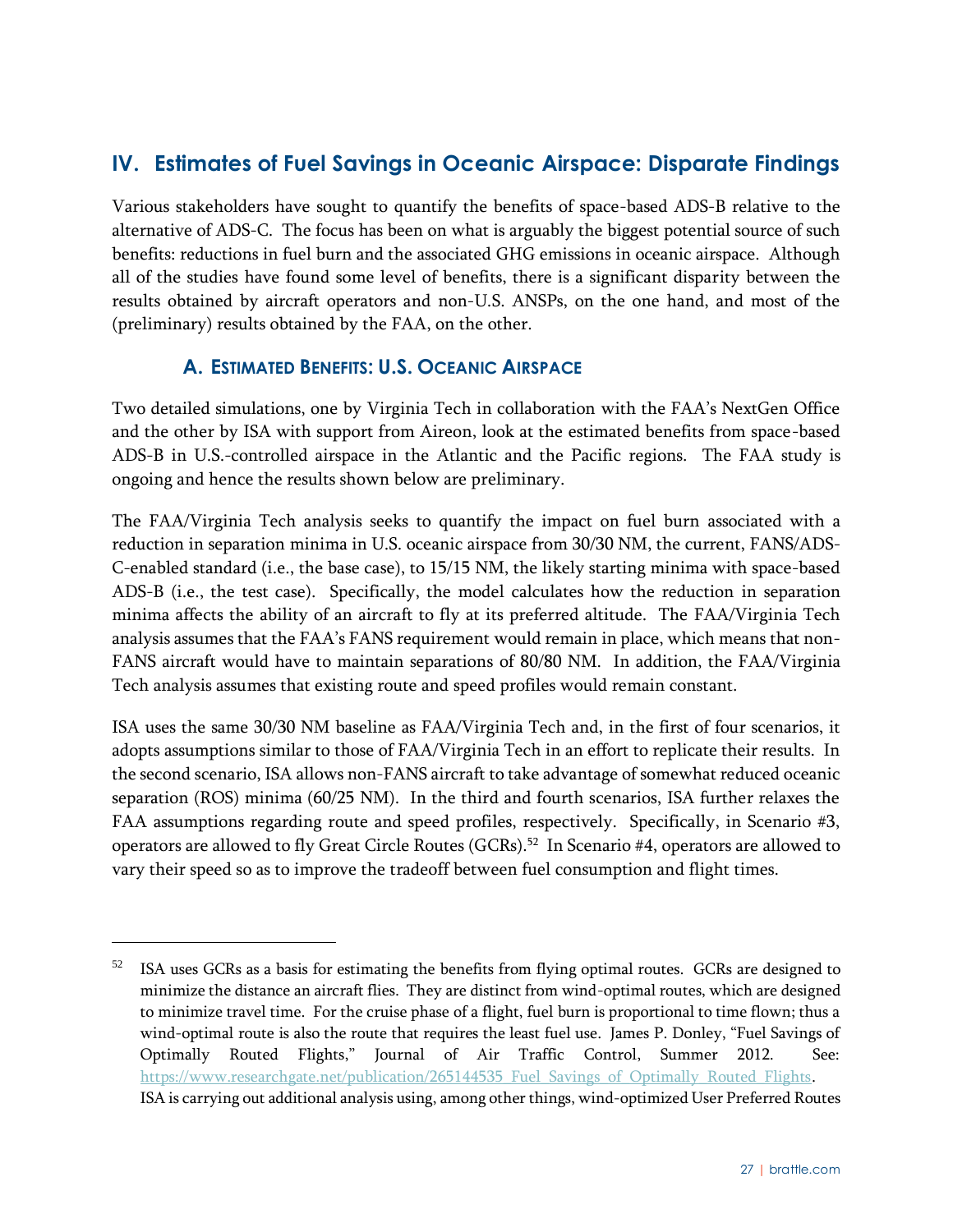Tables 1 and 2 show the results of the FAA/Virginia Tech and ISA studies for the Atlantic and Pacific regions, respectively.<sup>53</sup> The first thing to note is that the FAA/Virginia Tech estimate of fuel savings from space-based ADS-B in U.S. oceanic airspace is quite small. In 2025, the fuel savings is only 28 kg per flight for operations in the Atlantic and 89 kg per flight for operations in the Pacific. That corresponds to a savings of about \$30 per Atlantic flight and less than \$100 per Pacific flight.<sup>54</sup> ISA's Scenario #1 results are roughly in line with those of FAA/Virginia Tech, at least for the Pacific.

|                                 | 2020 | 2025 |
|---------------------------------|------|------|
| FAA/VA Tech                     | 19   | 28   |
| <b>ISA</b>                      |      |      |
| Scenario 1: Preferred Altitudes | 38   | 71   |
| Scenario 2: ROS without FANS    | 129  | 125  |
| Scenario 3: Plus GCRs           | 319  | 338  |
| Scenario 4: Plus Variable Speed | 446  | 467  |

|  |  | Table 1: Fuel Savings/Flight from Space-Based ADS-B in U.S. Atlantic Airspace (kg) |  |  |  |
|--|--|------------------------------------------------------------------------------------|--|--|--|
|--|--|------------------------------------------------------------------------------------|--|--|--|

 $\overline{a}$ 

instead of GCRs. The ISA model incorporates daily average wind grids for all modelled days. Email exchange with Vitaly Guzhva, Jan. 30, 2017.

<sup>53</sup> The Virginia Tech/FAA results are from: FAA (NextGen Office), "Reduced Oceanic Separation: Initial Investment Decision Benefits Analysis," Draft Slide Presentation, February 18, 2016. The ISA results are from: ISA, "Space-Based ADS-B in US: Operational Analysis of Reduced Separation in FAA-Controlled Airspace," Slide Presentation, August 29, 2016.

<sup>&</sup>lt;sup>54</sup> As its source for jet fuel prices in this analysis, the FAA's NextGen Office says only that it uses "FAA 2015 Aerospace Forecasts." According to Table 18 of that document ("U.S. Mainline Air Carrier Forecast Assumptions: Jet Fuel Prices"), the per-gallon cost of fuel will be \$2.5651 in 2020 and \$3.2967 in 2025 (FY 2014 dollars). The relationship between gallons (a measure of volume) and kilograms (a measure of weight) depends on the temperature of the fuel; if we assume a temperature of 15 degrees Celsius (59 degrees Fahrenheit), one gallon of Jet A fuel weighs 3.066 kg. Thus, if the price of fuel is \$2.5651 per gallon, the price per kg will be \$2.5651/3.066, or \$0.8366. If the price is \$3.2967 per gallon, the price per kg will be \$1.0426.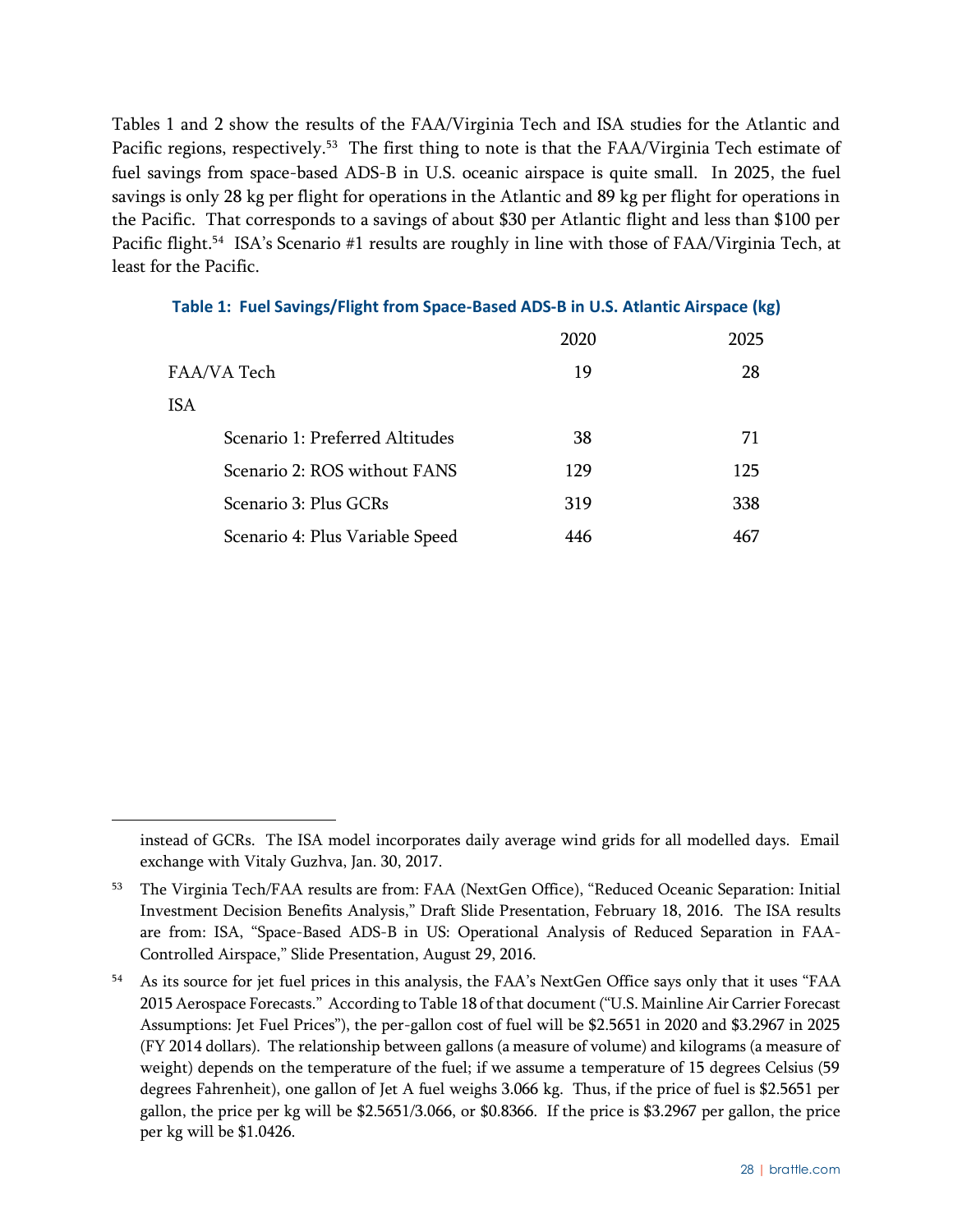|                                 | 2020 | 2025 |
|---------------------------------|------|------|
| FAA/VA Tech                     | 66   | 89   |
| <b>ISA</b>                      |      |      |
| Scenario 1: Preferred Altitudes | 59   | 108  |
| Scenario 2: ROS without FANS    | 341  | 313  |
| Scenario 3: Plus GCRs           | 703  | 686  |
| Scenario 4: Plus Variable Speed | 916  | 899  |

#### **Table 2: Fuel Savings/Flight from Space-Based ADS-B in U.S. Pacific Airspace (kg)**

The second main finding from Tables 1 and 2 is that ISA's estimated fuel savings are significantly higher under the second, third and fourth scenarios, which relax assumptions that are built into the first scenario. Specifically, when the FAA's FANS requirement is relaxed (Scenario #2), the fuel savings from space-based ADS-B in 2025 are nearly two to three times greater than under Scenario #1, and when, in addition, aircraft are allowed to fly Great Circle Routes (Scenario #3), fuel savings are around five to six times greater than under Scenario #1. Allowing for variable speed operations increases fuel savings yet more.

In short, the research done to date indicates that the benefits from space-based ADS-B in U.S. oceanic airspace are highly sensitive to the concept of operations used as the basis for the analysis. As one analyst put it, "It's all about the CONOPS."

# <span id="page-39-0"></span>**B. ESTIMATED BENEFITS: NORTH ATLANTIC AIRSPACE**

Various stakeholders have also calculated the potential fuel savings from space-based ADS-B in the North Atlantic, where the business case for satellite surveillance is generally thought to be the strongest, and the results are similarly divergent. The studies use a range of methodologies and thus are not precisely comparable. Nevertheless, we can highlight some key findings and patterns.

#### **1. Analysis by NAV CANADA, NATS and Operators**

<span id="page-39-1"></span>NAV CANADA and NATS have issued the results of their own analyses. NAV CANADA used as its base case the current separation minima on the NAT (including RLongSM and RLatSM on the core tracks); as its ADS-B test case, it used a 15 NM longitudinal and 30 NM lateral separation (note that this is a more conservative lateral separation standard than the 15 NM standard that NAV CANADA and NATS are proposing to apply on the core OTS tracks beginning in 2018). NAV CANADA estimated that in its first year of operation (2018), space-based ADS-B will lead to a per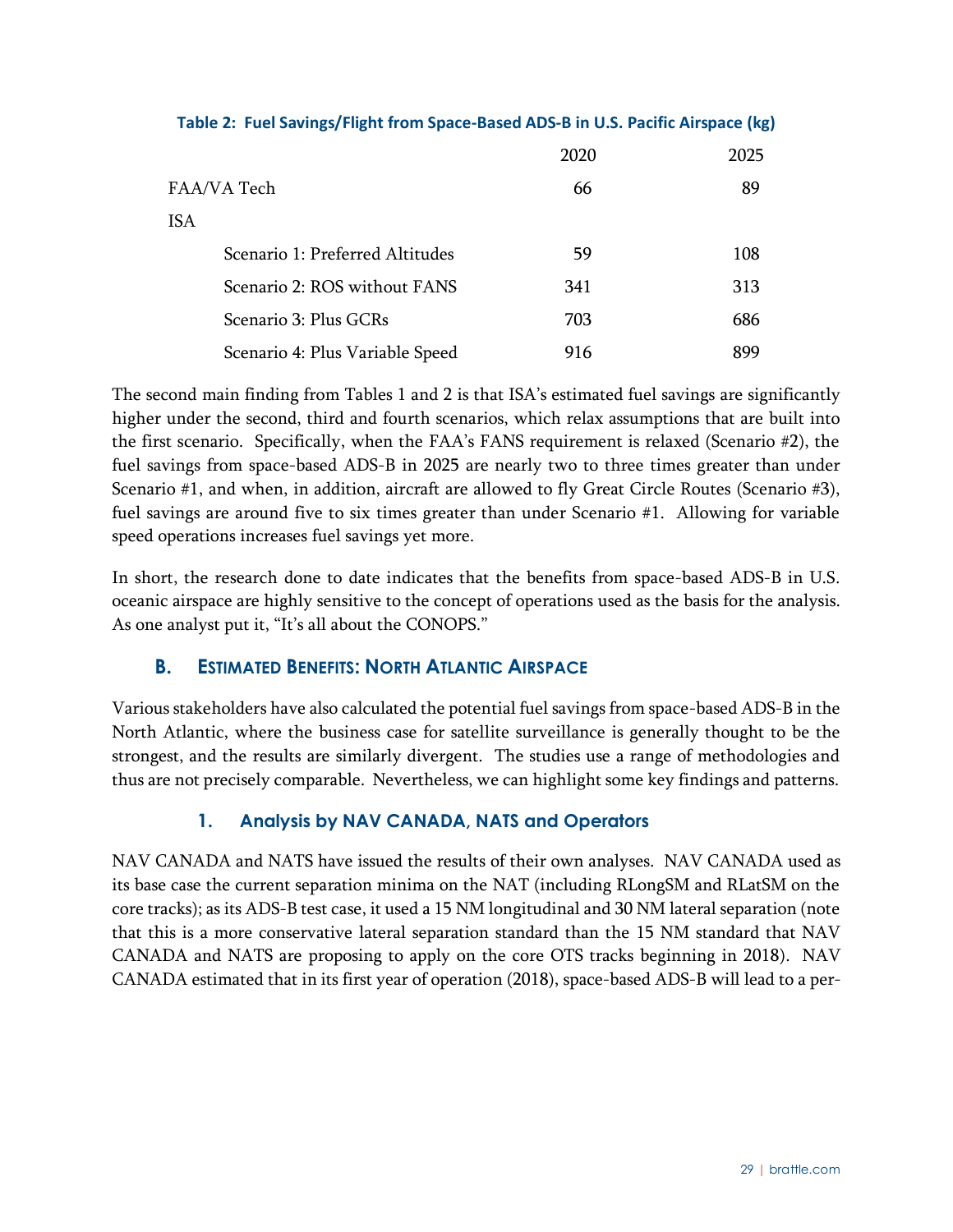flight fuel savings of 365 kg (802 pounds).<sup>55</sup> The NATS estimate is somewhat lower: 262-346 kg (576-761 pounds).<sup>56</sup>

Individual operators that fly in the North Atlantic have done their own analyses and/or provided data to NAV CANADA and NATS. The operators' estimates of the per-flight fuel savings range from 300 to 1,296 kg (713 to 2,851 pounds). $^{57}$  The wide variation in these estimates may be due to the use of different research methodologies. In addition, operators have different business models, and some operators are more burdened than others by procedural controls in the North Atlantic. For example, FedEx operates about ten flights each weekday on the North Atlantic using Boeing 777s and MD 11s, and most of its planes fly against the dominant traffic flows. As a result, FedEx aircraft receive less wind-efficient flight levels. FedEx has estimated that its Boeing 777s would burn 4.8 percent less fuel if they could vary their speed and change altitude without restriction.<sup>58</sup>

# **2. FAA-Supported Analysis**

<span id="page-40-0"></span>The FAA (ATO's Systems Operations Services Office) is working with Virginia Tech to model fuel savings from space-based ADS-B in the NAT as part of a study that the FAA and NAV CANADA are leading for ICAO's North Atlantic Systems Planning Group. As with their study of U.S. oceanic airspace, the FAA/Virginia Tech analysis of the NAT finds only limited benefits: 149 kg (329 pounds) of fuel savings per flight, according to a preliminary estimate presented in 2015.<sup>59</sup>

Moreover, as with the analysis of U.S. airspace, the gap between the FAA/Virginia Tech results and those of the other stakeholders appears to largely reflect their differing CONOPS assumptions. Most important, whereas the FAA holds flight paths constant, some of the NAV CANADA-NATSoperator models allow operators to "straighten their routes." Although those models do not go so far as to allow operators to fly optimal profiles, they do give operators more flexibility to find the most fuel-efficient flight path (the amount of flexibility varies by study). For example, under some of the scenarios modeled, an operator can choose to join the OTS at a midpoint and fly only those portions that line up with its preferred path (currently it can enter and exit only at the endpoints).

The FAA is also supporting research at the Massachusetts Institute of Technology (MIT) on the potential benefits of space-based ADS-B in the North Atlantic. The MIT researchers are using a

<sup>55</sup> NAV CANADA, "Satellite Based ADS-B," December 2013.

<sup>56</sup> NAV CANADA and NATS, "Shanwick & Gander Space Based ADS-B Economic Workshop," Slide Presentation, April 21, 2016, p. 13.

<sup>57</sup> NAV CANADA and NATS, op. cit., p. 14.

<sup>&</sup>lt;sup>58</sup> "Impact of Space-Based ADS-B Surveillance and Reduced Oceanic Separation [on] U.S. Aviation Stakeholders," Slide Presentation, April 6, 2016.

<sup>&</sup>lt;sup>59</sup> Virginia Tech, "Modeling Oceanic Traffic in the Era of Satellite-Based ADS-B Surveillance Technology," NEXTOR2 Research Symposium, Washington, DC, May 28, 2015, p. 24.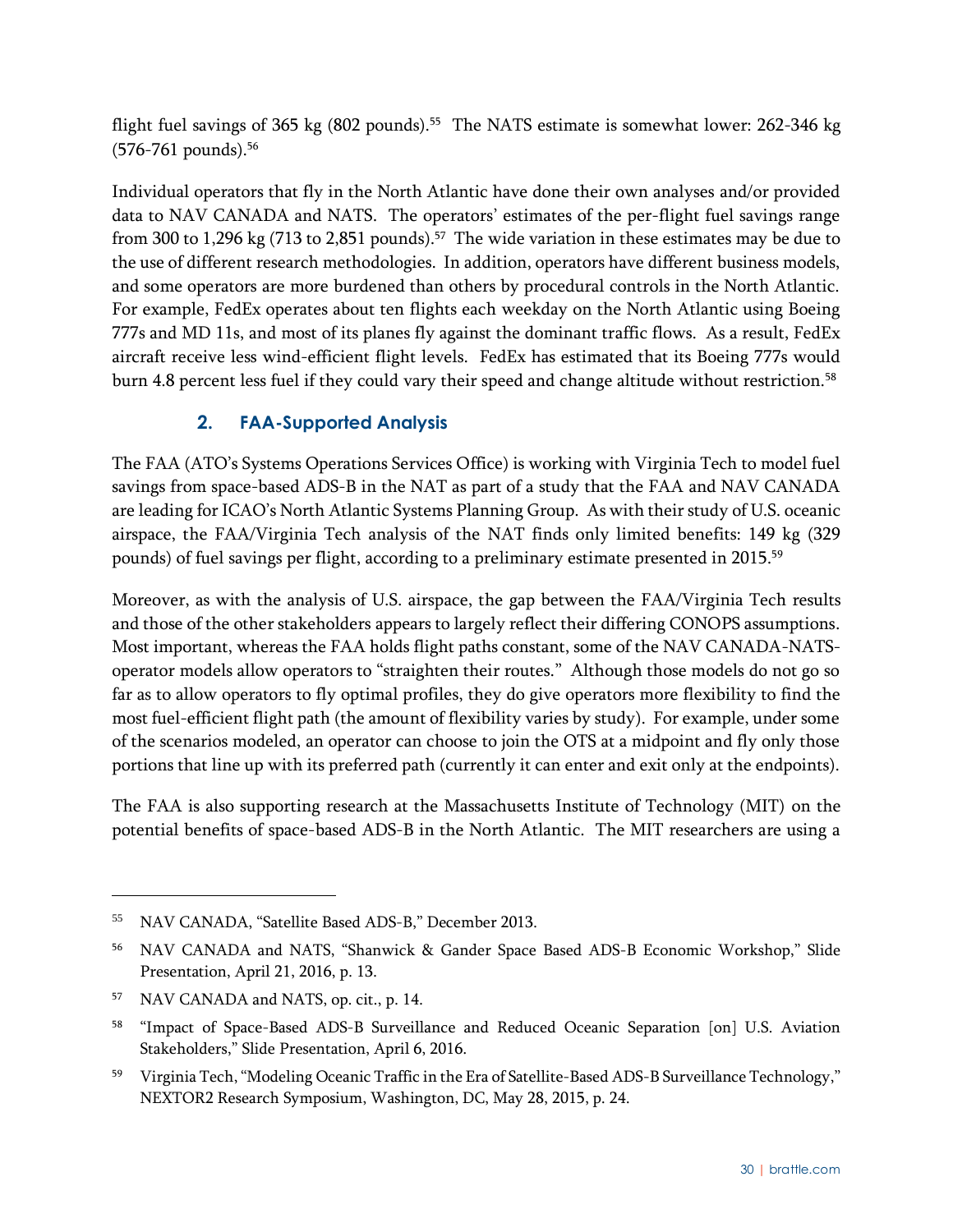different approach in order to measure the impact of variables that the FAA/Virginia Tech analysis does not examine.  $\rm MIT$ 's results, which are preliminary, can be summarized as follows: $^{60}$ 

- When track assignment is fixed but operators are allowed to fly at their optimal speed and altitude, including unlimited step climbs, fuel burn is reduced by 2.83 percent, or 1164 pounds (529 kg) per flight, on average. For the poorest performing quartile of flights, the average fuel savings is 3.96 percent, or 1422 pounds (645 kg). (These calculations ignore the potential for conflicts.)
- Under the current longitudinal separation standard (10 minutes), 45 percent of flights will be unable to fly that trajectory (optimal speed and altitude) because of conflicts. When the separation standard is reduced to 15 NM, that figure drops to 21 percent, and with a 5 NM separation standard, it drops to 14 percent.
- These figures indicate that "reducing minimum [longitudinal] separation would have significant benefit potential." However, they also imply that more than half of all flights should be able to fly their optimal speed and altitude today.<sup>61</sup>
- When altitude and speed are fixed at current levels but operators receive their optimal track assignment, the average reduction in fuel burn is 3.20 percent for all flights and 4.51 percent for the poorest performing quartile of flights.
- Although 12 percent of flights are already operating on their optimal track, 88 percent are not (hence the significant potential for reduced fuel burn).
- With reduced lateral separation standards, more flights could realize the savings from optimal track assignment. In addition, more flights would be able to fly at their optimal speed and altitude.
- Interviews with operators suggest that the greatest benefits (fuel savings, reduced block time) would come from the ability to fly direct routes. However, direct routing would also impose significant costs on ANSPs, because of the new procedures, staffing and training that would be required.

<sup>60</sup> R. John Hansman, "Evaluation of Potential Benefits of Flexibility and Predictability from Satellite Based ADS-B Surveillance," MIT International Center for Air Transportation (ICAT), Slide Presentation, NEXTOR 20th Anniversary Workshop, September 29-30, 2016, Adelphi, MD. For the underlying analysis of optimal speed and tracking, see Tran and Hansman, op. cit.

<sup>&</sup>lt;sup>61</sup> The researchers do not look at why operators are not taking advantage of flexibility that this result implies they already have. One possible explanation is that operators do not request step climbs and changes in speed because many if not most such requests have traditionally been denied. See, for example, Reddy and DeLaurentis, op. cit., pp. 23-24.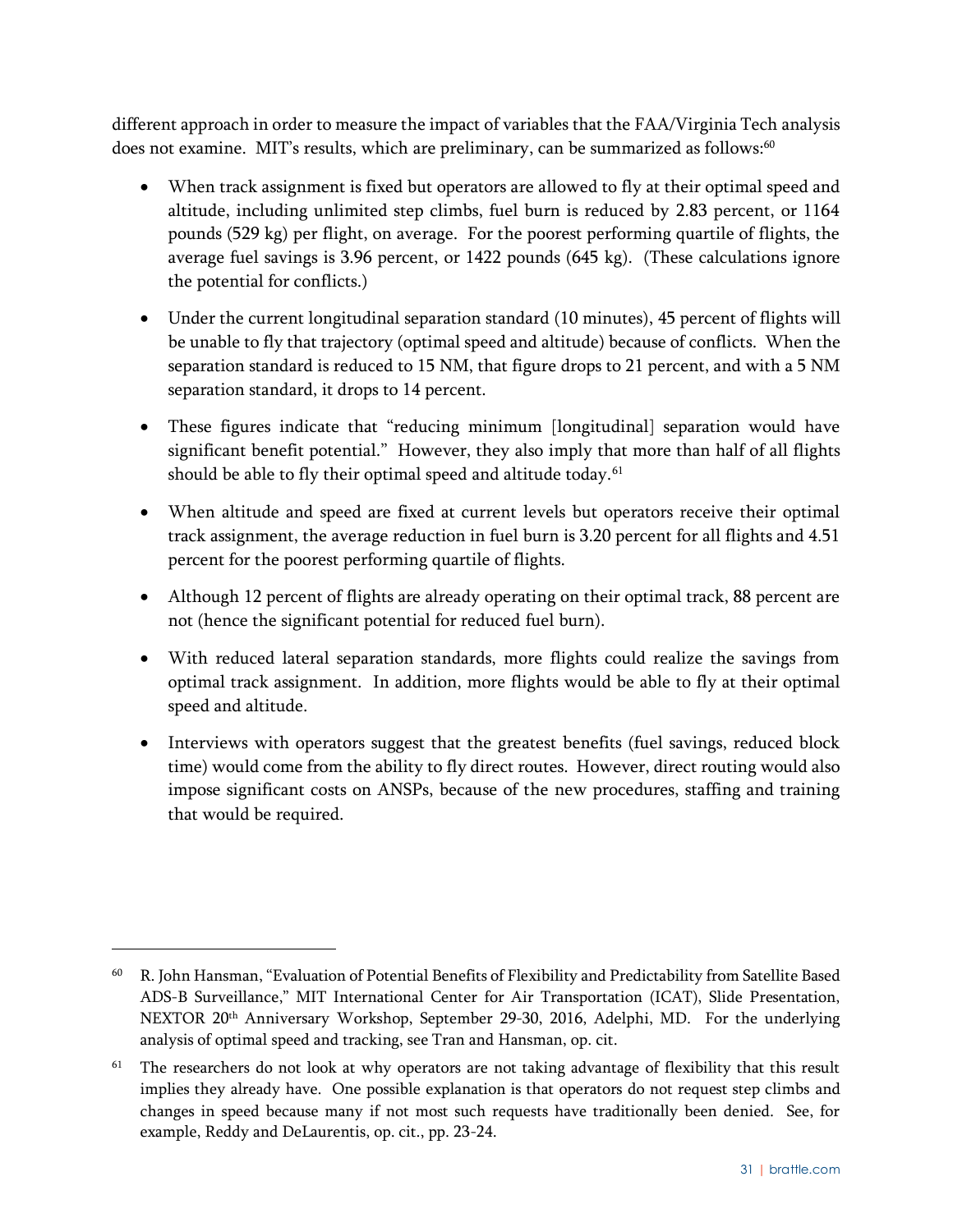# <span id="page-42-0"></span>**V. Recommendations for the FAA's Analysis of Space-Based ADS-B**

<span id="page-42-1"></span>An economic analysis of space-based ADS-B poses a number of challenging issues. In this section, we offer six recommendations for the FAA's consideration on how to approach this task.

# **A. EXPAND THE CONOPS**

At a recent ATC conference, several participants sparred over whether space-based ADS-B is a "transformative technology." One participant cited a recent report by CANSO, which says that "space-based ADS-B has the potential to revolutionise air traffic services (ATS) surveillance in the aviation industry."<sup>62</sup> An FAA official countered that space-based ADS-B is not the Internet merely a way to space planes more closely together.

This is an important disagreement. Although only time will tell whether space-based ADS-B is truly "transformative," the technology will enable significant changes in air traffic control, in the view of most industry experts. The fact that key potential changes are not reflected in the FAA's analysis of space-based ADS-B will limit the estimate of potential benefits.

To elaborate, as described in Section IV, the CONOPS that the FAA is using as the basis for its analysis of space-based ADS-B (test-case CONOPS) is heavily grounded in current practice and incorporates only incremental changes in existing procedures.<sup>63</sup> Such an approach seems selfdefeating: current air traffic management procedures are designed to work within the significant limitations of existing surveillance and tracking technologies—limitations that space-based ADS-B lessens or removes altogether. Unless it considers the new operational approaches that this technology makes possible, the FAA is destined to undervalue the benefits of space-based ADS-B.

To be sure, this is not a simple endeavor. The evaluation of a technology that represents a stepchange improvement in current practice poses challenges that test the limits of the quantitative methods typically employed to evaluate technologies that offer only incremental improvements. Almost by definition, such a technology creates new capabilities. These new capabilities may be unfamiliar to those likely to use them, making it difficult to establish their value. A technology that offers a step-change improvement can also bring about major changes in behavior and large shifts in related markets. Such shifts can include changes in where these markets reach their equilibria, with concomitant changes in the quantities consumed, prices paid and costs incurred. The possibility of such changes reduces the relevance of price and cost parameters drawn from current market conditions to the technology evaluation process.

<sup>62</sup> CANSO, op. cit., p. 6.

In this section, our critique of the FAA refers to the NextGen/Virginia Tech analysis of spaced-based ADS-B in U.S. oceanic airspace. Our comments may not reflect changes to their methodology that have been made since we met with the FAA analysts in the first half 2016.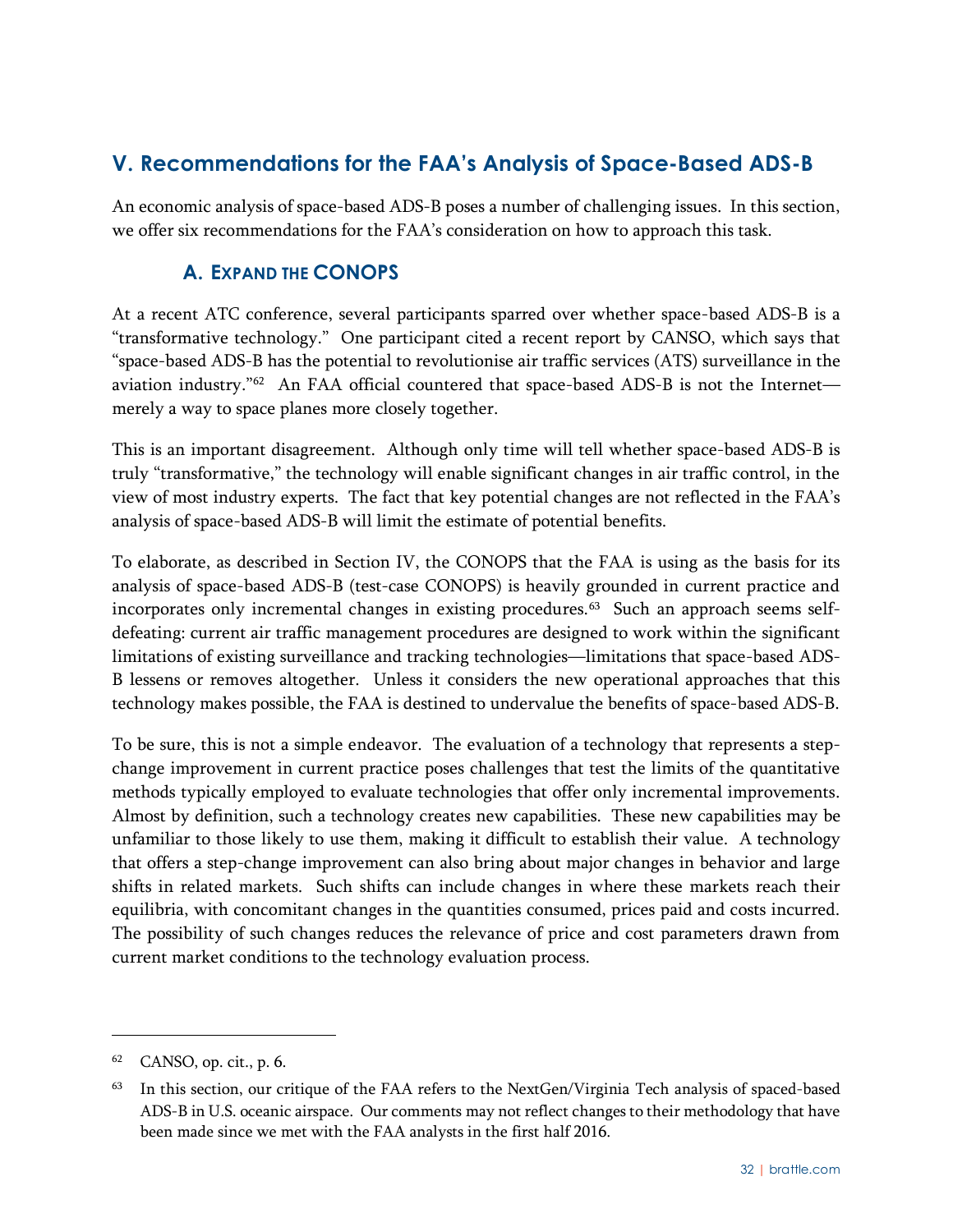Recognizing the challenges, several changes in the FAA's test-case CONOPS seem merited. First, the analysis should look at the benefits of space-based ADS-B both with and without the FANS requirement. The notion that, in a world of space-based ADS-B, aircraft must still equip with FANS to enjoy more advantageous oceanic spacing is controversial for the reasons discussed in Section III. Both the EU and ICAO are looking at exemptions to such a requirement. Although we are not qualified to evaluate fully the arguments for and against the requirement itself, we believe there is ample justification for including a no-FANS-requirement option in the test-case CONOPS.

Second, the analysis should include changes in oceanic procedures in the test-case CONOPS, including variable speed operations and more optimal routing. Variable speed operations are a component of the CONOPS that NAV CANADA and NATS have proposed for space-based ADS-B in the North Atlantic. Although Great Circle Routes and direct routing "are not in any ANSP's CONOPS" (the FAA's rationale for not quantifying their benefits), more direct routing includes a range of improvements that ANSPs will likely introduce incrementally and over time.

# <span id="page-43-0"></span>**B. ACCOUNT FOR THE FULL RANGE OF POTENTIAL BENEFITS**

The FAA analysis focuses principally on the impact of reduced separation standards on fuel burn in oceanic airspace. However, in Section III, we identified a range of additional benefits that could potentially flow from a decision by the FAA to adopt space-based ADS-B, and a comprehensive evaluation should account appropriately for all of them. Specifically, the FAA should:

#### **1. Incorporate Reductions in Bottleneck-Related Delays in Adjacent and Non-Adjacent Regions**

<span id="page-43-1"></span>In Section III, we looked at the problems that can arise at the "seams" between airspace regions with different separation standards, where the ATC system has to do the equivalent of funneling automobiles from an interstate highway to a country road. We identified several distinct scenarios in which such a bottleneck can adversely affect air traffic "upstream." As we discussed, the introduction of space-based ADS-B can potentially reduce bottleneck-related delays by, in effect, enlarging the funnel.

The FAA's analysis—which simulates (existing) traffic in U.S. oceanic airspace—neglects some if not all of the effects of bottleneck delays on upstream regions. Insofar as the FAA's approach assumes away interaction effects with adjacent and non-adjacent regions, it may understate the potential benefits of space-based ADS-B. Nor does the FAA's analysis take into account whether neighboring ANSPs are taking advantage of space-based ADS-B—although the FAA may be trying to address this shortcoming. This is a critical issue because the benefits of space-based ADS-B depend heavily on interactions with other ANSPs, and uneven adoption by neighboring ANSPs can create new bottlenecks much like the ones that already exist.

We appreciate the analytical challenges that would confront efforts to model the complex interactions embodied in our bottleneck scenarios, and we recognize the need for simplifying assumptions that reduce the analysis to manageable proportions while preserving the ability to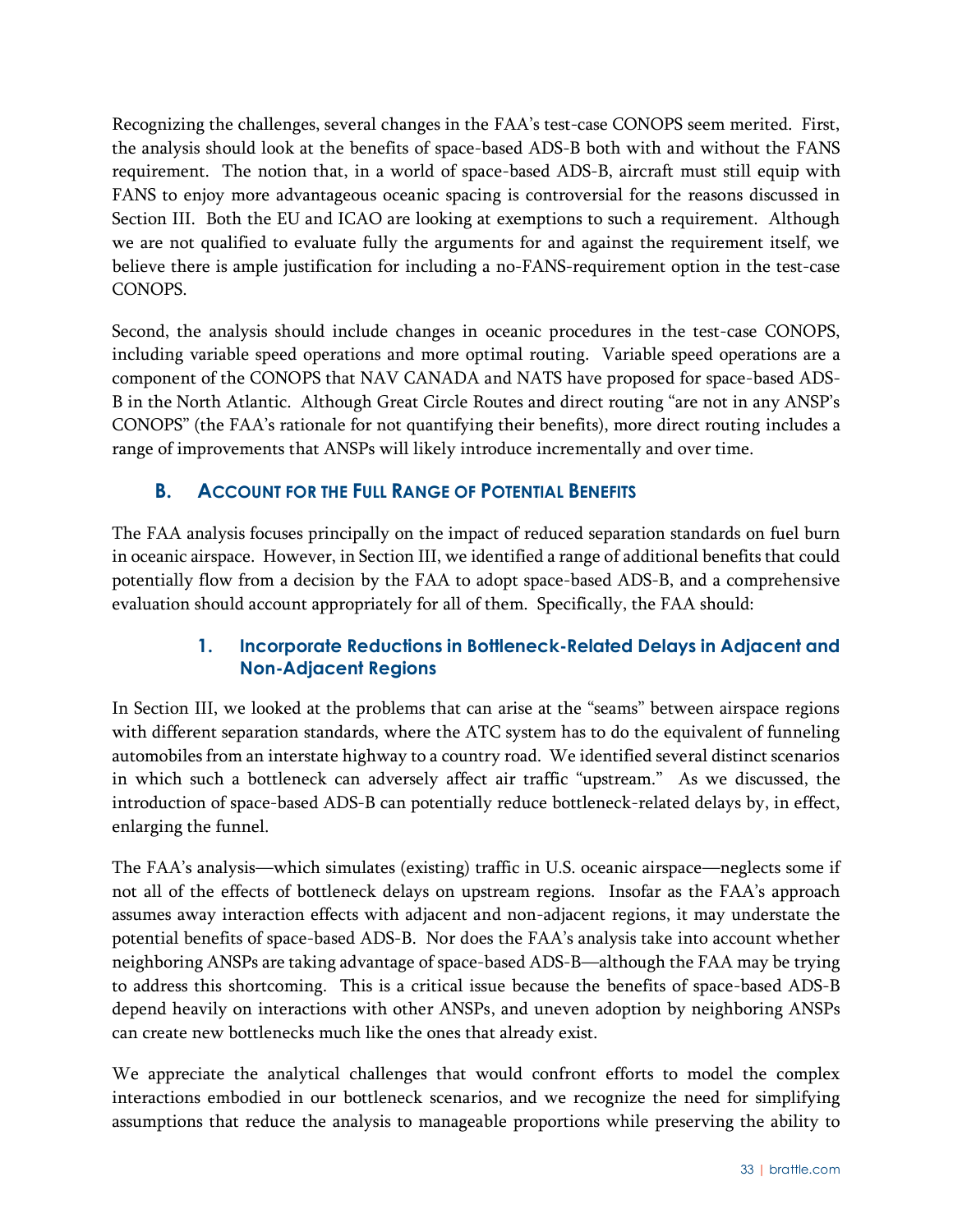answer questions of primary interest. Thus, it may be necessary and appropriate for the FAA to focus primarily on the benefits of space-based ADS-B in the directly affected oceanic airspace. However, the FAA analysis should not assume that these secondary benefits do not exist simply because they have not been modeled in a rigorous way.

Note that the analysis of bottleneck delays turns in part on the treatment of the FANS requirement. For example, narrow-body aircraft flying to the Caribbean exacerbate congestion in New York, because most of them are not FANS-equipped and thus must be spaced 80 NM apart. The impact of space-based ADS-B on this type of bottleneck will be far greater if the test-case CONOPS allows non-FANS aircraft to take advantage of reduced oceanic separations.

# **2. Take into Account Opportunities to Use Oceanic Airspace to Relieve Terrestrial Delays**

<span id="page-44-0"></span>The size of procedural separations also limits the use of oceanic airspace to relieve terrestrial delays. By reducing the separation minima in oceanic airspace (and the terrestrial-oceanic differential), space-based ADS-B could make it easier for the FAA to implement oceanic diversion as a response to convective weather and other disruptions to traffic flow in radar-controlled airspace.

It is unclear if the FAA plans to measure this potential benefit of space-based ADS-B. Granted, oceanic diversion may be even more challenging to analyze than reductions in bottleneck delays: it deals with a foregone opportunity (use of oceanic airspace to reduce terrestrial delays), and most of the delays are due to convective weather. The FAA's airspace simulations reflect traffic patterns on a sample of 16 days. If that sample does not include days in which the relevant inclement weather occurred, then the FAA's modeling efforts would not be able to address this issue. In addition, an assessment of this scenario would require an analysis of potential interactions between terrestrial and adjacent oceanic airspaces, which as noted earlier, the FAA modeling efforts currently do not appear to address. However, given the importance of oceanic diversion—some industry experts see it as the most significant opportunity for satellite surveillance to improve flow control in the NAS—the FAA should evaluate it qualitatively if not quantitatively.

# **3. Consider Other Potential Benefits**

<span id="page-44-1"></span>The FAA should consider other potential benefits as well. In Section III, we identified a number of non-fuel-related efficiencies that operators could realize as a result of having access to additional airspace, including: improved schedule predictability, the ability to schedule longer flights, and increased access to polar routes. We noted the potential for more direct routing to facilitate service in long-haul point-to-point markets, with possible implications for long-haul competition more broadly. Additional benefits that we identified in Section III include: allowing some operators to avoid the cost of FANS; reducing the investment the FAA needs to make in its ground-based ADS-B system, and strengthening that system by filling gaps and providing a layer of redundancy; facilitating more rapid location of aircraft that are lost or in distress; strengthening the FAA's global leadership role and facilitating information sharing and collaboration among ANSPs at a regional and international level; and addressing U.S. national security and intelligence needs.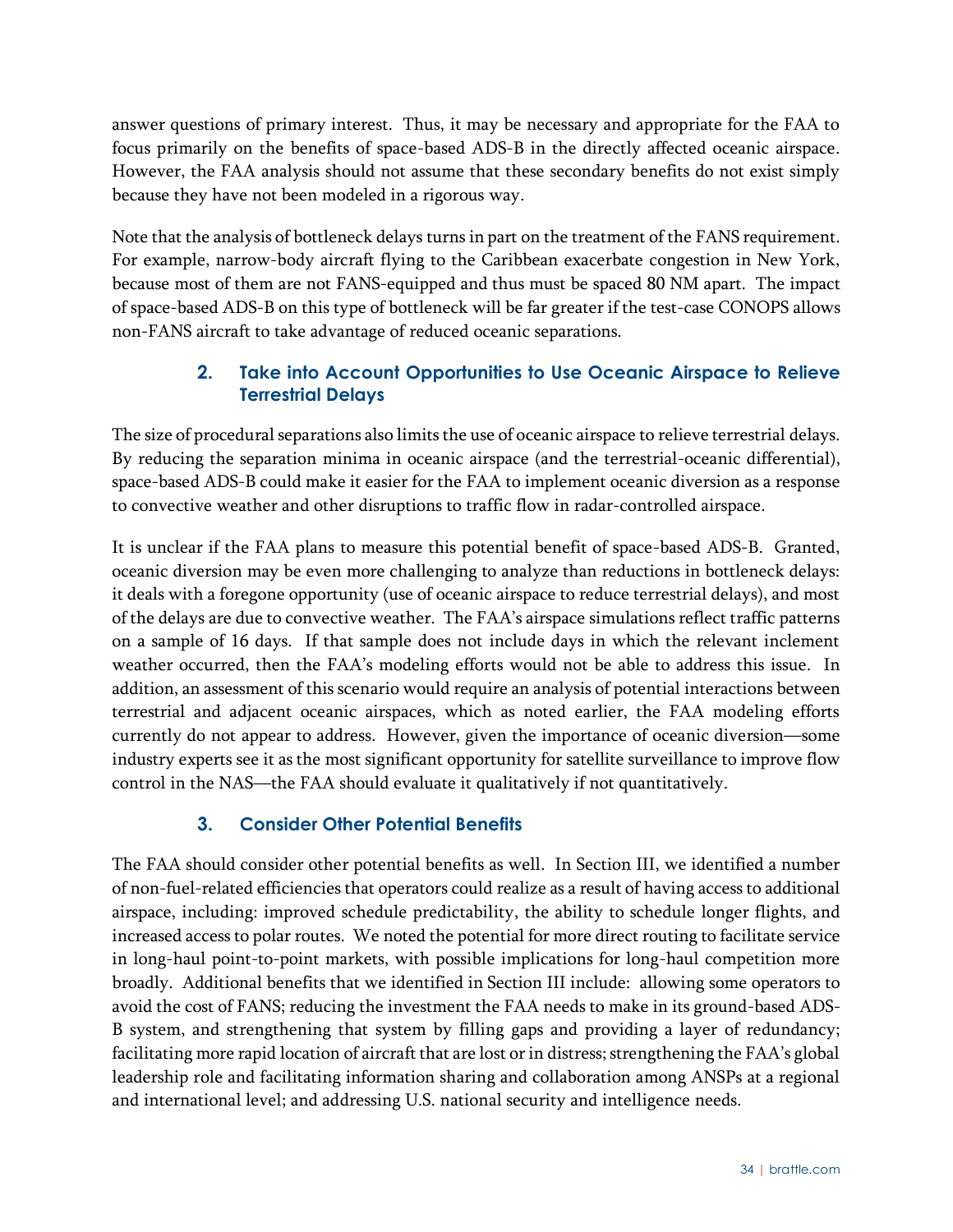To be sure, many of these benefits would be difficult to analyze with the same degree of rigor that the FAA brings to its evaluation of the impact of reduced separation standards on fuel burn. For example, although search and rescue operations can be extremely costly, fortunately they occur very infrequently, and each operation depends on unique circumstances. These facts make it challenging to estimate the value of a reduction in search and rescue costs. Similarly, benefits of international harmonization, FAA leadership in aviation safety, and national security are real and important, but they are difficult to reduce to dollars and cents.

The fact that these effects are difficult to measure is not a justification for ignoring them, however. Although not all claimed benefits may stand up to scrutiny, the test for whether a potential benefit is both real and quantitatively important ought not be the ability to measure it using airspace modeling and simulation tools. It would be more helpful if the FAA were to acknowledge the potential for these additional benefits, evaluate the quality of the information regarding their existence, and if possible provide even rough order-of-magnitude estimates of their impacts.

# <span id="page-45-0"></span>**C. ACCOUNT FOR ALL AFFECTED PARTIES**

Precisely because the introduction of space-based ADS-B will provide a range of benefits, multiple parties will be affected. For example, a decision by the FAA to support space-based ADS-B would reinforce current trends toward adoption of ADS-B as a global standard, and the emergence of such a de facto global standard would support interoperability and generate substantial efficiencies for aircraft manufacturers, aircraft operators and ANSPs around the world. To take another example, FAA adoption of space-based ADS-B would benefit DoD and U.S. intelligence agencies directly through the improved efficiency and safety of U.S. oceanic airspace—and indirectly—by making it more likely that foreign ANSPs will subscribe to space-based ADS-B.

An economic analysis of space-based ADS-B should take into account the impact of the technology on all affected parties. The FAA has framed its task as one of evaluating the "Business Case" for space-based ADS-B—a term that typically refers to an investment analysis by a private sector actor that considers only its own costs and potential returns. By contrast, a "Cost-Benefit Analysis" attempts to consider the gains and losses to all stakeholders with "standing," regardless of where the gains and losses occur, and to determine whether society as a whole would be better off if the investment in question were made.

While we are confident that the FAA will adopt a broader perspective than that of a purely private sector actor, the analysis that it has conducted to date adopts a fairly narrow perspective, looking largely at the impact on U.S. operators. Although that is the obvious place to start, it stops short of recognizing that the decision that the FAA makes regarding space-based ADS-B will have far reaching consequences; in addition to U.S. carriers, it will affect U.S. aerospace manufacturers and other parts of the U.S. aviation sector, multiple federal agencies, neighboring ANSPs, and global aviation interests generally.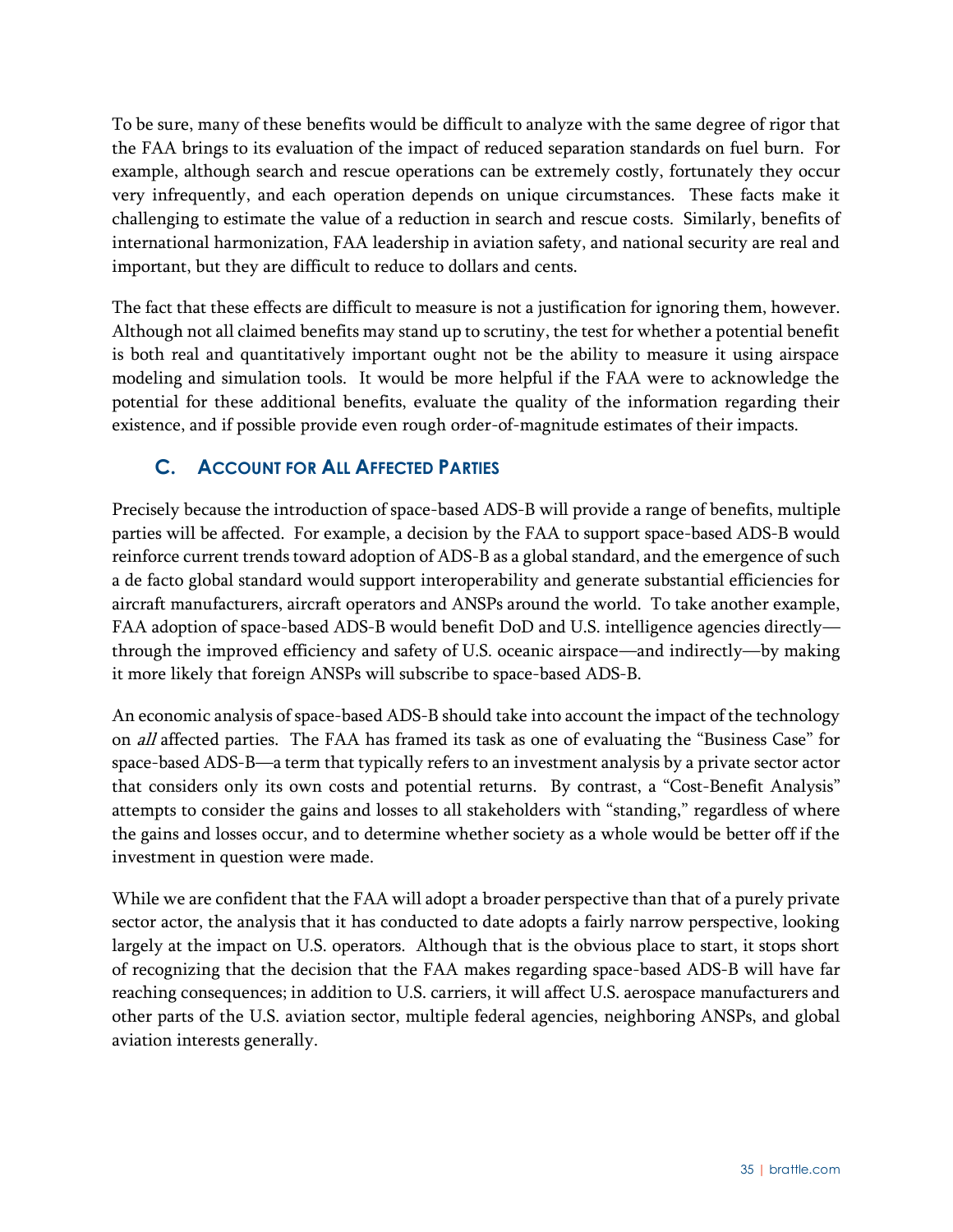# **D. CONSIDER COSTS AS WELL AS BENEFITS**

<span id="page-46-0"></span>The analyses discussed in Section IV, which compare space-based ADS-B with ADS-C, are striking for their near exclusive focus on benefits. With the exception of MIT's ongoing analysis of the North Atlantic airspace, the cost side of the equation has been largely overlooked in this debate. Although they may be hard to estimate, costs are a key consideration.

## **1. Consider the Relative Costs of ADS-C and Space-Based ADS-B**

<span id="page-46-1"></span>First, the FAA should compare the costs of ADS-C and space-based ADS-B under the same scenarios for which it is measuring the benefits. The FAA analysis described in Section IV uses as its only ADS-C scenario the base case, with a 30/30 NM oceanic separation and a corresponding update interval of (we assume) about 14 minutes. However, the RTCA Enhanced Surveillance Task Group is looking at a broader range of options, including some in which ADS-C supports smaller oceanic separations based on a higher rate of position reporting and a lower latency period (the feasibility of some of these options has not been demonstrated). These reduced oceanic separation scenarios also assume a higher rate of FANS equipage than the one used in the base case.

By definition, the FAA's base case entails no incremental costs for operators or the FAA. 64 By contrast, the ADS-C scenarios that assume reduced separation standards (less than 30/30 NM) do entail incremental costs, and they fall largely on operators. These costs include equipage and operating costs (pilot training and communications charges) for aircraft that are currently not equipped with FANS; similar operating costs for aircraft that have installed but not activated FANS; and higher communications charges (for more frequent transmission of position reports) for aircraft already using FANS.

By contrast, space-based ADS-B would impose no equipage or operating costs on aircraft operators, because they are required to equip with and use ADS-B Out by 2020 regardless of the FAA's decision on space-based ADS-B. However, the FAA would incur an annual subscription charge for space-based ADS-B services, much as it does for ADS-B services. This charge likely would be in the tens of millions of dollars a year, the exact amount depending on the geographic scope of the coverage.

Finally, under any scenario that includes reduced oceanic separation minima (i.e., less than 30/30 NM)—whether with space-based ADS-B or ADS-C—the FAA will incur one-time implementation costs, including procedure development, software upgrades and controller training. According to former FAA officials, these costs might be somewhat lower for ADS-C than for space-based ADS-B but they would not be significantly lower.

<sup>64</sup> This is true only if the FAA's assumed rates of equipage for ADS-C/FANS are accurate. It is our understanding that, at one point, the FAA was treating aircraft that had installed but not activated FANS as "FANS-equipped," and we do not know whether that error was corrected. The effect of an artificially high estimate of FANS equipage would be to overstate the benefits in the base case (30/30 NM) and thus to understate the incremental benefits in the test case (15/15 NM).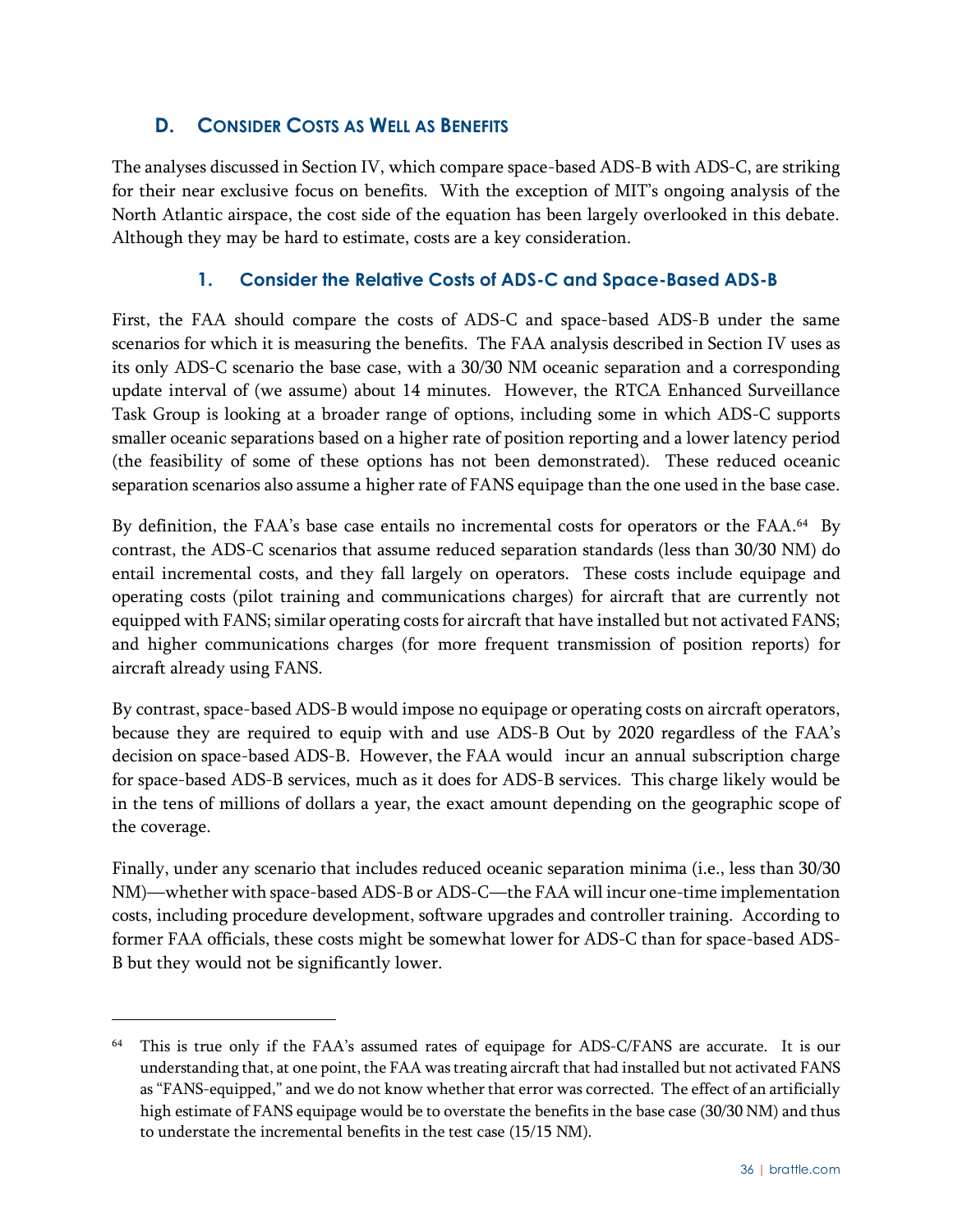#### **2. Put the Absolute Costs of Space-Based ADS-B in Perspective**

<span id="page-47-0"></span>In addition to looking at the relative costs of ADS-C and space-based ADS-B, the FAA should put the absolute costs of space-based ADS-B in perspective. To be sure, the estimated annual subscription charge (tens of millions of dollars a year) is not a trivial amount of money. Moreover, the FAA has competing budget priorities, and its budget is likely to remain flat. But neither is the estimated annual charge a budget buster, in the context of the FAA's \$2.8 billion annual budget for facilities and equipment.

With respect to the one-time costs that the FAA would incur under any scenario that includes a reduced oceanic separation standard, it is important to recognize that oceanic operations represent a tiny share of the FAA's budget. Only about 250 of the FAA's 15,000 controllers handle oceanic operations, and oceanic's capital and operating costs account for just over one percent of the FAA's budget.<sup>65</sup> Thus, even a significant increase in the FAA's oceanic budget (which no one is projecting) would be small as measured in absolute dollars.

# <span id="page-47-1"></span>**E. FOCUS ON THE MAGNITUDE, NOT THE INCIDENCE, OF COSTS AND BENEFITS**

Because of the way it is currently funded, the FAA cannot pass on the costs of a new service such as space-based ADS-B directly to operators, as other ANSPs plan to do.<sup>66</sup> Although operators pay indirectly for most of the FAA's budget, in the form of ticket taxes and other taxes collected from passengers, the FAA's budget has been flat for five years and that trend is likely to continue. Under this funding arrangement, the FAA will directly bear most of the costs of space-based ADS-B whereas operators will enjoy most of the benefits.

This disparity may be particularly large when it comes to the use of space-based ADS-B to provide more direct routing. The analyses by ISA and MIT show that the ability to fly Great Circle Routes and take advantage of more direct routing would yield substantial benefits to operators. However, as noted earlier, MIT researchers believe that direct routing would also impose significant costs on ANSPs, because of the procedures, staffing and training that would be required.

The disparity between who pays and who benefits may be relevant to the budgetary "politics" of the decision that the FAA faces regarding space-based ADS-B, but it should not affect the economic

<sup>&</sup>lt;sup>65</sup> See Robert W. Poole, Jr., Reason Foundation, "ATC Reform News," No. 111, March 19, 2014. According to an FAA report, in FY 2013, oceanic services accounted for less than four percent of the combined cost of enroute and oceanic services. FAA, Office of Financial Analysis, op. cit., Table 1, "Total Cost of Enroute and Oceanic Services" (FY 2013).

<sup>66</sup> For a discussion of the problems with the current approach to financing air traffic control, see "Options for FAA Air Traffic Control Reform," Testimony of Dorothy Robyn, House Committee on Transportation & Infrastructure, Subcommittee on Aviation, March 24, 2015. See also, Dorothy Robyn, "Air Support: Creating a Safer and More Reliable Air Traffic Control System," Hamilton Project, Brookings Institution, Discussion Paper 2008-11, July 2008 (with support from Kevin Neels).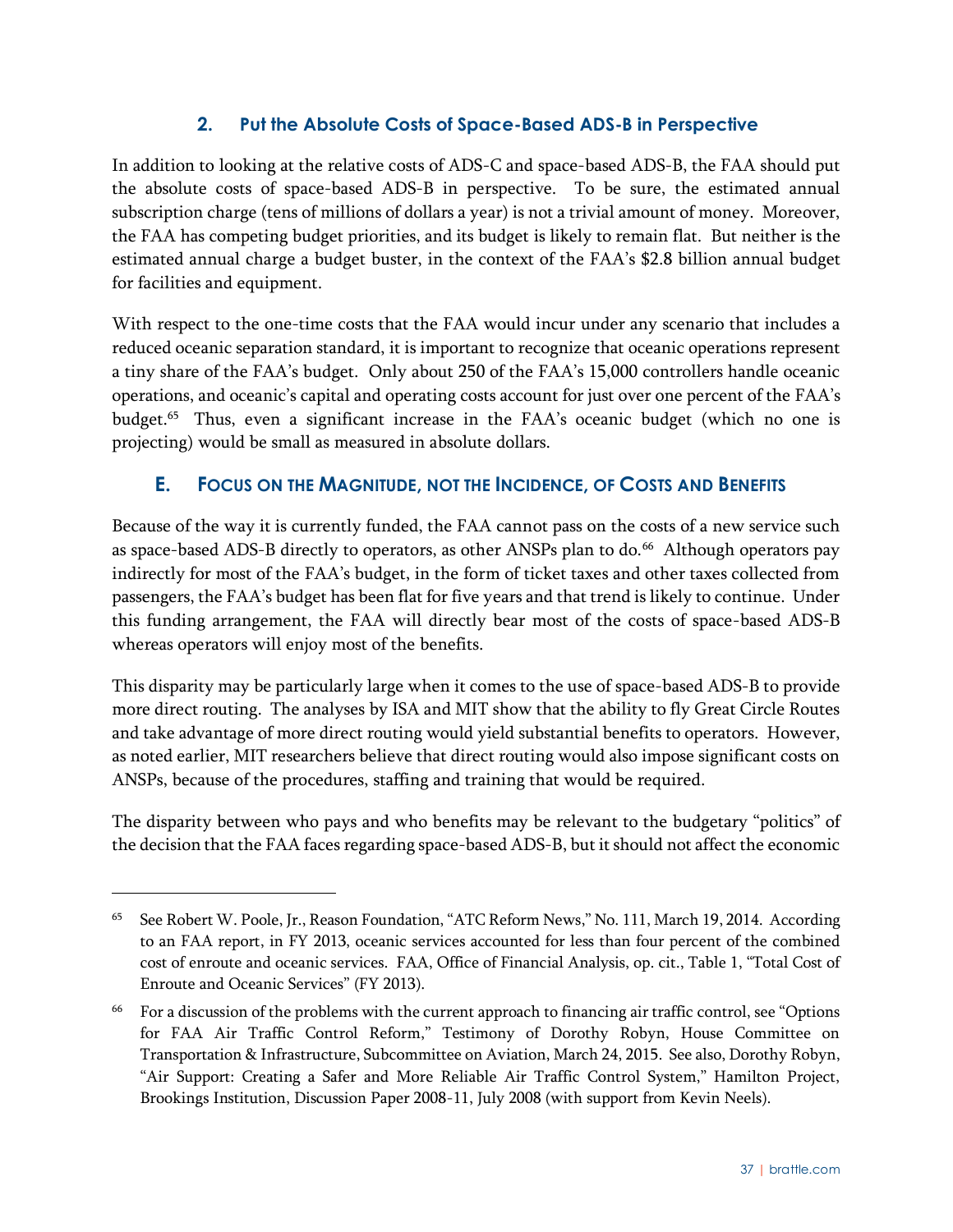analysis. Generally speaking, a cost-benefit analysis measures the balance of gains and losses of a proposed project; whether or not a project has a positive benefit is not affected by the incidence of those gains and losses. This approach reflects a fundamental principle of economics: if the overall net benefits are positive, it should be possible to devise an institutional structure and payment scheme that leaves all parties better off. $^{67}$  Potential options include: shifting to user-fee funding of the FAA; having aircraft operators pay for space-based ADS-B directly even though the service (i.e., data) would be delivered to the FAA; and having other federal agencies that would benefit from the service share the cost with the FAA.

Stated differently, the economic analysis should focus on economic efficiency (the size of the pie), while treating issues of stakeholder equity (the division of the pie) separately. The FAA has followed that approach with respect to ground-based ADS-B, where the tables are arguably turned. Although operators bear most of the direct burden of ADS-B in the form of equipage costs, the FAA will reap the majority of the direct benefits in the form of reduced radar operation and maintenance costs. Recognizing this disparity in the incidence of costs and benefits, the FAA has made use of financial subsidies to incentivize ADS-B equipage. 68

The net-benefit principle is no less relevant to the FAA's analysis of space-based ADS-B. Granted, the agency cannot permanently disregard the issue of incidence, any more than it has with ADS-B. However, for purposes of its economic analysis of space-based ADS-B, the FAA should ignore the incidence of costs and benefits and identify the course forward that maximizes overall benefits.

# <span id="page-48-0"></span>**F. HEED THE LESSONS OF IRIDIUM, 2000**

 $\overline{a}$ 

FAA officials analyzing space-based ADS-B should understand the history of the Iridium satellite system and the federal government's role in preserving it. When Iridium filed for bankruptcy in 1999, less than a year after it began service, the parent company, Motorola, sought to destroy the constellation so as to avoid future liability. The government eventually agreed to indemnify Motorola, making it possible for private investors to acquire Iridium and reorganize it as the company that operates today. However, that intervention came only after months of behind-the-

<sup>67</sup> See our recent blog post, "Warranted Surveillance: SpaceX Satellite Launch Holds Promise for Air Traffic Control." [https://www.brookings.edu/blog/fixgov/2017/01/17/warranted-surveillance-spacex](https://www.brookings.edu/blog/fixgov/2017/01/17/warranted-surveillance-spacex-satellite-launch-holds-promise-for-air-traffic-control/)[satellite-launch-holds-promise-for-air-traffic-control/.](https://www.brookings.edu/blog/fixgov/2017/01/17/warranted-surveillance-spacex-satellite-launch-holds-promise-for-air-traffic-control/)

<sup>68</sup> For an analysis of the policy problem, see Joseph Post, et al., "Financial Incentives for NextGen Avionics: ADS-B Case Study," Office of Systems Analysis, FAA, 2011. Paper presented at the Ninth USA/Europe Air Traffic Management Research and Development Seminar. See: [http://www.atmseminar.org/seminarcontent/seminar9/papers/43-post-final-paper-3-31-11.pdf.](http://www.atmseminar.org/seminarcontent/seminar9/papers/43-post-final-paper-3-31-11.pdf) See also Karen Marais and Annalisa L. Weigel, "Encouraging and Ensuring Successful Technology Transition in Civil Aviation," Working Paper Series, MIT, Engineering Systems Division, ESD-WP-2006-07, March 2006.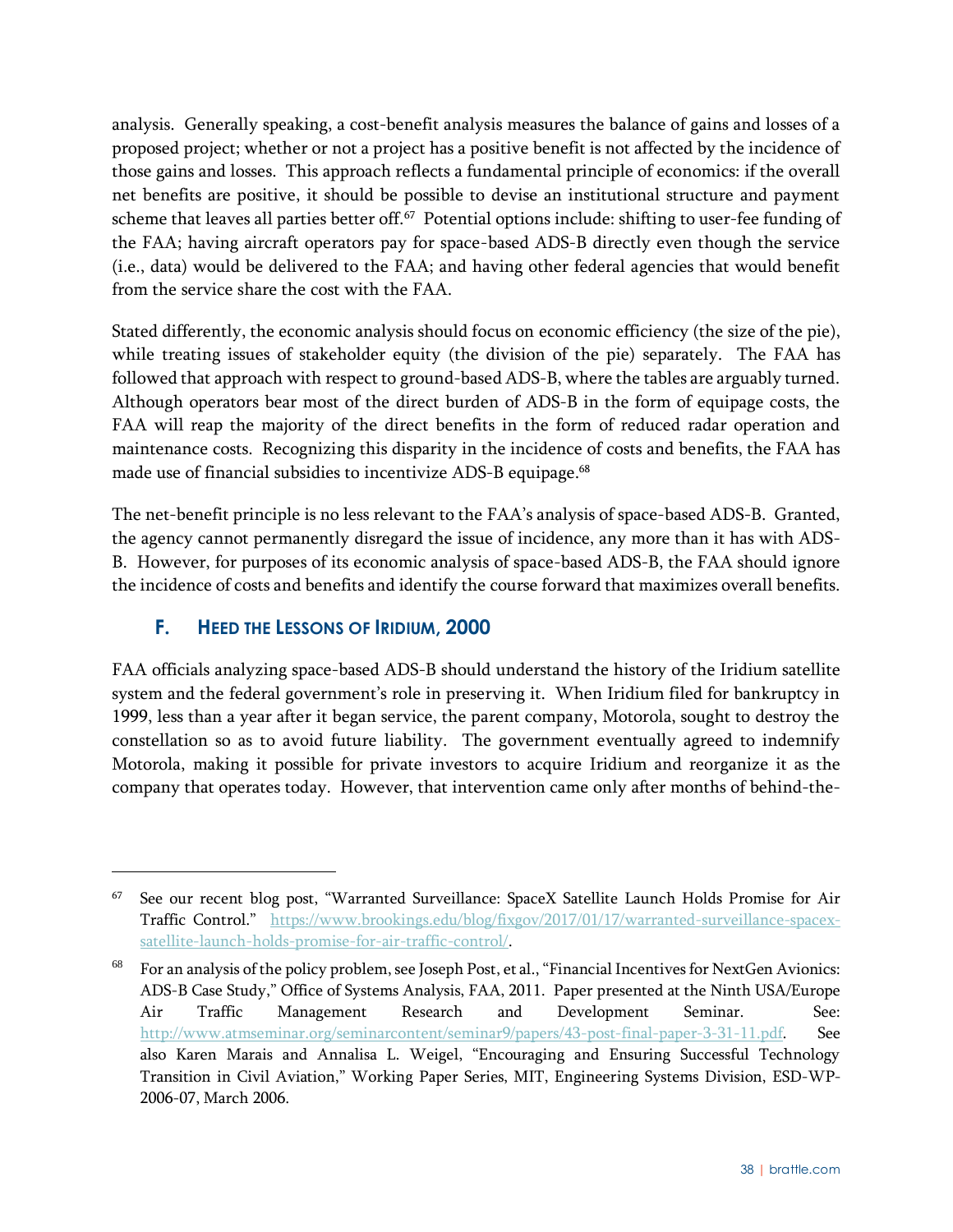scenes efforts by a handful of people in the White House, the Pentagon, and the Federal Communications Commission who faced strong bureaucratic inertia and opposition.<sup>69</sup>

Iridium satellite phones, which had won kudos from deployed troops even before the bankruptcy, have continued to demonstrate their worth. Since 2001, they have saved tens of thousands of lives and proved indispensable in war zones, disaster areas, and for hundreds of commercial and scientific uses in parts of the globe that are otherwise inaccessible. They were the only phones that worked in New York City on 9/11 and in New Orleans after Hurricane Katrina. And following the 2010 earthquake in Haiti, when 50 organizations arrived with their Iridium phones, it was clear that Iridium had become standard operating equipment for disaster relief workers worldwide. 70 Iridium's "netted" phones, a 2009 innovation that allows every soldier or Marine in a unit to communicate in real-time with every other soldier or Marine in that unit, have been called the most dramatic advance in combat communications since Motorola's invention of the Walkie-Talkie during World War II.<sup>71</sup>

Although the decision facing the FAA today is very different from the one the federal government faced in 2000, there are relevant lessons. The major one is that it is difficult to predict the value of new technology and that those charged with doing so should approach the task with a great deal of humility. In retrospect, even the federal officials who fought aggressively to save Iridium were shortsighted: they acted largely out of a belief that it was foolish to destroy a valuable asset, not because they foresaw the many ways in which it would later prove indispensable.

Although the government reached the right conclusion, the internal debate about Iridium was flawed. The discussion focused on the downside risk to the federal government (liability), which was measurable, as opposed to the upside mission potential (e.g., improved catastrophe response), which was not. Unimaginable circumstances like 9/11 are, well, unimaginable.

Moreover, there was an implicit assumption that the (already valuable) technology would remain fixed, with little thought given to future innovations such as netted phones. And although it seems obvious now that a LEO system that covered every inch of the planet could have value for aviation

 $\overline{a}$ 

 $69$  One of the authors of this report (Robyn), as a member of President Clinton's White House economic team, was among the small group of people who fought successfully to block Motorola from destroying Iridium. Although the federal government's role in preserving Iridium was for many years a well-kept secret, it is recounted in a recently published book that chronicles the broader story of Iridium. See John Bloom, *Eccentric Orbits: the Iridium Story*, Atlantic Monthly Press, 2016. Bloom's account of the federal government's involvement in Iridium is based in part on 14,000 pages of documents that he obtained from the Clinton Presidential Library using the Freedom of Information Act. The Wall Street Journal named Eccentric Orbits one of the ten best non-fiction books of 2016.

<sup>70</sup> John Bloom, op. cit., pp. 427-453.

<sup>71</sup> John Bloom, op. cit., p. 434. See also Barry Rosenberg, "Netted Iridium 'Radios' Prove Indispensable in Battlefield Test," Defense Systems, Jan. 21, 2010.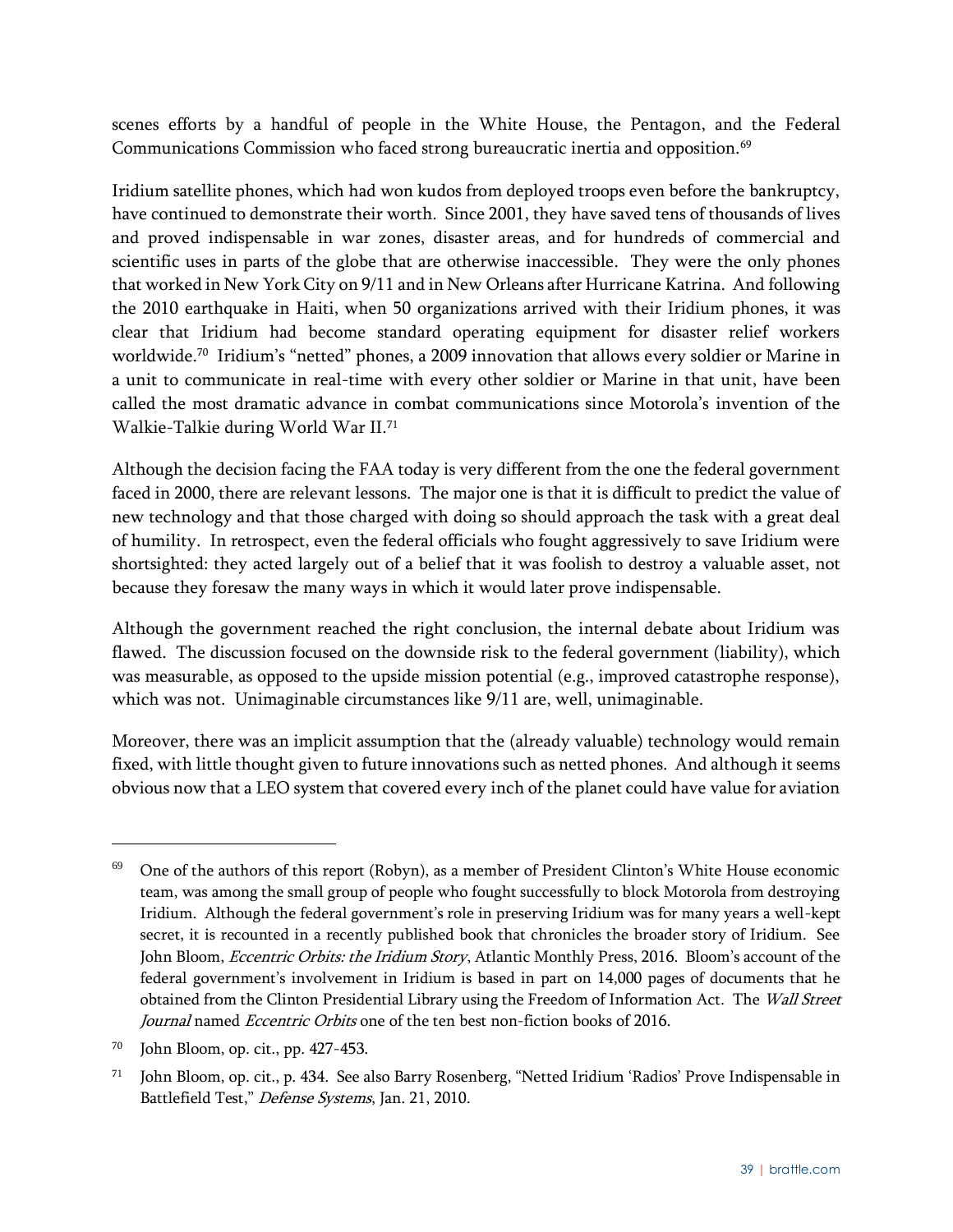and air traffic control (and that potential market opportunity was uppermost in the mind of the lead investor in the bankrupt Iridium, a former airline executive), the federal government never connected those dots. In fact, the FAA, represented largely by its Office of Space Commercialization, was cool to the idea of indemnifying Motorola.<sup>72</sup>

As Yogi Berra famously said, "It's tough to make predictions, especially about the future." Although the FAA has no choice but to "predict" the future of space-based ADS-B in the sense of estimating its costs and benefits, it should do so with humility—and a sense of history.

 $72$  John Bloom, op. cit., p. 400.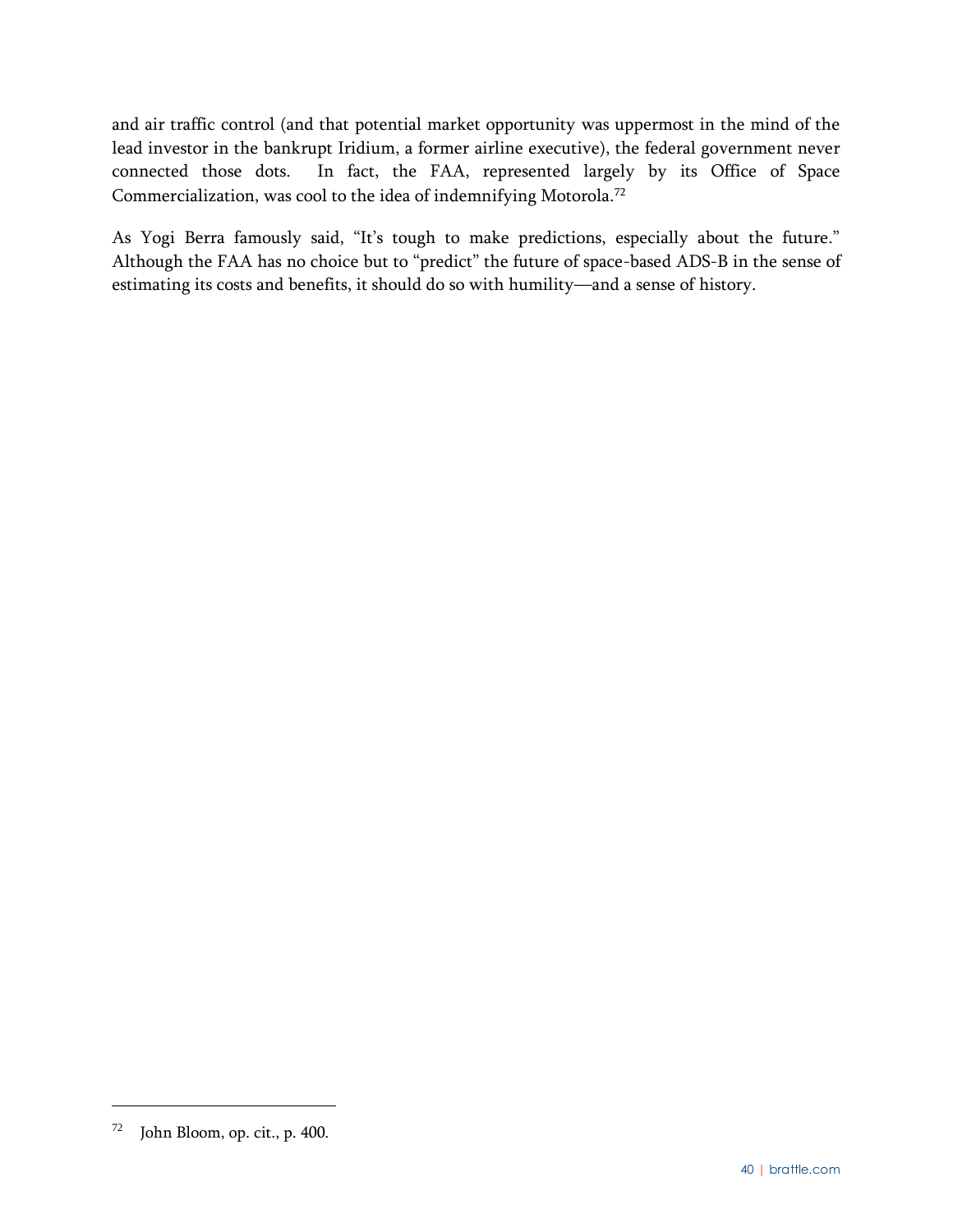# <span id="page-51-0"></span>**VI.Author Biographies**

Dorothy Robyn is a public policy expert who writes and consults on transportation and infrastructure, telecommunications, and energy issues. From 2009 to 2014, as a member of the Obama Administration, she held senior management jobs at the Department of Defense and the General Services Administration. From 1993 to 2001, she was a Special Assistant to the President for Economic Policy on the staff of the White House National Economic Council, with responsibility for aviation, aerospace, and satellite telecommunications, among other issues. Dr. Robyn has been an assistant professor at Harvard's Kennedy School of Government; a Principal with The Brattle Group; and a Guest Scholar at the Brookings Institution. She has an MPP and Ph.D. in Public Policy from the University of California, Berkeley. She is the author of Braking the Special Interests: Trucking Deregulation and the Politics of Policy Reform (University of Chicago Press, 1987); Toward an Evolutionary Regime for Spectrum Governance: Licensed or Unrestricted Entry (Brookings Press, 2006) (with William J. Baumol); and *Making Waves:* Alternative Paths to Flexible Use Spectrum (The Aspen Institute, 2015). She has testified and written on reform of the U.S. air traffic control system, including a 2008 report for Brookings' Hamilton Project.

Kevin Neels is an economist who directs the Transportation Practice at The Brattle Group. He has more than 30 years of applied research and consulting experience in all segments of transportation, including airlines, air traffic management, aircraft manufacturing, freight and passenger rail, trucking, and postal delivery. Drawing on his expertise in competition, market structure, pricing, regulation, and public policy, Dr. Neels has addressed issues related to airport and airway system planning, airline competition policy, and congestion management. His clients have included airlines, trade associations, airport operators, equipment manufacturers and system integrators, and government agencies. He was a co-author of the 2010 FAA-sponsored report, "Total Delay Impact Study: A Comprehensive Assessment of the Costs and Impacts of Flight Delay in the United States." Dr. Neels is a past Chairman of the Committee on Freight Transportation Economics and Regulation of the Transportation Research Board (TRB), an arm of the National Academy of Sciences. He is also a past member of the TRB Committee on Airline Economics and Forecasting and the Committee on Airport and Airway Capacity.